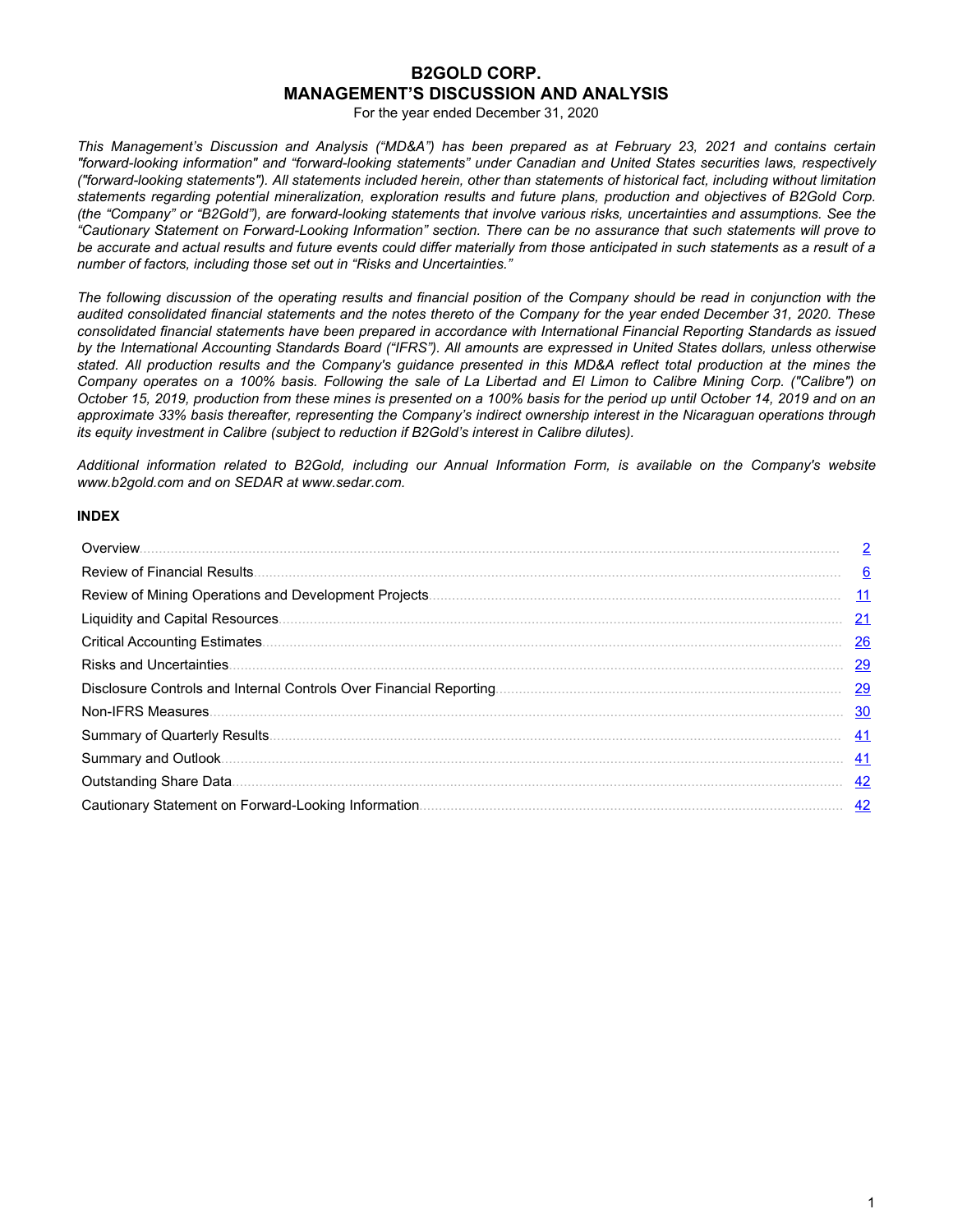## <span id="page-1-0"></span>**OVERVIEW**

*B2Gold is a Vancouver-based gold producer with three operating mines: the Fekola Mine in Mali, the Masbate Mine in the*  Philippines and the Otjikoto Mine in Namibia. Up to October 14, 2019, the Company operated two additional mines in Nicaragua - La Libertad and El Limon mines. The Company also has a 50% interest in the Gramalote Project in Colombia and an 81% interest in the Kiaka Project in Burkina Faso. In addition, the Company has a portfolio of other evaluation and exploration projects in Mali, Burkina Faso, Namibia, Uzbekistan and Finland.

## *COVID-19*

The Company has been monitoring the COVID-19 pandemic and dealing with its impact at B2Gold's operations since mid-February 2020. Despite some of the challenges that the current COVID-19 pandemic has created worldwide and in each of the locations where the Company operates or is head-quartered, the Company continues to operate virtually unimpeded. The B2Gold executive team is very proud of the Company's employees' dedication and resilience in these challenging times and believe it is in part due to the executive team's and mine management's years of experience in all aspects of international mining, and the Company's culture of treating all its stakeholders with fairness, respect and transparency. This successful approach is reflected again in the Company's record performance in 2020.

The Company continues to address the COVID-19 pandemic and minimize its potential impact at B2Gold's operations. B2Gold places the safety and well-being of its workforce and all stakeholders as its highest priority and continues to encourage input from all its stakeholders as the COVID-19 situation evolves. The Company continues to implement measures and precautionary steps to manage and respond to the risks associated with COVID-19 to ensure the safety of B2Gold's employees, contractors, suppliers and surrounding communities where the Company works while continuing to operate. The Company is continually updating these plans and response measures based on the safety and well-being of its workforce, the severity of the pandemic in areas where it operates, global response measures, government restrictions and extensive community consultation. The Company is working closely with national and local authorities, including labour unions, and continues to closely monitor each site's situation, including public and employee sentiment to ensure that stakeholders are in alignment with continued safe operation of its mines.

B2Gold had another remarkable year of strong growth in 2020, with the achievement of B2Gold's twelfth consecutive year of record annual gold production, and notwithstanding the ongoing impact of the COVID-19 pandemic since March 2020, the Company continues to successfully ship its gold dore inventory to refineries. During 2020, mining and milling operations continued at the Fekola Mine in Mali and the Otjikoto Mine in Namibia without interruption. The Masbate Mine did briefly suspend mining activities from March 22 to March 29, 2020, due to a COVID-19 related delay in obtaining supplies, during which time the milling operations continued normally, processing ore from stockpiles. The Masbate Mine resumed mining operations using an estimated 50% of the mining fleet on March 29, 2020 with fleet activity returning to budgeted levels in May 2020.

On March 30, 2020 B2Gold announced that infill drilling of the Inferred Mineral Resource area at the Gramalote Project would be temporarily suspended due to COVID-19, while other aspects of the Gramalote Feasibility Study would continue to advance. The decision was taken in conjunction with the National Emergency and National Quarantine announced by the Colombian government and after consultation with surrounding communities and various levels of Colombian government. Operations restarted on May 4, 2020 for Environmental Impact Assessment related field activities, with exploration drilling recommencing on May 11, 2020 and completed in August 2020. During the shutdown, other aspects of the Feasibility Study such as mine engineering review, metallurgical investigations and process plant design development continued to advance. During the fourth quarter of 2020, an updated resource model for Gramalote was completed, providing the information necessary to advance pit design and mining engineering studies. Feasibility stage metallurgical studies and process plant design were completed by the end of 2020 and infrastructure design work continues. The results of the Gramalote Feasibility Study are expected to be announced in April 2021, with a construction decision expected to be made shortly thereafter.

#### *Basis of Presentation - Nicaraguan Assets - Discontinued Operations*

On October 15, 2019, B2Gold completed the sale of the producing El Limon and La Libertad gold mines, the Pavon gold project and additional mineral concessions in Nicaragua (collectively, the "Nicaraguan Assets") to Calibre for aggregate consideration of \$100 million (consisting of a combination of cash, common shares and a convertible debenture) (the "Calibre Transaction"), plus an additional final payment for closing working capital of \$18.5 million (\$13 million received in the fourth quarter of 2019 and \$5.5 million received in October 2020). The Company currently holds approximately 33% of the total issued and outstanding Calibre common shares, which had a market value of \$211 million at December 31, 2020. B2Gold's ongoing commitment to continuing involvement with the Nicaraguan operations is secured by its significant equity interest in Calibre, its right to appoint one director to the Board of Calibre and its participation in an Advisory Board of Calibre.

The results of the Nicaraguan Assets have been presented as discontinued operations for the three and twelve months ended December 31, 2019 in the Consolidated Statement of Operations and the Consolidated Statements of Cash Flows in accordance with IFRS 5, *Non-current assets held for sale and discontinued operations*. Commencing October 15, 2019, the Company no longer consolidates the results of the Nicaraguan Assets in its consolidated financial statements, but uses the equity method to account for its 33% ownership interest in Calibre. In addition, commencing October 15, 2019, B2Gold reports its attributable share of Calibre's production, cash costs and all-in sustaining costs in the Company's consolidated Non-IFRS measures.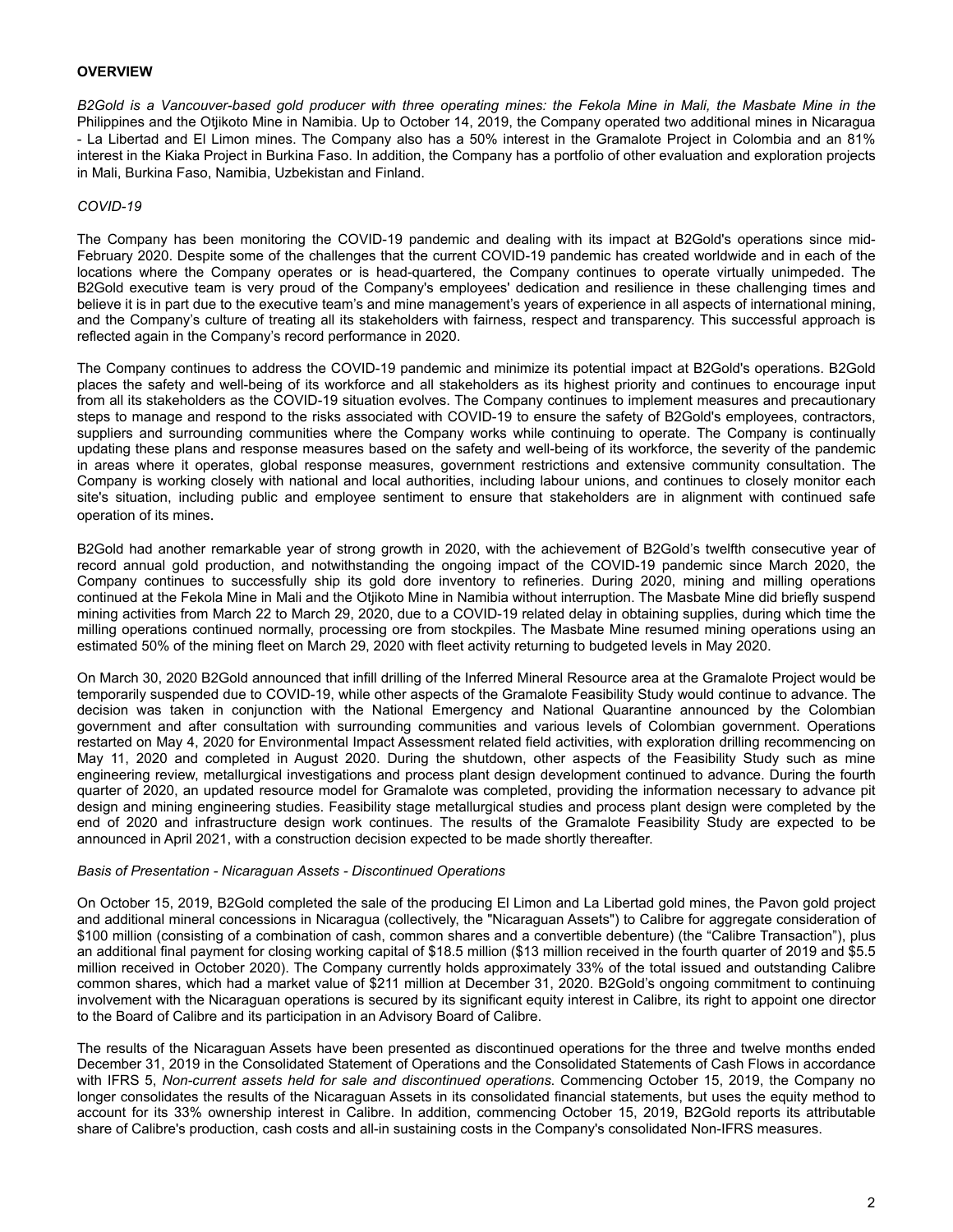#### *Summary*

Consolidated gold revenue for the year ended December 31, 2020 was a record \$1.79 billion on sales of 1,006,455 ounces at an average price of \$1,777 per ounce, compared to \$1.16 billion on sales of 827,800 ounces at an average price of \$1,396 per ounce in 2019 (excluding revenues from discontinued operations). This significant increase in gold revenue of 55% (\$0.63 billion) was 33% attributable to the increase in the average realized gold price and 22% attributable to the increase in gold ounces sold (mainly due to the higher gold production). For the fourth quarter of 2020, consolidated gold revenue was \$480 million on sales of 256,655 ounces at an average price of \$1,868 per ounce compared to \$314 million on sales of 211,800 ounces at an average price of \$1,481 per ounce in the fourth quarter of 2019 (excluding revenues from discontinued operations). This significant increase in gold revenue of 53% (\$166 million) was 32% attributable to the increase in the average realized gold price and 21% attributable to the increase in gold ounces sold (mainly due to the higher gold production).

Despite the challenges of the COVID-19 pandemic, B2Gold had another remarkable year of strong growth in 2020, with the achievement of B2Gold's twelfth consecutive year of record annual gold production. The Company's total gold production for 2020 was an annual record of 1,040,737 ounces (including 45,479 ounces of attributable production from Calibre), at the upper end of the guidance range (of between 1,000,000 and 1,055,000 ounces). Consolidated gold production from the Company's three operating mines was an annual record of 995,258 ounces, at the upper end of the guidance range (of between 955,000 and 1,005,000 ounces), and significantly higher by 17% (144,142 ounces) than 2019 (excluding discontinued operations). The significant increase in gold production over 2019 was driven by the Fekola Mine in Mali, which produced an annual record of 622,518 ounces, exceeding the upper end of its guidance range (of between 590,000 and 620,000 ounces). The Masbate Mine in the Philippines achieved another strong year in 2020, producing 204,699 ounces, at the midpoint of its guidance range (of between 200,000 and 210,000 ounces). Masbate's strong operational performance was achieved despite a five-day temporary suspension of mining activities in the first quarter of 2020 due to fuel shortages relating to COVID-19 restrictions, and a magnitude 6.6 earthquake approximately 90 kilometres from the mine site on August 18, 2020, suspending mining and processing operations for five and six days, respectively, as inspections were conducted to confirm there was no damage to the mine from the earthquake. The Otjikoto Mine in Namibia also had another solid year in 2020, producing 168,041 ounces, near the midpoint of its guidance range (of between 165,000 and 175,000 ounces). In the fourth quarter of 2020, B2Gold's consolidated gold production was 256,319 ounces which was in-line with budget and 12% higher than the fourth quarter of 2019 resulting from higher gold production from the Fekola Mine. The Company's total gold production for the fourth quarter of 2020 was 270,469 ounces (including 14,150 ounces of attributable ounces from Calibre).

For the year ended December 31, 2020, consolidated cash operating costs<sup>1</sup> were \$406 per gold ounce produced (\$405 per gold ounce sold), \$43 per gold ounce produced (10%) lower than 2019 (excluding discontinued operations). Including estimated attributable results for Calibre, cash operating costs for the year ended December 31, 2020 were \$423 per gold ounce produced (\$422 per gold ounce sold) and were at the low end of the Company's guidance range of \$415 to \$455 per ounce and were \$89 per gold ounce produced (17%) lower than 2019. The favourable performance versus the 2020 guidance range and 2019 was attributable to the strong operating results from all of the Company's operations with above budget gold production and lower than budgeted total cash operating costs. Lower fuel costs, a weaker Namibia dollar and changes to mine sequencing as a result of responding to COVID-19 challenges were the primary reasons for operating costs per ounce being lower than both budget and 2019. In the fourth quarter of 2020, consolidated cash operating costs were \$458 per gold ounce produced (\$446 per gold ounce sold), \$49 (12%) more per gold ounce produced than budget and in-line with the fourth quarter of 2019 (excluding discontinued operations). Including estimated attributable results for Calibre, cash operating costs for the fourth quarter of 2020 were \$473 per gold ounce produced (\$461 per gold ounce sold), \$49 (12%) more per gold ounce produced than budget and in-line with the fourth quarter of 2019. Consolidated cash operating costs for the fourth quarter of 2020 were higher than budget resulting from higher than budgeted costs at the Fekola Mine including higher heavy fuel oil ("HFO") prices, higher labour costs due to COVID-19 and mining sequence changes.

Consolidated all-in sustaining costs<sup>2</sup> for the year ended December 31, 2020 were \$774 per gold ounce sold compared to \$794 per gold ounce sold for 2019 (excluding discontinued operations). Including estimated attributable results for Calibre, consolidated all-in sustaining costs for the year ended December 31, 2020 were \$788 per gold ounce sold (\$862 per gold ounce sold for 2019) and were at low end of the Company's guidance range of \$780 to \$820 per ounce. The favourable performance versus the 2020 all-in sustaining costs guidance range for the year ended December 31, 2020 reflect the lower cash operating costs described above, higher than budgeted gold ounces sold, lower general and administrative ("G&A") costs and lower than budgeted sustaining capital expenditures (\$24 million) partially offset by higher royalties resulting from a higher average gold price realized than budgeted in 2020. All-in sustaining costs for the fourth quarter of 2020 were \$917 per gold ounce sold compared to a budget of \$726 per gold ounce sold and \$869 per gold ounce sold for the fourth quarter of 2019 (excluding discontinued operations). Including estimated attributable results for Calibre, all-in sustaining costs for the fourth quarter of 2020 were \$926 per gold ounce sold compared to a budget of \$736 per gold ounce sold and \$882 per gold ounce sold for the fourth quarter of 2019. As expected, all-in sustaining costs for the fourth quarter of 2020 were higher than budget resulting from the expected catch up of budgeted sustaining capital expenditures totalling \$19 million which was delayed from earlier quarters of 2020, higher than budgeted cash operating costs described above and higher royalties resulting from a higher average gold price realized than budgeted for the fourth quarter of 2020.

 $^1$  "Cash operating costs" a non-IFRS measure; for a description of how we calculate this measure and a reconciliation from this measure to the most directly comparable measure specified, defined or determined under IFRS and presented in our financial statements, refer to "Non-IFRS Measures" 2 "All-in sustaining costs" is a non-IFRS measure; for a description of how we calculate this measure and a reconciliation from this measure to the most directly comparable measure specified, defined or determined under IFRS and presented in our financial statements, refer to "Non-IFRS Measures"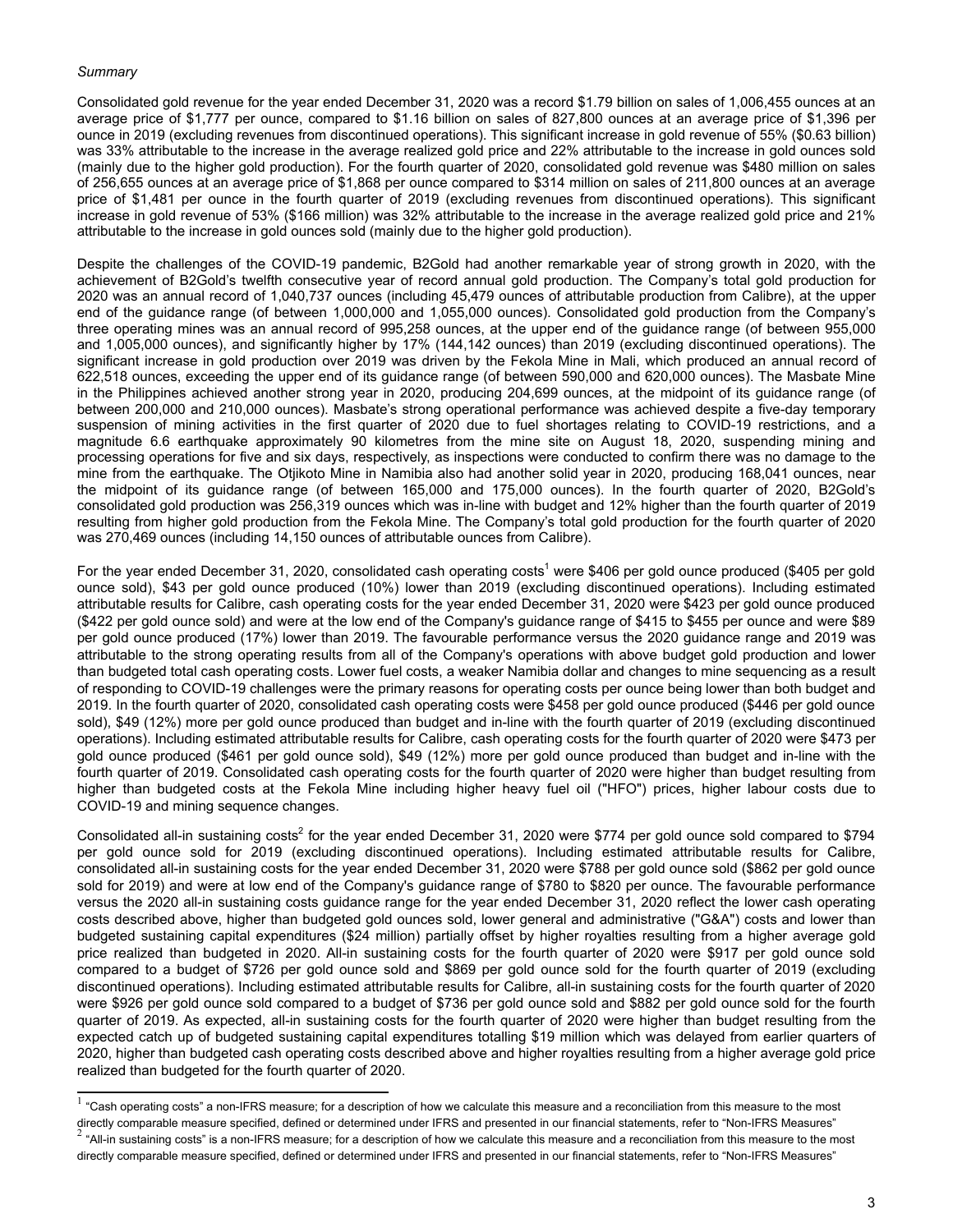For the fourth quarter of 2020, mine sustaining capital expenditures were higher than budget by \$19 million, mainly as a result of the catch up of mine fleet expenditures not incurred in earlier quarters and some acceleration of 2021 fleet costs. These were partially offset by lower prestripping costs at Fekola and Otjikoto. Non-sustaining capital expenditures for the fourth quarter of 2020 were \$8 million lower than budget. For full-year 2020, mine sustaining capital expenditures were lower than budget by \$24 million mainly as a result of lower prestripping costs at the Fekola and Otjikoto mines due to mine sequence changes. Nonsustaining mine capital expenditures for full-year 2020 were \$3 million lower than budget resulting from lower than budgeted expenditures at the Otjikoto Mine on the Wolfshag underground development and the connection to the national power grid partially offset by higher than budgeted expenditures on the Fekola plant expansion. In addition, for full-year 2020, the Company's share of Gramalote capital expenditures was \$7 million lower than budgeted resulting from COVID-19 delays (refer to *"Review of Mining Operations and Development Projects"* section for additional details of capital expenditures) and greenfield exploration costs were approximately \$5 million less than budget.

Looking forward to 2021, B2Gold remains well positioned for continued strong operational and financial performance. The Company's total gold production is forecast to be between 970,000 and 1,030,000 ounces (including 50,000 to 60,000 ounces attributable ounces projected from Calibre) in 2021, with total consolidated cash operating costs forecast to be between \$500 and \$540 per ounce and total consolidated all-in sustaining costs forecast to be between \$870 and \$910 per ounce. The Company's consolidated gold production from its three operating mines is forecast to be between 920,000 and 970,000 ounces in 2021, with consolidated cash operating costs forecast to be between \$480 and \$520 per ounce and consolidated all-in sustaining costs forecast to be between \$860 and \$900 per ounce. Due to open pit mine sequencing, consolidated gold production is expected to be significantly weighted to the second half of 2021; for the first half of 2021, consolidated gold production is forecasted to be between 365,000 and 385,000 ounces, which is expected to increase significantly to between 555,000 and 585,000 ounces during the second half of 2021.

For the year ended December 31, 2020, the Company generated net income of \$672 million compared to \$316 million in 2019 including net income attributable to the shareholders of the Company of \$628 million (\$0.60 per share) compared to \$293 million (\$0.29 per share) in 2019. Adjusted net income attributable to the shareholders of the Company<sup>3</sup> for the year ended December 31, 2020 was \$515 million (\$0.49 per share) compared to \$219 million (\$0.22 per share) in 2019. Net income for the fourth quarter of 2020 was \$174 million compared to \$182 million for the fourth quarter of 2019. For the fourth quarter of 2020, the Company generated net income attributable to the shareholders of the Company of \$168 million (\$0.16 per share) compared to \$177 million (\$0.17 per share) in the fourth quarter of 2019. Adjusted net income attributable to shareholders of the Company for the fourth quarter of 2020 was \$147 million (\$0.14 per share) compared to \$65 million (\$0.06 per share) in the fourth quarter of 2019.

Cash flow provided by operating activities was a record \$951 million for the year ended December 31, 2020 compared to \$492 million during 2019, an increase of \$459 million. The increase reflects higher revenues of \$633 million, partially offset by higher production costs and royalties and production taxes of \$34 million and \$42 million, respectively, and higher current income cash taxes paid in 2020. Current income taxes paid include corporate income taxes, withholding taxes and the State of Mali's priority dividend for the Fekola Mine. In December 2020, the Company elected to make a voluntary installment prepayment of Fekola income taxes of \$50 million. This prepayment will reduce the final installment amount payable due in April 2021 for Fekola's 2020 income taxes by a corresponding amount of \$50 million. For the year ended December 31, 2020, the Company made current income tax, withholding and other taxes payments totalling \$217 million (2019 - \$128 million). This included payment of outstanding 2019 accrued tax liability obligations totalling \$37 million (comprised of current income tax liabilities of \$18 million and Fekola 2019 priority dividend obligations of \$19 million). Based on current assumptions, including a gold price of \$1,800 per ounce for 2021, the Company is forecasting to make total cash income tax payments in 2021 of approximately \$380 million, including \$140 million related to 2020 outstanding tax liability obligations (comprised mainly of Fekola outstanding 2020 tax liabilities of \$75 million and Fekola 2020 priority dividend obligations of \$50 million).

B2Gold continues to maintain a strong financial position and liquidity. On April 8, 2020, as a precautionary measure and given the uncertainty resulting from the COVID-19 pandemic, the Company completed the drawdown of a further \$250 million on its \$600 million revolving credit facility ("RCF"). During the third quarter of 2020, the Company fully repaid the outstanding RCF balance of \$425 million with the full amount of the \$600 million RCF now undrawn and available. At December 31, 2020, the Company had cash and cash equivalents of \$480 million compared to cash and cash equivalents of \$141 million at December 31, 2019. Working capital at December 31, 2020 was \$465 million compared to \$242 million at December 31, 2019.

On January 1, 2020, B2Gold assumed the manager role of the Gramalote Project. On January 21, 2020, the Company announced positive results from the Updated Preliminary Economic Assessment for the Gramalote Ridge deposit ("Gramalote Ridge") at the Gramalote Project (the "Gramalote PEA"). In 2020, the Company completed its sole funding requirement and increased its ownership interest to 50% (refer to *"Gramalote Project - Colombia"* section below). The results of the Gramalote Feasibility Study are expected to be announced in April 2021, with a construction decision expected to be made shortly thereafter.

On January 16, 2020, the Company announced an updated Fekola Mineral Resource estimate including a substantial increase in Indicated Mineral Resources at the Fekola Mine following a successful infill drill program in 2019.

 $^3$  "Adjusted net income attributable to shareholders of the Company" is a non-IFRS measure; for a description of how we calculate this measure and a reconciliation from this measure to the most directly comparable measure specified, defined or determined under IFRS and presented in our financial statements, refer to "Non-IFRS Measures"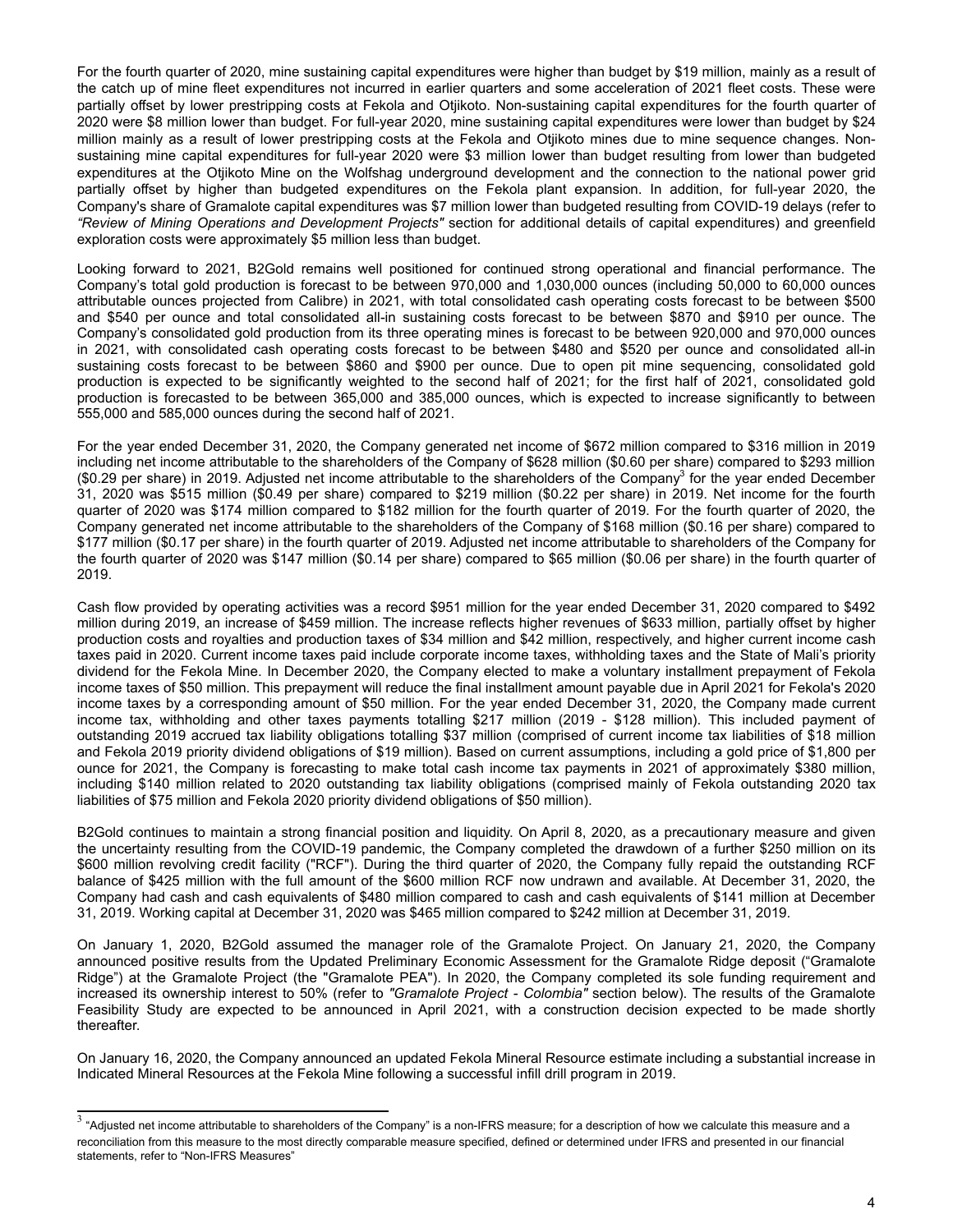An updated Mineral Resource estimate for the Anaconda area (located 20 kilometres north of Fekola), based on the completed 2020 drill program, is expected in the first quarter of 2021 and the Company has allocated \$8 million for drilling to expand the Mineral Resource estimate in 2021; in addition an initial Mineral Resource estimate is expected to be completed for the Cardinal zone (located within 500 metres of the current Fekola resource pit) in the first quarter of 2021.

On February 27, 2020, B2Gold's Board of Directors (the "Board") declared a quarterly cash dividend of \$0.01 per common share, paid on March 23, 2020 to shareholders of record as of March 9, 2020.

On April 28, 2020, the Company and its 10% partner GAMS-Mining F&I Ltd ("GAMS") entered into a definitive agreement with West African Resources Limited ("West African") for the sale of the Toega project located in Burkina Faso. The purchase consideration, due 90% to B2Gold and 10% to GAMS, consists of: an initial non-refundable cash payment of \$10 million; a further payment of \$10 million in cash or shares due upon completion of a feasibility study within 2 years (at which time the permits comprising the Toega project will be transferred to West African); production payments of \$25 million in the form of a 3% net smelter returns ("NSR") royalty on production from the Toega project area; and a further 0.5% NSR royalty (to commence after the 3% NSR outlined above has been fully paid) which is capped at 1.5 million ounces.

The Company is re-evaluating the Kiaka Project in Burkina Faso, and expects to have an updated economic assessment of the project for internal review completed by the end of the first quarter of 2021, followed by an updated feasibility study by mid-year 2021.

On June 11, 2020, the Board declared a quarterly cash dividend of \$0.02 per common share, an increase of 100%, paid on July 7, 2020 to shareholders of record as of June 23, 2020.

On September 10, 2020, the Board declared a quarterly cash dividend of \$0.04 per common share, which was paid on September 30, 2020 to shareholders of record as of September 22, 2020. This represents a further 100% increase from the second quarter of 2020 dividend and four times higher than the initial quarterly dividend of \$0.01 per share declared in the fourth quarter of 2019 and reflects the current higher gold price environment, the Company's strong operational performance and the fact that the Company reached a net positive cash position.

On November 25, 2020, the Board declared a quarterly cash dividend of \$0.04 per share, paid on December 18, 2020 to shareholders of record as of December 8, 2020 in the amount of \$42 million.

On February 23, 2021, the Board declared a cash dividend for the first quarter of 2021 of \$0.04 per common share (or an expected \$0.16 per share on an annualized basis), payable on March 16, 2021 to shareholders of record as of March 8, 2021.

The declaration and payment of future quarterly dividends remains at the discretion of the Board and will depend on the Company's financial results, cash requirements, future prospects and other factors deemed relevant by the Board.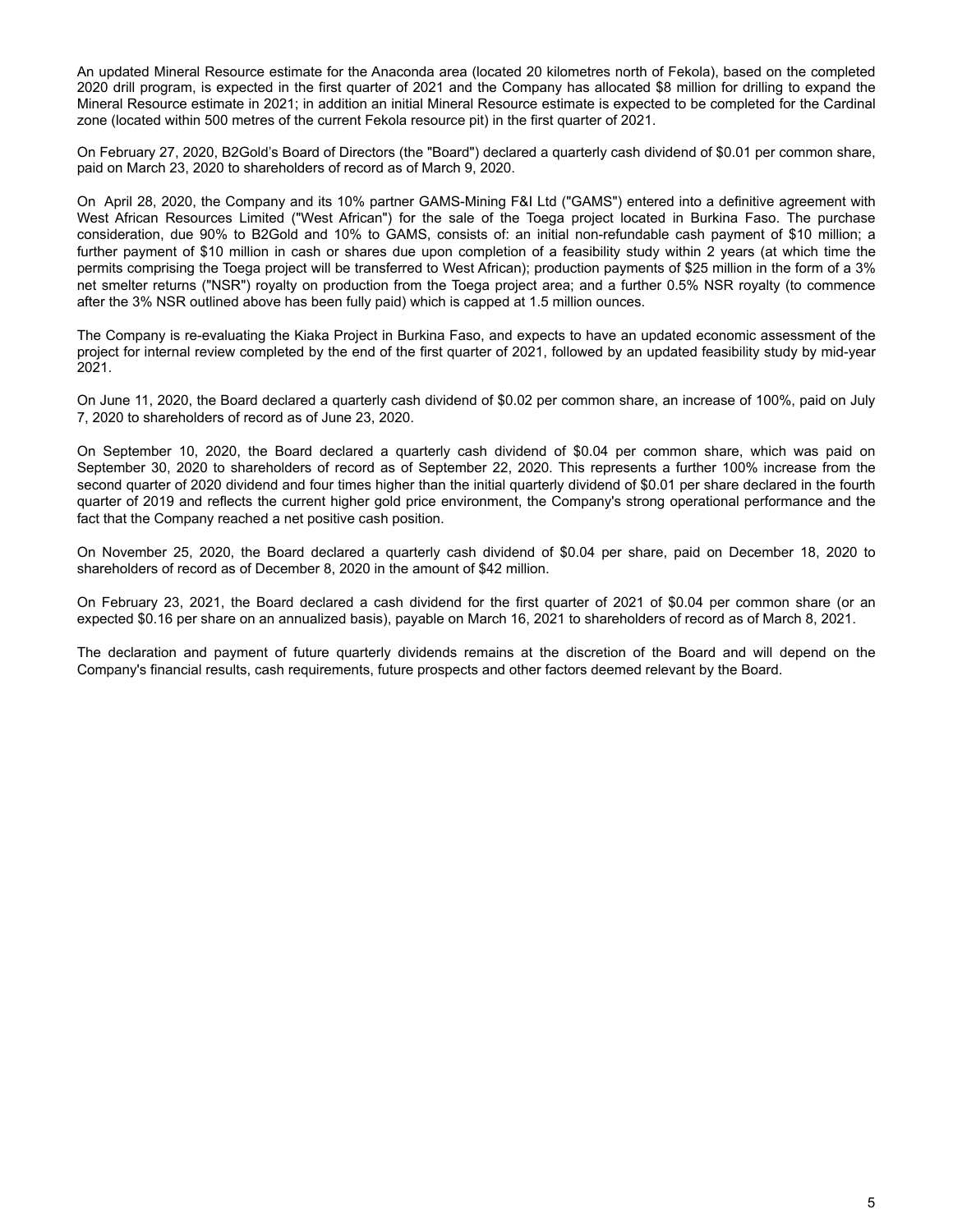## <span id="page-5-0"></span>**REVIEW OF FINANCIAL RESULTS**

#### *Selected Quarterly and Full Year Financial and Operating Results*

|                                                                                                         | Three months ended |           | Year ended |             |           |  |
|---------------------------------------------------------------------------------------------------------|--------------------|-----------|------------|-------------|-----------|--|
|                                                                                                         | December 31        |           |            | December 31 |           |  |
|                                                                                                         | 2020               | 2019      | 2020       | 2019        | 2018      |  |
| Gold revenue (\$ in thousands)                                                                          | 479,525            | 313,659   | 1,788,928  | 1,155,637   | 1,051,424 |  |
| Net income from continuing operations (\$ in thousands)                                                 | 174,405            | 178,702   | 672,413    | 308,859     | 134,767   |  |
| Net income (loss) from discontinued operations (\$ in thousands)                                        |                    | 3,711     |            | 6,982       | (89, 646) |  |
| Net income (\$ in thousands)                                                                            | 174,405            | 182,413   | 672,413    | 315,841     | 45,121    |  |
| Earnings per share from continuing operations - basic $(1)$ (\$/share)                                  | 0.16               | 0.17      | 0.60       | 0.28        | 0.12      |  |
| Earnings per share from continuing operations – diluted $(1)$ (\$/share)                                | 0.16               | 0.17      | 0.59       | 0.28        | 0.10      |  |
| Earnings per share - basic $(1)$ (\$/share)                                                             | 0.16               | 0.17      | 0.60       | 0.29        | 0.03      |  |
| Earnings per share – diluted $(1)$ (\$/share)                                                           | 0.16               | 0.17      | 0.59       | 0.29        | 0.02      |  |
| Cash provided by operating activities of continuing operations<br>(\$ in thousands)                     | 196,690            | 142,565   | 950,645    | 449,438     | 426,302   |  |
| Cash provided by operating activities of discontinued operations<br>(\$ in thousands)                   |                    | 2,340     |            | 42,535      | 24,565    |  |
| Cash provided by operating activities (\$ in thousands)                                                 | 196,690            | 144,905   | 950,645    | 491,973     | 450,867   |  |
| Total assets (\$ in thousands)                                                                          | 3,362,379          | 2,683,071 | 3,362,379  | 2,683,071   | 2,547,804 |  |
| Non-current liabilities (\$ in thousands)                                                               | 415,696            | 466,357   | 415,696    | 466,357     | 687,701   |  |
| Average realized gold price from continuing operations (\$/ounce)                                       | 1,868              | 1,481     | 1,777      | 1,396       | 1,261     |  |
| Adjusted net income <sup><math>(1)(2)(3)</math></sup> (\$ in thousands)                                 | 146,729            | 65,116    | 514,891    | 219,145     | 120,319   |  |
| Adjusted earnings per share $(1)(2)(3)$ - basic (\$)                                                    | 0.14               | 0.06      | 0.49       | 0.22        | 0.12      |  |
| <b>Excluding El Limon and La Libertad discontinued operations</b><br><i>results</i>                     |                    |           |            |             |           |  |
| Gold sold (ounces)                                                                                      | 256,655            | 211,800   | 1,006,455  | 827,800     | 833,696   |  |
| Gold produced (ounces)                                                                                  | 256,319            | 228,406   | 995,258    | 851,116     | 822,912   |  |
| Cash operating costs <sup>(2)</sup> (\$/gold ounce sold)                                                | 446                | 451       | 405        | 452         | 420       |  |
| Cash operating costs <sup>(2)</sup> (\$/gold ounce produced)                                            | 458                | 442       | 406        | 449         | 426       |  |
| Total cash costs <sup>(2)</sup> (\$/gold ounce sold)                                                    | 566                | 556       | 526        | 548         | 507       |  |
| All-in sustaining costs <sup>(2)</sup> (\$/gold ounce sold)                                             | 917                | 869       | 774        | 794         | 663       |  |
| Including El Limon and La Libertad discontinued operations<br>results and Equity investment in Calibre: |                    |           |            |             |           |  |
| Gold sold (ounces)                                                                                      | 270,725            | 230,915   | 1,051,716  | 955,943     | 970,409   |  |
| Gold produced (ounces)                                                                                  | 270,469            | 245,140   | 1,040,737  | 980,219     | 953,504   |  |
| Cash operating costs <sup>(2)</sup> (\$/gold ounce sold)                                                | 461                | 479       | 422        | 519         | 490       |  |
| Cash operating costs <sup>(2)</sup> (\$/gold ounce produced)                                            | 473                | 467       | 423        | 512         | 495       |  |
| Total cash costs <sup>(2)</sup> (\$/gold ounce sold)                                                    | 578                | 579       | 540        | 609         | 571       |  |
| All-in sustaining costs <sup>(2)</sup> (\$/ounce gold sold)                                             | 926                | 882       | 788        | 862         | 748       |  |

*(1) Attributable to the shareholders of the Company.*

*(2) Non-IFRS measure. For a description of how these measures are calculated and a reconciliation of these measures to the most directly comparable measures specified, defined or determined under IFRS and presented in the Company's financial statements, refer to "Non-IFRS Measures".*

*(3) Previous periods have been adjusted to reflect the removal of the adjustment for share-based compensation expense, refer to "Non-IFRS Measures".*

#### *Annual results*

#### *Revenue*

Consolidated gold revenue for the year ended December 31, 2020 was a record \$1.79 billion on sales of 1,006,455 ounces at an average price of \$1,777 per ounce, compared to \$1.16 billion on sales of 827,800 ounces at an average price of \$1,396 per ounce in 2019 (excluding revenues from discontinued operations). This significant increase in gold revenue of 55% (\$0.63 billion) was 33% attributable to the increase in the average realized gold price and 22% attributable to the increase in gold ounces sold (mainly due to the higher gold production). Despite the ongoing impact of COVID-19 pandemic since March 2020, the Company continues to successfully ship its gold dore inventory to refineries. For accounting purposes, gold revenues earned from El Limon and La Libertad mines in 2019 are excluded from consolidated gold revenue and are included in the "Income from discontinued operations" line in the Consolidated Statement of Operations.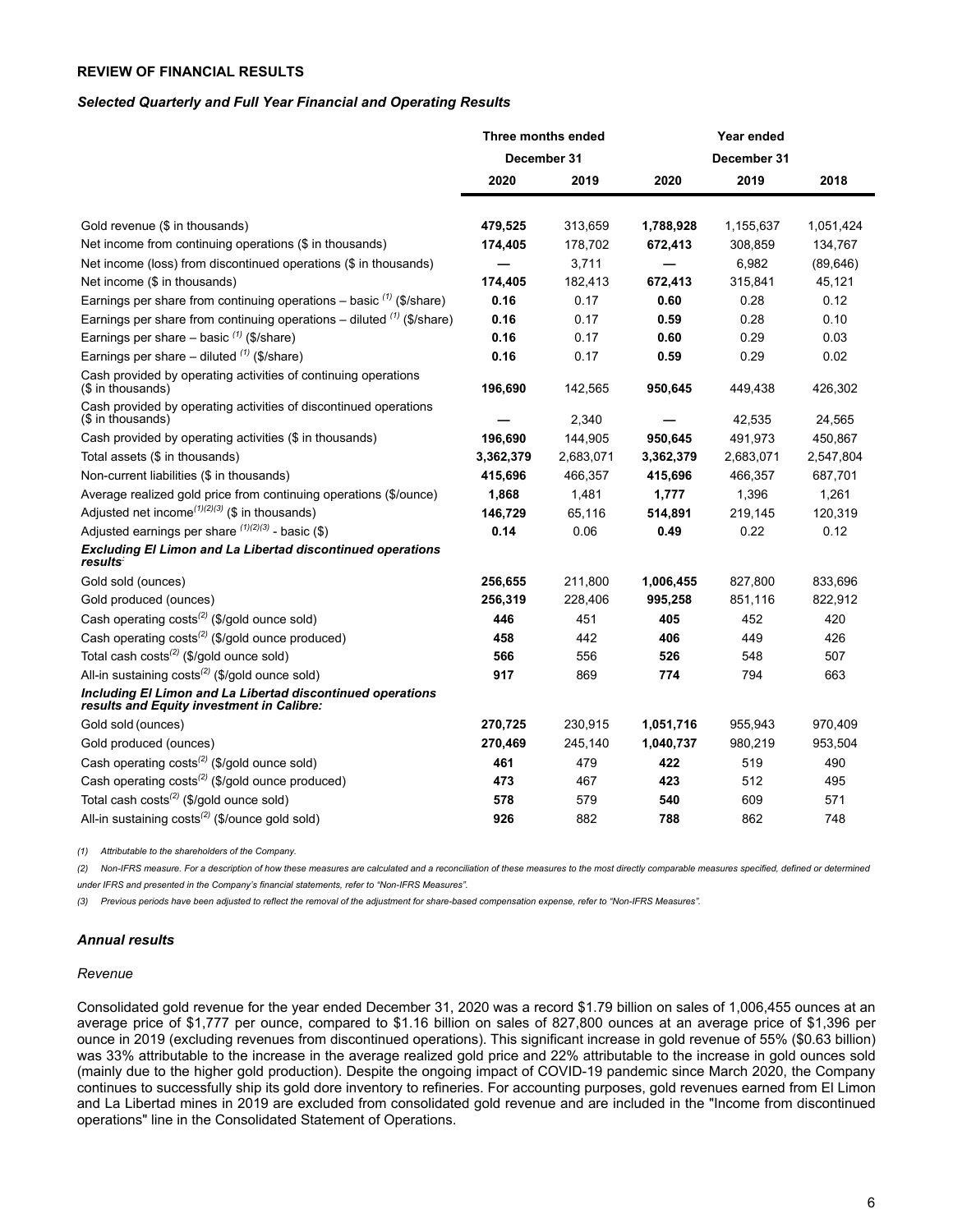Consolidated gold revenue for the year ended December 31, 2019 included \$30 million relating to the delivery of 25,282 ounces of gold into the Company's Prepaid Gold Sales contracts associated with the Company's Prepaid Gold Sales transactions. As at December 31, 2020, the Company had no remaining amounts outstanding under any Prepaid Gold Sales contracts.

For the year ended December 31, 2020, the Fekola Mine accounted for \$1.11 billion (2019 - \$617 million) of gold revenue from the sale of 626,300 ounces (2019 - 441,400 ounces), the Masbate Mine accounted for \$368 million (2019 - \$294 million) of gold revenue from the sale of 206,680 ounces (2019 - 211,300 ounces) and the Otjikoto Mine accounted for \$307 million (2019 - \$247 million) of gold revenue from the sale of 173,475 ounces (2019 - 175,100 ounces). Excluded from gold revenue for the year ended December 31, 2019 was El Limon's gold revenue of \$64 million from the sale of 45,237 ounces and La Libertad's gold revenue of \$98 million from the sale of 70,428 ounces.

### *Production and operating costs*

Despite the challenges of the COVID-19 pandemic, B2Gold had another remarkable year of strong growth in 2020, with the achievement of B2Gold's twelfth consecutive year of record annual gold production. The Company's total gold production for 2020 was an annual record of 1,040,737 ounces (including 45,479 ounces of attributable production from Calibre), at the upper end of the guidance range (of between 1,000,000 and 1,055,000 ounces). Consolidated gold production from the Company's three operating mines was an annual record of 995,258 ounces, at the upper end of the guidance range (of between 955,000 and 1,005,000 ounces), and significantly higher by 17% (144,142 ounces) than 2019 (excluding discontinued operations). The significant increase in gold production over 2019 was driven by the Fekola Mine in Mali, which produced an annual record of 622,518 ounces, exceeding the upper end of its guidance range (of between 590,000 and 620,000 ounces). The Masbate Mine in the Philippines achieved another strong year in 2020, producing 204,699 ounces, at the midpoint of its guidance range (of between 200,000 and 210,000 ounces). Masbate's strong operational performance was achieved despite a five-day temporary suspension of mining activities in the first quarter of 2020 due to fuel shortages relating to COVID-19 restrictions, and a magnitude 6.6 earthquake approximately 90 kilometres from the mine site on August 18, 2020, suspending mining and processing operations for five and six days, respectively, as inspections were conducted to confirm there was no damage to the mine from the earthquake. The Otjikoto Mine in Namibia also had another solid year in 2020, producing 168,041 ounces, near the midpoint of its guidance range (of between 165,000 and 175,000 ounces).

For the year ended December 31, 2020, consolidated cash operating costs (refer to *"Non-IFRS Measures"*) were \$406 per gold ounce produced (\$405 per gold ounce sold), \$43 per gold ounce produced (10%) lower than 2019 (excluding discontinued operations). Including estimated attributable results for Calibre, cash operating costs for the year ended December 31, 2020 were \$423 per gold ounce produced (\$422 per gold ounce sold) and were at the low end of the Company's guidance range of \$415 to \$455 per ounce and were \$89 per gold ounce produced (17%) lower than 2019. The favourable variance against guidance and 2019 was attributable to the strong operating results from all of the Company's operations with above budget gold production and lower than budgeted total cash operating costs. Lower fuel costs, a weaker Namibia dollar and changes to mine sequencing as a result of responding to COVID-19 challenges were the primary reasons for operating costs per ounce being lower than both budget and 2019.

Consolidated all-in sustaining costs (refer to *"Non-IFRS Measures"*) for the year ended December 31, 2020 were \$774 per gold ounce sold compared to \$794 per gold ounce sold for 2019 (excluding discontinued operations). Including estimated attributable results for Calibre, consolidated all-in sustaining costs for the year ended December 31, 2020 were \$788 per gold ounce sold (\$862 per gold ounce sold for 2019) and were at low end of the Company's guidance range of \$780 to \$820 per ounce. The lower than budgeted all-in sustaining costs for the year ended December 31, 2020 reflect the lower cash operating costs described above, higher than budgeted gold ounces sold, lower G&A costs and lower than budgeted sustaining capital expenditures (\$24 million) partially offset by higher royalties resulting from a higher average gold price realized than budgeted in 2020.

### *Depreciation and depletion*

Depreciation and depletion expense, included in total cost of sales, was \$301 million for the year ended December 31, 2020 compared to \$251 million in 2019. The 20% increase in depreciation expense was primarily due to a 22% increase in the gold ounces sold partially offset by a 1% decrease in the depreciation charge per ounce of gold sold.

### *Royalties and production taxes*

Royalties and production taxes included in total cost sales were \$121 million for the year ended December 31, 2020 compared to \$80 million in 2019. The 52% increase in royalties and production taxes resulted mainly from a 27% increase in the gold price realized in 2020, a 22% increase in gold ounces sold and a change in sales mix which reflects more sales from the Fekola Mine at a higher royalty rate and lower sales from the Masbate and Otjikoto mines with a lower royalty rate.

## *Other*

G&A costs relate mainly to the Company's head office in Vancouver, the Bamako office in Mali, the Makati office in the Philippines and the Windhoek office in Namibia. For the year ended December 31, 2020, G&A costs decreased by \$9 million to \$46 million, primarily due to the reallocation of corporate-based salaries to production costs and lower consulting, legal and travel expenses incurred in 2020 due to the impact of COVID-19.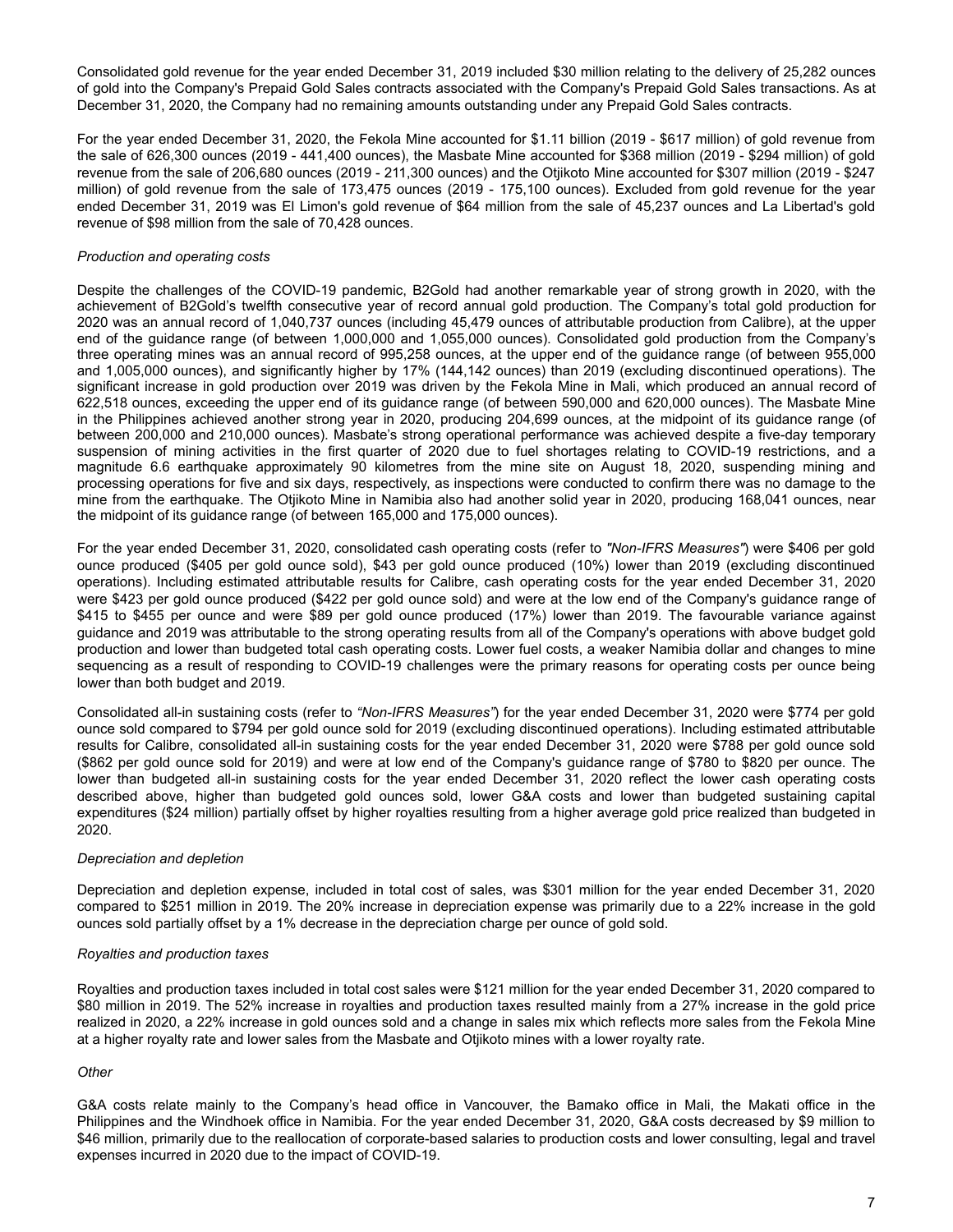Share-based payment expense for the year ended December 31, 2020 was \$17 million, comparable to 2019.

During the year ended December 31, 2020, the Company identified a higher sustained long-term gold price forecast as an indicator of impairment reversal for the Masbate Mine resulting in a net impairment reversal of \$122 million (pre-tax \$174 million impairment reversal less \$52 million deferred tax expense) (refer to *"Areas of Judgement and Critical Accounting Estimates"*). During the year ended December 31, 2019, the Company identified an indicator of impairment reversal for the Masbate Mine resulting in a net impairment reversal of \$70 million (pre-tax \$100 million impairment reversal less \$30 million deferred tax expense).

On October 15, 2019, the Company completed the sale of its Nicaraguan Assets and recorded a gain on sale of \$40 million.

During the year ended December 31, 2020, the Company wrote off \$11 million of non-core exploration stage properties in Mali, Burkina Faso, Botswana and Ghana, as the decision was made not to proceed further with these exploration stage mineral property interests compared to \$7 million for the year ended December 31, 2019.

Community relations expense for the year ended December 31, 2020 was \$6 million, which was \$3 million higher than 2019, resulting from two significant donations in 2020: 1,000 ounces of gold, with a value of approximately \$2 million, to support black rhino conservation and the communities that protect them in Namibia, and the commitment of a \$1 million contribution to the African School of Mines in Mali.

For the year ended December 31, 2020, the Company's estimate of its share of Calibre's net income was approximately \$22 million compared to \$1 million in 2019. Calibre will report its annual 2020 financial results on February 24, 2021. The Company will update any differences in the first quarter of 2021.

The Company reported \$15 million in foreign exchange losses for the year ended December 31, 2020 compared to a foreign exchange gains of \$2 million in 2019. The foreign exchange losses for 2020 resulted from the strengthening of local currency in Mali and Namibia versus the US dollar including the impact of foreign currency denominated income tax and equipment loan liabilities.

Other operating expenses for the year ended December 31, 2020 were \$6 million, which mainly consisted of COVID-19 relief donations of \$3 million.

The Company reported \$16 million in interest and financing expense for the year ended December 31, 2020 compared to \$27 million in 2019. The lower interest and financing expense resulted from lower interest rates in 2020 compared to 2019.

### *Current income tax, withholding and other taxes*

For the year ended December 31, 2020, the Company recorded a net current income and other tax expense of \$310 million compared to \$114 million in 2019 consisting of current income tax of \$247 million (2019 - \$87 million), the 10% priority dividend to the State of Mali of \$49 million (2019 - \$20 million) and withholding tax (on dividends from subsidiaries/intercompany interest/ management fees) of \$14 million (2019 - \$7 million). The priority dividend is accounted for as an income tax in accordance with *IAS 12, Income Taxes.* Compared to 2019, current tax expense for 2020 was higher mainly as a result of higher income and lower tax loss deductions in 2020 compared to 2019. The Otjikoto Mine became taxable in 2020 after using all of its loss carryforwards by the end of 2019. For 2020, the Company recorded a deferred income tax expense of \$52 million compared to a deferred income tax expense of \$59 million in 2019. The deferred income tax expense for 2020 is mainly attributable to the reversal of the impairment with respect to the Masbate Mine which resulted in a deferred income tax expense of \$52 million in 2020 and the recognition of a deferred income tax liability of \$24 million related to future withholding tax expected to be incurred on retained earnings that the Company is planning to repatriate from its foreign subsidiaries. Higher forecast gold prices have increased the Company's estimate of amounts expected to be repatriated as dividends from the Company's operations in the foreseeable future. These were partially offset by the strengthening of the local currency in Mali. Changes in the local currency result in changes to the underlying book values of tax balance sheet for Mali as tax filings are in local currencies. The deferred income tax expense for 2019 was mainly attributable to the reversal of the impairment in respect of the Masbate Mine (\$30 million) and the weakening of local currencies in Mali and Namibia.

In 2020 the Company made current income tax, withholding and other taxes cash payments totalling \$217 million. This included payment of outstanding 2019 accrued tax liability obligations totalling \$37 million (comprised of current income tax liabilities of \$18 million and Fekola 2019 priority dividend obligations of \$19 million). Excluding settlement of these 2019 related tax liabilities, the Company made cash payments of \$180 million related to its 2020 tax obligations. The \$130 million difference between this and the Company's 2020 current income tax expense of \$310 million is included as current income tax liabilities on the balance sheet at December 31, 2020. After factoring in foreign exchange losses of \$10 million on its foreign denominated tax balances, the Company had current income tax, withholding and other tax liabilities outstanding of \$140 million at December 31, 2020. This liability is primarily comprised of Fekola 2020 outstanding income taxes of \$75 million and Fekola 2020 priority dividends owing of \$50 million.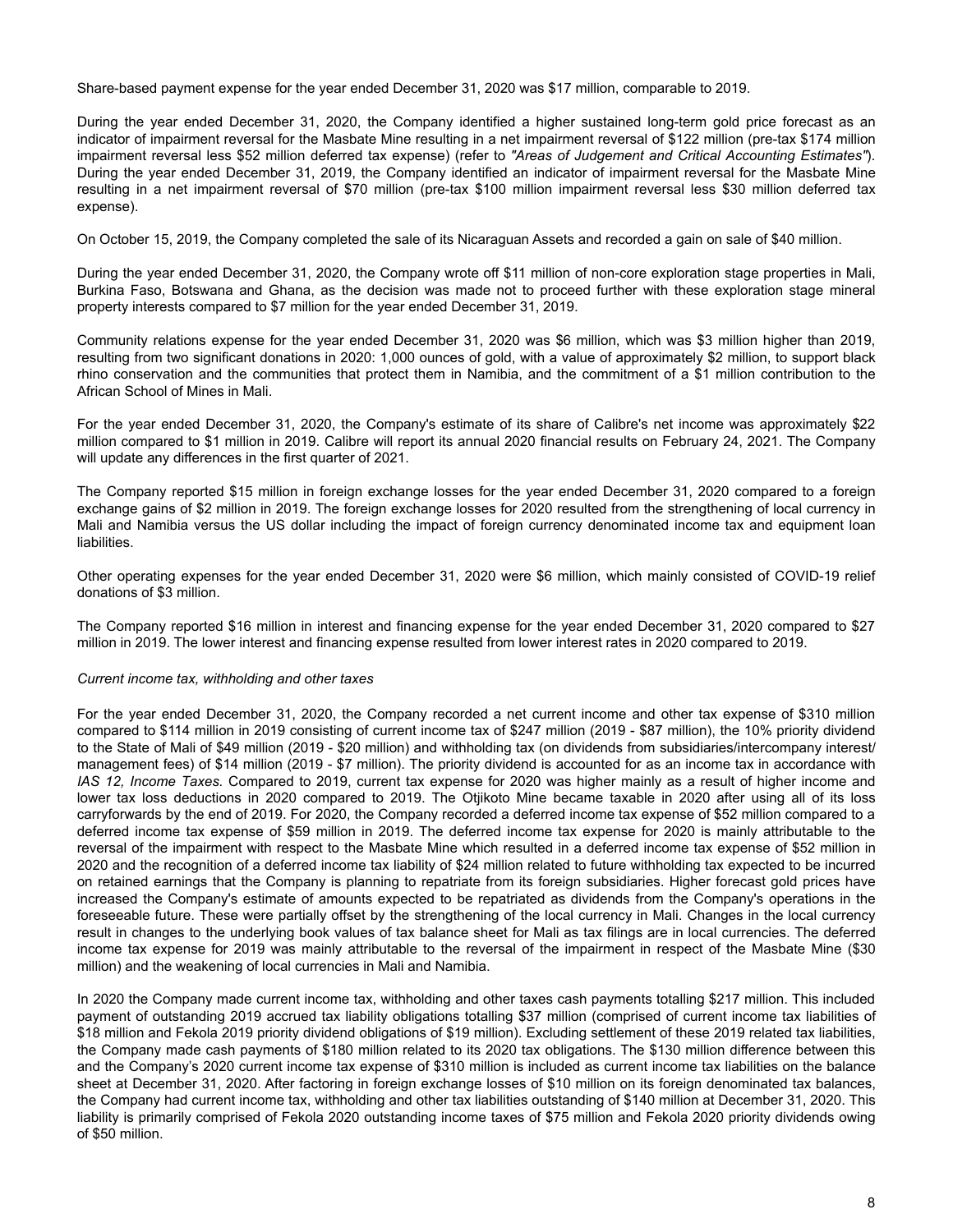In 2021, the Company is required to pay Fekola tax installments based on a percentage of 2020's total income tax obligations. Any difference between the actual cash installments paid during the year and the final tax amount owing for 2021 must be settled in the April of the subsequent year, based on Malian tax regulations. In addition, amounts owing for the Fekola 2021 priority dividend (which will be recorded in the income tax line for accounting purposes in the 2021 Statement of Operations) must be settled in cash in the second quarter of 2022.

Payment of the 2020 accrued tax obligations of \$140 million will be made by the end of June 2021, and will be recorded as a working capital adjustment for 2021 Consolidated Statements of Cash Flows presentation purposes.

In 2021, using a gold price assumption of \$1,800 per ounce, the Company is forecasting a current income tax, withholding and other taxes expense of approximately \$300 million and to make total cash income tax payments of approximately \$380 million, including \$140 million related to the outstanding 2020 current income tax and priority dividend obligations noted above. Based on the estimated Fekola cash tax installments to be paid in 2021, the Company expects any outstanding 2021 Fekola tax liability to be accrued at December 31, 2021 to be less than \$20 million. The Fekola priority dividend obligation forecast to be accrued in 2021 is approximately \$45 million and is expected to be paid in June 2022.

For the year ended December 31, 2019, the Company recorded income from discontinued operations of \$7 million, relating to El Limon and La Libertad mines which were sold to Calibre on October 15, 2019.

For the year ended December 31, 2020, the Company generated net income of \$672 million compared to \$316 million in 2019, and the Company generated net income attributable to the shareholders of the Company of \$628 million (\$0.60 per share) compared to \$293 million (\$0.29 per share) in 2019. Adjusted net income attributable to the shareholders of the Company (refer to *"Non-IFRS Measures"*) for the year ended December 31, 2020 was \$515 million (\$0.49 per share) compared to \$219 million (\$0.22 per share) in 2019. Adjusted net income for the year ended December 31, 2020 excluded impairment reversals of \$174 million, write-down of mineral property interests of \$11 million, COVID-19 relief donations of \$3 million, unrealized gains on derivative instruments of \$5 million and deferred income tax expense of \$53 million.

Cash flow provided by operating activities was \$951 million for the year ended December 31, 2020 compared to \$492 million during 2019, an increase of \$459 million. The increase reflects higher revenues of \$633 million, partially offset by higher production costs and royalties and production taxes of \$34 million and \$42 million, respectively, and higher cash taxes paid in 2020. In December 2020, the Company elected to make a voluntary installment prepayment of Fekola income taxes of \$50 million. This prepayment will reduce the final installment amount payable due in April 2021 for Fekola's 2020 income taxes by a corresponding amount of \$50 million.

At December 31, 2020, the Company had cash and cash equivalents of \$480 million compared to cash and cash equivalents of \$141 million at December 31, 2019. Working capital at December 31, 2020 was \$465 million compared to \$242 million at December 31, 2019. During the year ended December 31, 2020, the Company fully repaid the outstanding RCF balance with the full amount of the \$600 million RCF now undrawn and available.

# *Fourth quarter 2020 and 2019*

#### *Revenue*

For the fourth quarter of 2020, consolidated gold revenue was \$480 million on sales of 256,655 ounces at an average price of \$1,868 per ounce compared to \$314 million on sales of 211,800 ounces at an average price of \$1,481 per ounce in the fourth quarter of 2019 (excluding revenues from discontinued operations). This significant increase in gold revenue of 53% (\$166 million) was 32% attributable to the increase in the average realized gold price and 21% attributable to the increase in gold ounces sold (mainly due to the higher gold production).

In the fourth quarter of 2020, the Fekola Mine accounted for \$279 million (fourth quarter of 2019 - \$164 million) of gold revenue from the sale of 149,000 ounces (fourth quarter of 2019 - 110,800 ounces), the Masbate Mine accounted for \$129 million (fourth quarter of 2019 - \$71 million) of gold revenue from the sale of 69,380 ounces (fourth quarter of 2019 - 47,600 ounces), the Otjikoto Mine accounted for \$71 million (fourth quarter of 2019 - \$79 million) of gold revenue from the sale of 38,275 ounces (fourth quarter of 2018 - 53,400 ounces). Excluded from the gold revenue in the fourth quarter of 2019 was El Limon's gold revenue of \$3 million from the sale of 2,162 ounces and La Libertad's gold revenue of \$7 million from the sale of 4,475 ounces.

### *Production and operating costs*

In the fourth quarter of 2020, B2Gold's consolidated gold production was 256,319 ounces which was in-line with budget and 12% higher than the fourth quarter of 2019 resulting from higher gold production from the Fekola Mine. The Company's total gold production for the fourth quarter of 2020 was 270,469 ounces (including 14,150 ounces of attributable ounces from Calibre).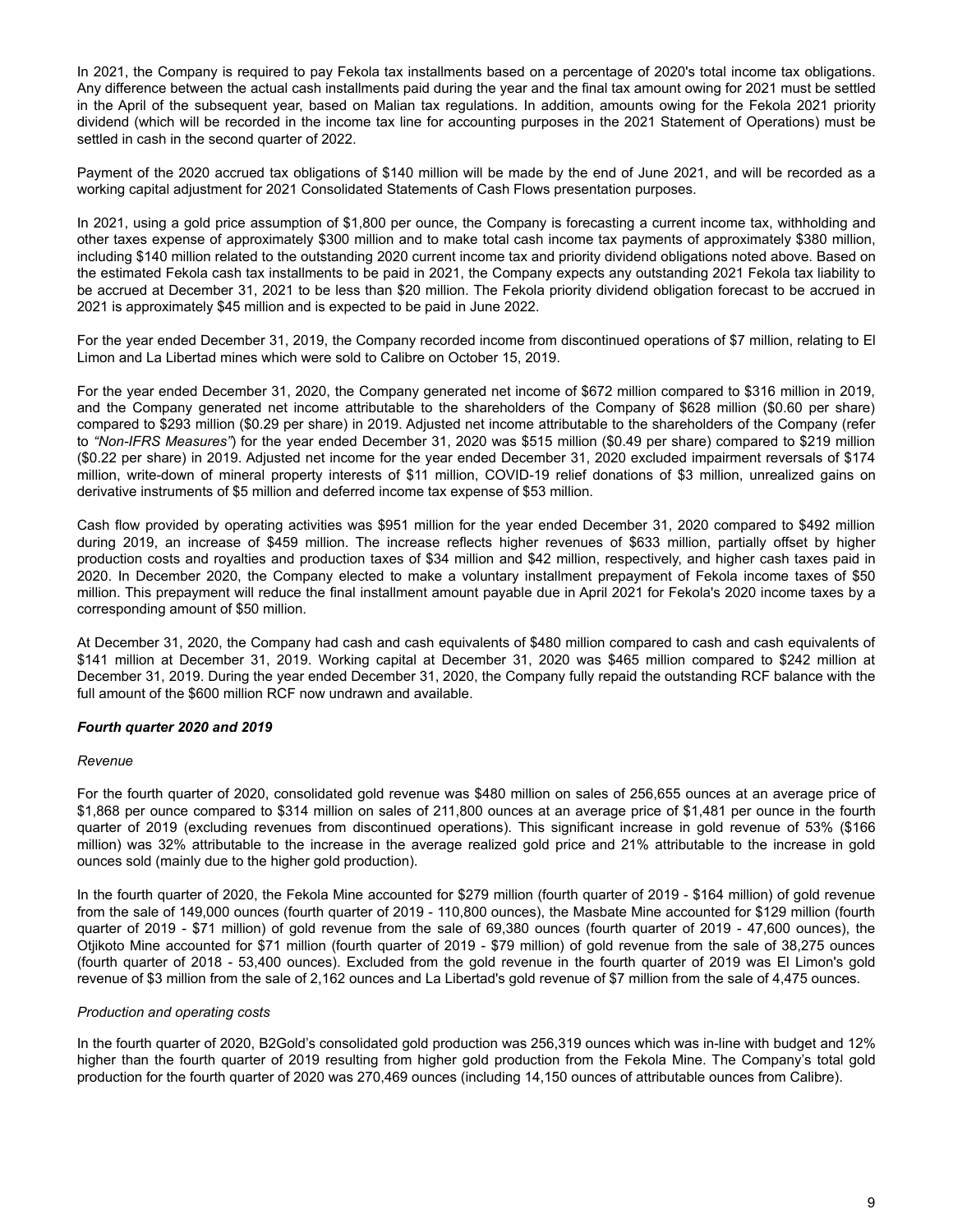In the fourth quarter of 2020, consolidated cash operating costs (refer to *"Non-IFRS Measures"*) were \$458 per gold ounce produced (\$446 per gold ounce sold), \$49 (12%) more per gold ounce produced than budget and in-line with the fourth quarter of 2019 (excluding discontinued operations). Including estimated attributable results for Calibre, cash operating costs for the fourth quarter of 2020 were \$473 per gold ounce produced (\$461 per gold ounce sold), \$49 (12%) more per gold ounce produced than budget and in-line with the fourth quarter of 2019. Consolidated cash operating costs for the fourth quarter of 2020 were higher than budgeted resulting from higher than budgeted costs at the Fekola Mine including higher HFO prices, higher labour costs due to COVID-19 and mining sequence changes.

All-in sustaining costs (refer to *"Non-IFRS Measures"*) for the fourth quarter of 2020 were \$917 per gold ounce sold compared to a budget of \$726 per gold ounce sold and \$869 per gold ounce sold for the fourth quarter of 2019 (excluding discontinued operations). Including estimated attributable results for Calibre, all-in sustaining costs for the fourth quarter of 2020 were \$926 per gold ounce sold compared to a budget of \$736 per gold ounce sold and \$882 per gold ounce sold for the fourth quarter of 2019. As expected, all-in sustaining costs for the fourth quarter of 2020 were higher than budget resulting from the expected catch up of budgeted sustaining capital which was delayed from earlier quarters of 2020, higher than budgeted cash operating costs described above and higher royalties resulting from a higher average gold price realized than budgeted for the fourth quarter of 2020.

### *Depreciation and depletion*

Depreciation and depletion expense included in total cost of sales was \$78 million in the fourth quarter of 2020 compared to \$68 million in the fourth quarter of 2019. The 15% increase in depreciation expense was primarily due to a 21% increase in the gold ounces sold partially offset by a 5% decrease in the depreciation charge per ounce of gold sold. The decrease in the depreciation charge per ounce of gold sold was a result of certain assets becoming fully depreciated in 2020 thereby reducing the depreciation base partially offset by the increased depreciation of the Masbate Mine resulting from the impairment reversal recorded at September 30, 2020.

#### *Royalties and production taxes*

Royalties and production taxes included in total cost sales were \$31 million for the fourth quarter of 2020 compared to \$22 million in the fourth quarter of 2019. The 39% increase in royalties and production taxes resulted mainly from a 26% increase in the gold price realized in the fourth quarter of 2020 and a 21% increase in gold ounces sold.

#### *Other*

G&A for the fourth quarter of 2020 of \$19 million was comparable to \$18 million for the fourth quarter of 2019.

During the fourth quarter of 2019, the Company identified an indicator of impairment reversal for the Masbate Mine resulting in a net impairment reversal of \$70 million (pre-tax \$100 million impairment reversal less \$30 million deferred tax expense).

On October 15, 2019, the Company completed the sale of its Nicaraguan Assets and recorded a gain on sale of \$40 million for the fourth quarter of 2019.

During the fourth quarter of 2019, the Company wrote off \$5 million of exploration stage mineral property interests as the decision was made not to proceed further with these exploration stage mineral property interests.

For the fourth quarter of 2020, the Company's estimate of its share of Calibre's net income was approximately \$9 million compared to \$1 million in the fourth quarter of 2019. Calibre will report its annual 2020 financial results on February 24, 2021. The Company will update any differences in the first quarter of 2021.

The Company reported \$7 million in foreign exchange losses for the fourth quarter of 2020 compared to foreign exchange losses of \$2 million in the fourth quarter of 2019. The foreign exchange losses for the fourth quarter of 2020 resulted from the strengthening of local currency in Mali and Namibia versus the US dollar including the impact of foreign currency denominated working capital balances.

For the fourth quarter of 2020, the Company recorded a net current income and other tax expense of \$80 million compared to \$30 million in the fourth quarter of 2019, consisting of current income tax of \$58 million (fourth quarter of 2019 - \$22 million), the 10% priority dividend to the State of Mali of \$11 million (fourth quarter of 2019 - \$6 million) and withholding tax (on dividends from subsidiaries/intercompany interest/management fees) of \$11 million (fourth quarter of 2019 - \$2 million). The priority dividend is accounted for as an income tax in accordance with *IAS 12, Income Taxes*. Compared to the fourth quarter of 2019, current tax expense in the fourth quarter of 2020 was higher mainly as a result of higher taxable income and no tax loss deductions in the fourth quarter of 2020 as compared to the fourth quarter of 2019. The Otjikoto Mine became taxable in the first quarter for 2020 after using all of its loss carryforwards by the end of 2019. For the fourth quarter of 2020, the Company recorded a deferred income tax recovery of \$14 million compared to a deferred income tax expense of \$28 million in the fourth quarter of 2019. The deferred income tax recovery for the fourth quarter of 2020 was mainly attributable to the strengthening of local currencies in Mali and Namibia. Changes in local currencies result in changes to the underlying book values of tax balance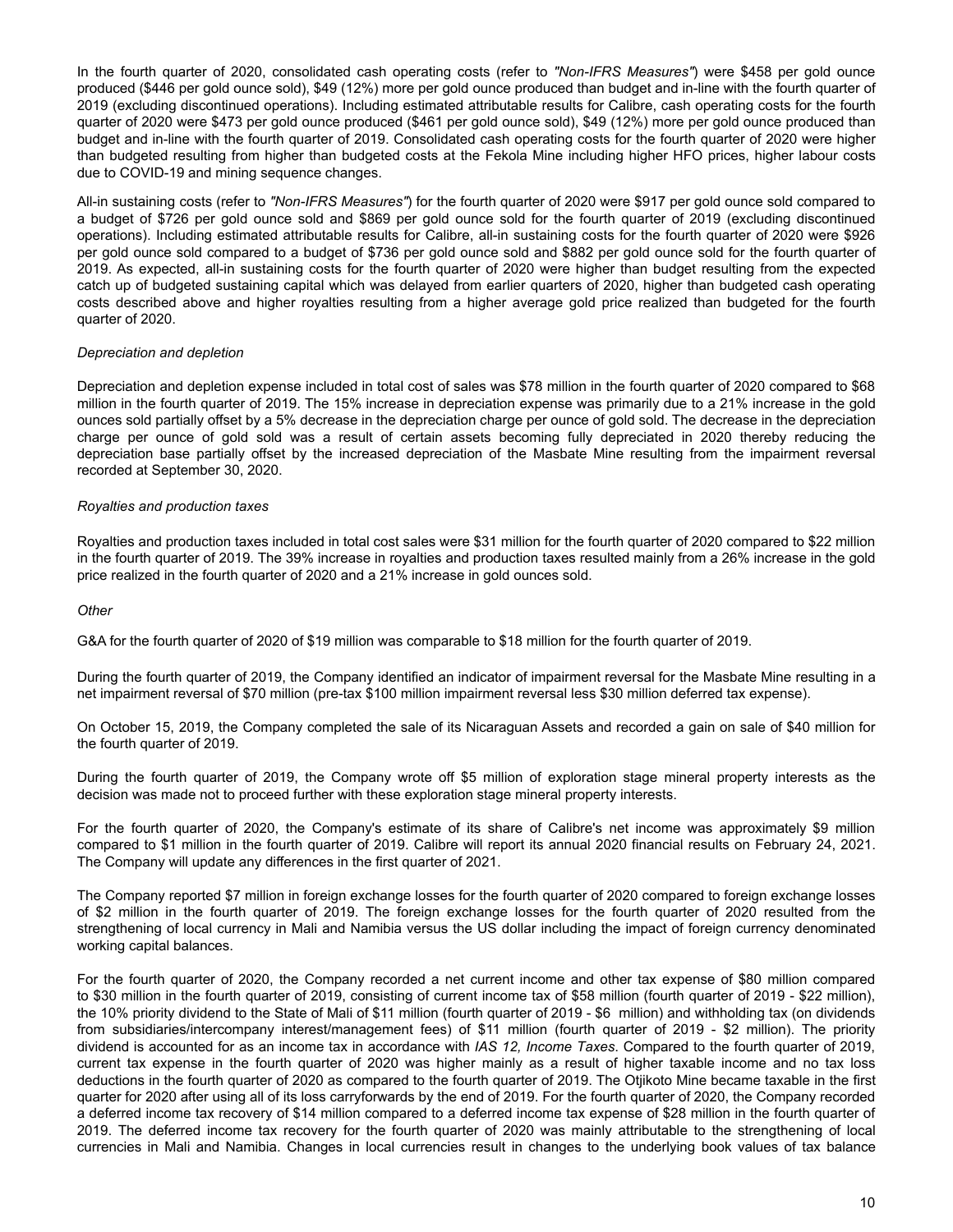<span id="page-10-0"></span>sheets for Mali and Namibia as tax filings are in local currencies. The deferred income tax expense in the fourth quarter of 2019 was primarily attributable to the reversal of the impairment in respect of the Masbate Mine (\$30 million).

For the fourth quarter of 2019, the Company recorded income from discontinued operations of \$4 million, relating to El Limon and La Libertad mines which were sold to Calibre on October 15, 2019.

Net income for the fourth quarter of 2020 was \$174 million compared \$182 million for the fourth quarter of 2019 and the Company generated net income attributable to the shareholders of the Company of \$168 million (\$0.16 per share) for the fourth quarter of 2020 compared to \$177 million (\$0.17 per share) in the fourth quarter of 2019. Adjusted net income attributable to shareholders of the Company (refer to *"Non-IFRS Measures"*) for the fourth quarter of 2020 was \$147 million (\$0.14 per share) compared to \$65 million (\$0.06 per share) in the fourth quarter of 2019. Adjusted net income in the fourth quarter of 2020 excluded unrealized gains on derivative instruments of \$8 million and deferred income tax recovery of \$13 million.

### **REVIEW OF MINING OPERATIONS AND DEVELOPMENT PROJECTS**

#### *Fekola Mine - Mali*

|                                                              | Three months ended |           | Year ended  |           |
|--------------------------------------------------------------|--------------------|-----------|-------------|-----------|
|                                                              | December 31        |           | December 31 |           |
|                                                              | 2020               | 2019      | 2020        | 2019      |
|                                                              |                    |           |             |           |
| Gold revenue (\$ in thousands)                               | 278,735            | 164,155   | 1,113,288   | 617,452   |
| Gold sold (ounces)                                           | 149,000            | 110,800   | 626,300     | 441,400   |
| Average realized gold price (\$/ounce)                       | 1,871              | 1,482     | 1,778       | 1,399     |
| Tonnes of ore milled                                         | 2,006,282          | 1,706,922 | 6,872,829   | 6,977,044 |
| Grade (grams/tonne)                                          | 2.61               | 2.32      | 2.99        | 2.16      |
| Recovery (%)                                                 | 94.3               | 94.0      | 94.3        | 94.2      |
| Gold production (ounces)                                     | 158,548            | 119,243   | 622,518     | 455,810   |
| Cash operating $costs^{(1)}$ (\$/gold ounce sold)            | 385                | 386       | 320         | 380       |
| Cash operating costs <sup>(1)</sup> (\$/gold ounce produced) | 397                | 366       | 320         | 375       |
| Total cash costs <sup>(1)</sup> (\$/gold ounce sold)         | 525                | 504       | 460         | 493       |
| All-in sustaining $costs^{(1)}$ (\$/gold ounce sold)         | 736                | 685       | 599         | 641       |
| Capital expenditures (\$ in thousands)                       | 28,378             | 68,130    | 184,037     | 132,847   |
| Exploration (\$ in thousands)                                | 5,564              | 3,597     | 14.718      | 14.487    |

*(1) Non-IFRS measure. For a description of how these measures are calculated and a reconciliation of these measures to the most directly comparable measures specified, defined or determined under IFRS and presented in the Company's financial statements, refer to "Non-IFRS Measures".*

The Fekola Mine in Mali, in which the Company holds an 80% interest, produced 622,518 ounces of gold, exceeding the upper end of its guidance range (of between 590,000 and 620,000 ounces), as processed grade, tonnes and recoveries all exceeded budget. Gold production for the year also increased significantly by 37% (166,708 ounces) over 2019, mainly due to the expansion of the Fekola mining fleet and optimization of the pit designs and mine plan for 2020, which provided access to higher grade portions of the Fekola deposit earlier than anticipated in previous mine plans. For full-year 2020, mill feed grade was 2.99 grams per tonne ("g/t") compared to budget of 2.91 g/t and 2.16 g/t in 2019; mill throughput was 6.9 million tonnes compared to budget of 6.8 million tonnes and 7.0 million tonnes in 2019; and gold recovery averaged 94.3% compared to budget of 93.8% and 94.2% in 2019. The slightly lower mill throughput in 2020 compared to 2019 was mainly due to the planned downtime for the Fekola mill expansion tie-ins and softer low-grade ore being processed in 2019. In the fourth quarter of 2020, the Fekola Mine produced 158,548 ounces of gold, significantly higher than the fourth quarter of 2019 by 33% (39,305 ounces) and in-line with budget. For the fourth quarter of 2020, mill feed grade was 2.61 g/t compared to budget of 2.75 g/t and 2.32 g/t in the fourth quarter of 2019; mill throughput was 2.0 million tonnes compared to budget of 1.9 million tonnes and 1.7 million tonnes in the fourth quarter of 2019; and gold recovery averaged 94.3% compared to budget of 94.0% and 94.0% in the fourth quarter of 2019.

The Fekola Mine continues to operate unimpeded and no operational days were lost due to the political developments in Mali in 2020. With the establishment of a new interim government in September 2020, which will lead Mali through to new presidential and legislative elections in 2022 or early 2023, the Economic Community of West African States ("ECOWAS") has now lifted its sanctions on Mali, including air, border and financial restrictions. B2Gold will continue to work with local, regional and national governments in Mali to ensure that its mining operations continue normally, providing employment and important economic benefits to all stakeholders, including our employees, governments and the communities around the mine.

For full-year 2020, the Fekola Mine's cash operating costs (refer to *"Non-IFRS Measures"*) of \$320 per ounce produced (\$320 per gold ounce sold) were at the upper end of the guidance range of \$285 to \$325 per ounce. For full-year 2020, total mining costs were marginally higher than budget due to mining sequence changes and higher labour costs related to COVID-19 payments while processing costs were higher than budget due to higher than budgeted HFO costs. Full-year 2020 cash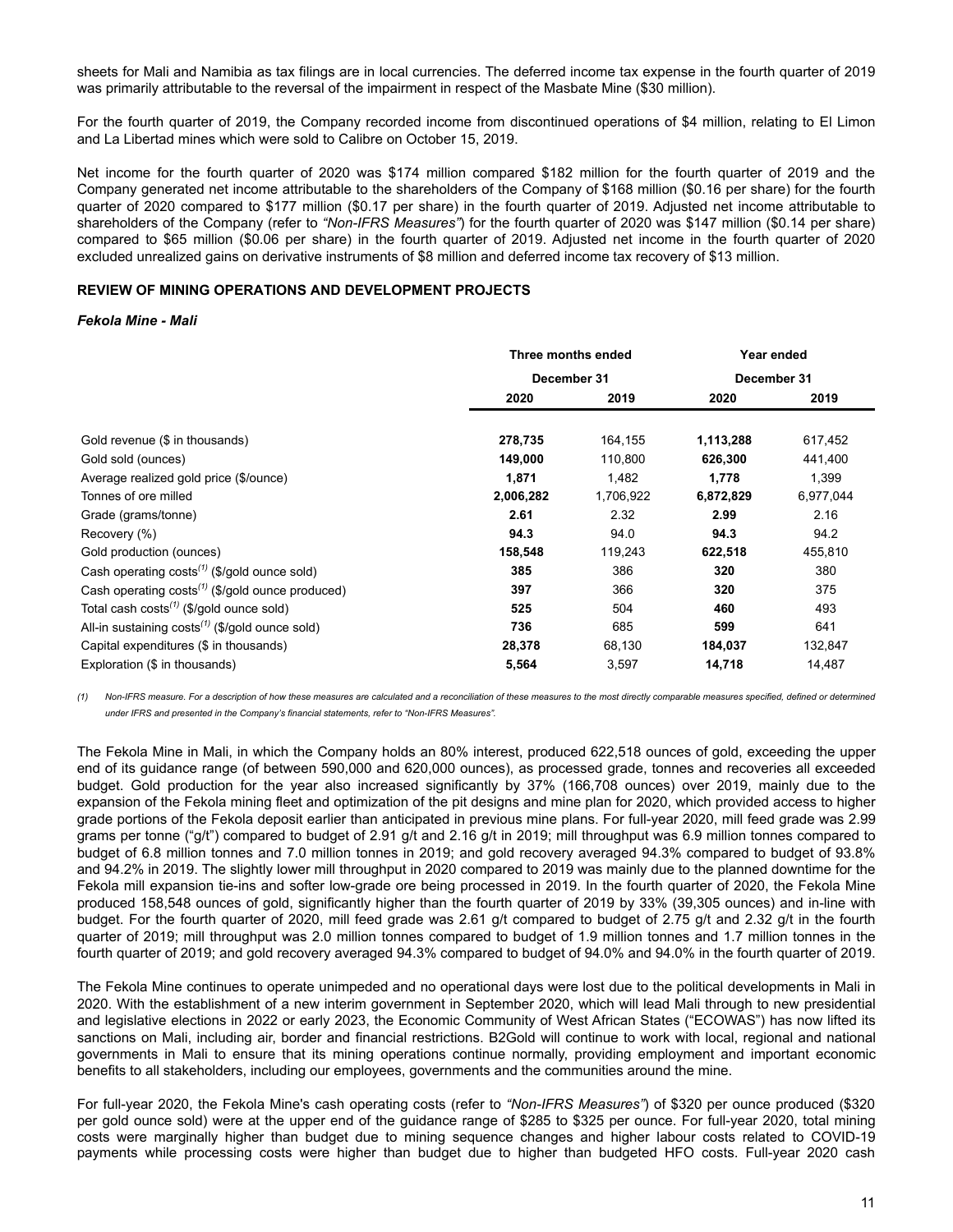operating costs were \$55 (15%) per ounce produced lower than in 2019 as a result of higher grade ore processed resulting in higher production in 2020 as described above. Fekola's cash operating costs for the fourth quarter of 2020 were \$397 per gold ounce produced (\$385 per gold ounce sold), compared to a budget of \$306 per gold ounce produced and \$366 per gold ounce produced for the fourth quarter of 2019. Fekola's cash operating costs in the fourth quarter of 2020 were above budget and the fourth quarter of 2019 for the same reasons as the full-year variances discussed above.

All-in sustaining costs (refer to *"Non-IFRS Measures"*) for the Fekola Mine for the full-year 2020 were \$599 per gold ounce sold, slightly above the upper end of its guidance range of between \$555 and \$595 per ounce. For full-year 2019, all-in sustaining costs were \$641 per gold ounce sold. All-in sustaining costs for full-year 2020 were slightly higher than budget as a result of the higher than budgeted cash operating costs described above, higher royalties resulting from a higher average gold price realized than budgeted for full-year 2020 partially offset by higher than budgeted gold ounces sold and lower than budgeted sustaining capital expenditures. Sustaining capital expenditures for full-year 2020 were \$17 million lower than budget mainly a result of lower prestripping costs for Fekola Pit phases 5 and 6 resulting from mining sequence changes and approximately \$4 million of overall sustaining costs savings versus budget on the tailings storage facility project completed during 2020. All-in sustaining costs for the fourth quarter of 2020 were \$736 per gold ounce sold compared to a budget of \$542 per gold ounce sold and \$685 per gold ounce sold in the fourth quarter of 2019. As expected, all-in sustaining costs for the fourth quarter of 2020 were higher than budget as a result of the expected catch up of budgeted sustaining capital at Fekola (fleet costs and other camp costs) which was delayed from earlier quarters of 2020, higher than budgeted cash operating costs described above and higher royalties resulting from a higher average gold price realized than budgeted for the fourth quarter of 2020.

Capital expenditures for the full-year 2020 totalled \$184 million, including \$60 million for the mining fleet expansion, \$39 million for the processing mill expansion, \$22 million for the solar power plant, \$30 million for prestripping, \$10 million for mobile equipment rebuilds and \$4 million for tailing storage facilities. Capital expenditures in the fourth quarter of 2020 totalled \$28 million and consisted of \$9 million for prestripping, \$8 million for mobile equipment rebuilds, \$3 million for the mining fleet expansion and \$4 million for the solar power plant.

The low-cost Fekola Mine is expected to produce between 530,000 and 560,000 ounces of gold in 2021 at cash operating costs of between \$405 and \$445 per ounce and all-in sustaining costs of between \$745 and \$785 per ounce. Fekola's gold production is forecast to be lower in 2021 (622,518 ounces in 2020), due to waste stripping and lower mined ore grades expected in the first half of 2021, as Phase 5 and 6 of the Fekola Pit are developed. However, additional mining areas and processing capacity are currently being investigated, with the potential to increase Fekola's budgeted 2021 and long-term gold production. The nearby Cardinal (located within 500 metres of the current Fekola resource pit) and Anaconda area (located 20 kilometres north of Fekola) include both saprolite and hard-rock gold mineralization, with the potential to begin mining in 2021, subject to obtaining all necessary permits. Grade control drilling is already underway at a portion of the Cardinal deposit to enable it to be mined for processing at the Fekola mill in the second quarter of 2021. In addition, mill processing trials conducted in the fourth quarter of 2020 demonstrate the potential to optimize the grind-throughput capacity of the expanded facility and increase hard-rock throughput to approximately 8.0 million tonnes per annum ("Mtpa"), and support the addition of saprolite ore tonnage in excess of the hard-rock capacity. Fekola's all-in sustaining costs per ounce are expected to increase in 2021 (compared to 2020 actual of \$599 per ounce), mainly due to the planned lower production and higher period stripping activities at Fekola, and higher forecast fuel costs, import duties (approximately \$11 per gold ounce sold) and ongoing COVID-19 related labour and medical costs. Until November 30, 2020, the Company was exonerated from paying import duties under the terms of its 2012 mining convention.

For 2021, the Fekola Mine is budgeted to process a total of 7.75 million tonnes of ore at an average grade of 2.32 g/t and process gold recovery of 94%. With Phase 4 of the Fekola Pit completed in 2020, ore is scheduled to be sourced from Phase 5 and 6 of the Fekola Pit in 2021 together with existing stockpiles. As a result of the planned waste stripping and lower mined ore grades in the first half of 2021, as Phase 5 and 6 of the Fekola Pit are developed, production is expected to be significantly weighted to the second half of 2021 (when mining reaches the higher grade portion of Phase 5 of the Fekola Pit). For the first half of 2021, Fekola's gold production is expected to be between 220,000 and 230,000 ounces, which is expected to increase significantly to between 310,000 and 330,000 ounces during the second half of 2021. Based mainly on the weighting of production and timing of waste stripping, Fekola's cash operating costs are expected to be between \$530 and \$570 per ounce in the first half of 2021, before significantly improving to between \$315 and \$355 per ounce during the second half of 2021. In addition, Fekola's all-in sustaining costs are expected to be between \$850 and \$890 per ounce in the first half of 2021, before significantly improving to between \$670 and \$710 per ounce during the second half of 2021.

Sustaining capital costs in 2021 at the Fekola Mine are budgeted to total \$86 million, including \$58 million for prestripping (development of Phase 5 and 6 of the Fekola Pit), \$15 million for mobile equipment rebuilds and \$4 million for pit dewatering infrastructure and equipment. Non-sustaining capital costs are budgeted to total \$8 million to complete the solar power plant (excluding the damages related to the fire, refer to *"Fekola Solar Plant"* for additional detail).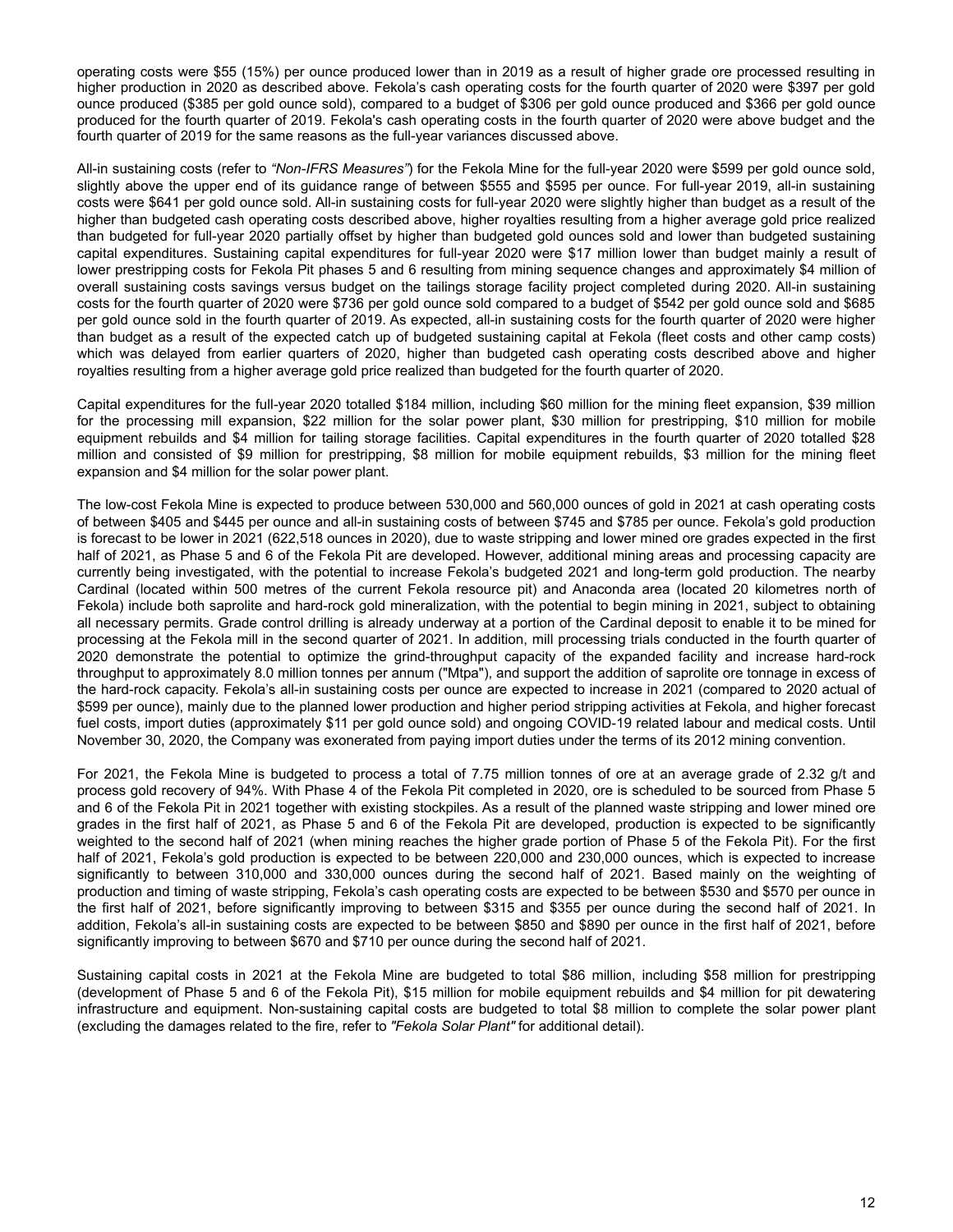#### *Fekola Mine Expansion*

On September 10, 2020, the Company announced the successful commissioning of the Fekola mill expansion to 7.5 Mtpa (an increase of 1.5 Mtpa from an assumed base rate of 6 Mtpa), ahead of the scheduled completion date of September 30, 2020. The Fekola mill has the potential to run above the annualized throughput rate of 7.5 Mtpa and analysis is currently underway to determine the optimum throughput rate (using ore blends comparable to those planned for 2021 and future production). Commissioning included completion of all major construction activities associated with the Fekola mill expansion, as well as successful execution of a process performance test to compare with design expectations. In addition, substantially all of the Fekola mine fleet expansion equipment planned for 2020 (including excavators, trucks, and drill rigs) has now arrived on site and is operational, with the overall mine expansion now materially complete. The final non-sustaining costs incurred for the plant expansion were approximately \$14 million higher than budget, of which the majority of overruns related to COVID-19 costs and increased labour and camp costs.

### *Fekola Solar Plant*

Following the temporary suspension of solar plant construction activities in April 2020 due to COVID-19 restrictions, site activities recommenced on October 2, 2020 and construction progress is now approximately 90% complete. On January 5, 2021, a fire in the solar storage yard destroyed approximately 25% of the solar panels for the project. Replacement panels have been sourced and are scheduled to arrive at site by early May 2021. Approximately 25% of the solar field came on line on January 28, 2021 and based on current projections, the Company expects that solar production will reach 75% of full capacity by the end of March 2021. The remaining 25% is contingent on the delivery of the replacement panels, but full construction completion is now projected by the end of the second quarter of 2021. The Company does not anticipate any significant impact on Fekola's 2021 budgeted cash operating costs as a result of the delay in completion of the solar plant and expects that losses incurred will be covered by insurance. The solar plant is expected to reduce processing costs by approximately 7% and cash operating costs per ounce produced by approximately 3%.

The existing HFO and diesel power plant have an installed capacity of 64 megawatts while Fekola's expanded mill facilities require only approximately 40 megawatts for continuous operations. The solar plant is therefore not a necessary component to sustain the higher process plant production rate but is expected to reduce Fekola's operating costs and emissions by decreasing power plant fuel consumption and maintenance costs. When the plant is fully commissioned, it will reduce HFO consumption by over 13 million litres per year and lower carbon dioxide emissions by an estimated 39,000 tonnes per year.

#### *B2Gold's Strong Partnership in Mali*

B2Gold is one of the largest Canadian and foreign investors in Mali, with total investment to date of approximately \$1 billion and the Company continues to have a strong and mutually beneficial relationship with the Government of Mali. As B2Gold's 20% partner at the Fekola Mine, the State of Mali is a direct economic beneficiary of the Fekola Mine's operating results. The Government of Mali's share of Fekola results include corporate income tax, withholding taxes, royalties and production-based taxes, and priority dividends, which are payable each year on the first 10% tranche of the State of Mali's overall 20% ownership interest in the Fekola Mine.

Priority dividends are based on 10% of the Fekola Mine's annual net income each year and are accounted for as an income tax. A 10% interest in post-tax net income is equivalent to a 7.5% interest in net income before taxes after factoring in the 25% corporate income tax rate stabilized for the Fekola Mine under the 2012 Mining Code. Consequently, current income tax expense in the Consolidated Statement of Operations includes current income tax expense for the Fekola Mine at an effective interest rate of 32.5%. Priority dividend payments are due and payable in the second quarter following the year in which the obligation was generated. For 2020, the priority dividend obligation accrued of \$50 million is expected to be paid in June 2021.

In addition to the priority dividends payable annually to the State of Mali, the second 10% tranche of the State's interest in the Fekola Mine also attracts ordinary dividends for which the first distribution commenced in December 2020, following the final repayment of the intercompany loans and interest related to the construction and start-up of the Fekola Mine. Ordinary dividends are now expected to be declared at least annually going forward and will be based on free cash flows generated from Fekola's operations after funding its capital expenditures and working capital requirements. Ordinary dividends will be allocated 8/9ths to the account of the Company and 1/9th to the State of Mali based on the Company's and the State's respective ordinary shareholdings. Ordinary dividend distributions are subject to a 10% withholding tax.

The Fekola Mining Convention, as amended, was established under the 2012 Mining Code and governs the legal, administrative, tax, economic, mining, social and environmental conditions under which B2Gold operates the Fekola Mine and is enforceable between the parties for the term of the Fekola Mine mining permit, an initial 30 year period, renewable for successive periods of 10 years. A new mining code was adopted in Mali in September 2019 (the "2019 Mining Code"), which outlines certain tax and customs stabilization of existing mining conventions and the enforceability of the existing conventions, including the Fekola Convention. The 2019 Mining Code expressly states that mining titles that are valid at the time of the entry into force of the 2019 Mining Code remain valid for their term and for the substance for which they have been issued. In addition, the mining conventions in force at the date of the 2019 Mining Code, including the Fekola Convention, remain valid for their term and benefit from the stabilization of their tax and customs regime as provided under such mining convention.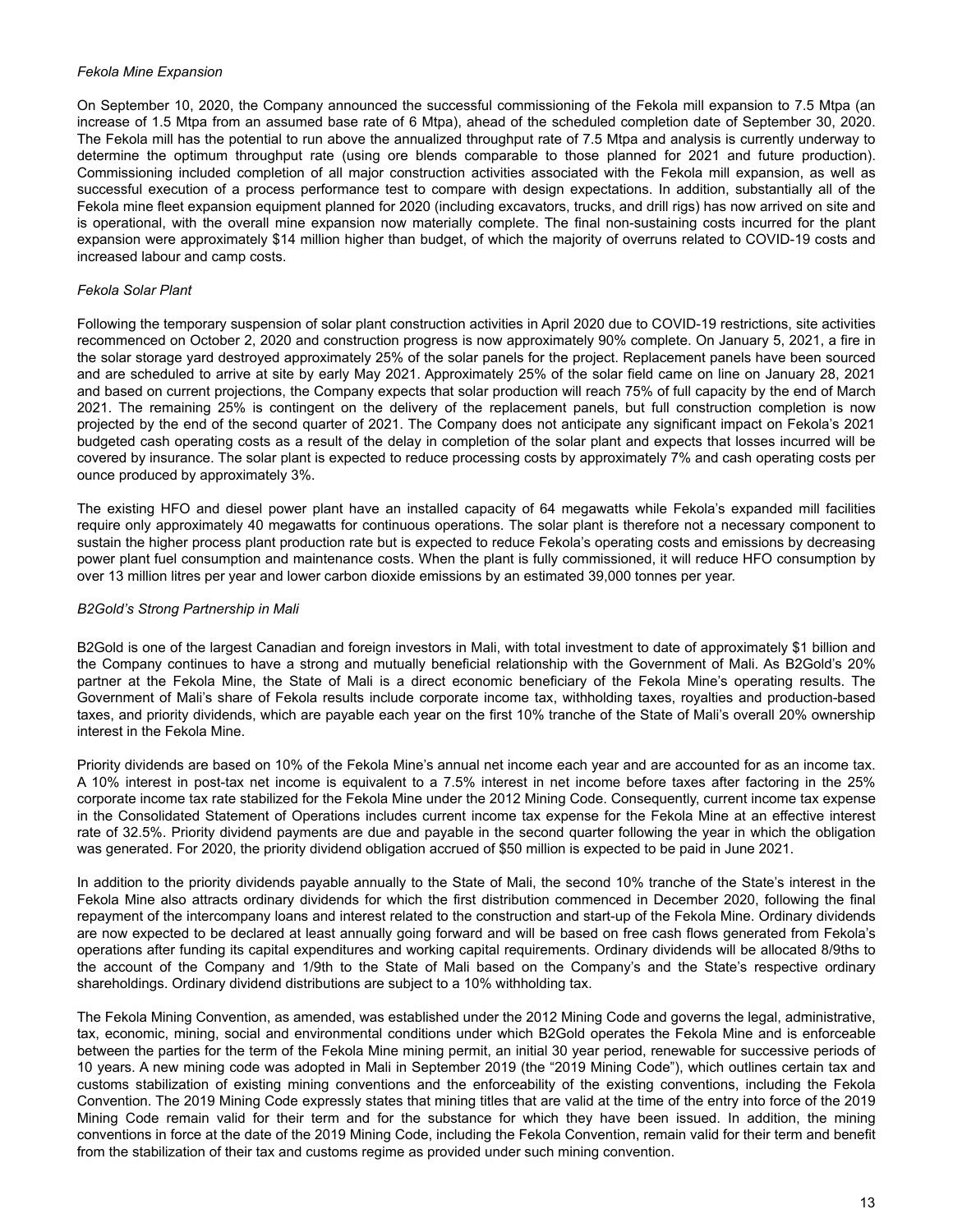#### *Masbate Mine – Philippines*

|                                                                   | Three months ended |           | Year ended  |           |
|-------------------------------------------------------------------|--------------------|-----------|-------------|-----------|
|                                                                   | December 31        |           | December 31 |           |
|                                                                   | 2020               | 2019      | 2020        | 2019      |
| Gold revenue (\$ in thousands)                                    | 129,325            | 70,511    | 368,473     | 293,875   |
| Gold sold (ounces)                                                | 69,380             | 47,600    | 206,680     | 211,300   |
| Average realized gold price (\$/ounce)                            | 1,864              | 1,481     | 1,783       | 1,391     |
| Tonnes of ore milled                                              | 1,929,286          | 2,032,093 | 7,760,372   | 7,996,990 |
| Grade (grams/tonne)                                               | 1.11               | 1.01      | 1.00        | 1.16      |
| Recovery (%)                                                      | 84.0               | 77.0      | 82.3        | 73.2      |
| Gold production (ounces)                                          | 57,566             | 50,741    | 204,699     | 217,340   |
| Cash operating $costs^{(1)}$ (\$/gold ounce sold)                 | 546                | 667       | 638         | 589       |
| Cash operating $costs^{(1)}$ (\$/gold ounce produced)             | 585                | 694       | 629         | 594       |
| Total cash costs <sup><math>(1)</math></sup> (\$/gold ounce sold) | 647                | 792       | 740         | 683       |
| All-in sustaining $costs^{(1)}$ (\$/gold ounce sold)              | 930                | 956       | 985         | 815       |
| Capital expenditures (\$ in thousands)                            | 14,619             | 5,205     | 34,041      | 25,894    |
| Exploration (\$ in thousands)                                     | 2,421              | 876       | 8,266       | 3,971     |

*(1) Non-IFRS measure. For a description of how these measures are calculated and a reconciliation of these measures to the most directly comparable measures specified, defined or determined under IFRS and presented in the Company's financial statements, refer to "Non-IFRS Measures".*

The Masbate Mine in the Philippines achieved another strong year in 2020, producing 204,699 ounces of gold, at the midpoint of its guidance range (of between 200,000 and 210,000 ounces). Masbate's strong operational performance was achieved despite a five day temporary suspension of mining activities in the first quarter of 2020 due to fuel shortages relating to COVID-19 restrictions; a magnitude 6.6 earthquake approximately 90 kilometres from the mine site on August 18, 2020, suspending mining and processing operations for five and six days, respectively, as inspections were conducted to confirm there was no damage to the mine from the earthquake and a super typhoon (Typhoon Goni), which first made landfall in the Philippines on November 1, 2020. Compared to 2019, gold production in 2020 was lower by 6% (12,641 ounces), as the prior year had benefited from higher grade ore tonnage from the Main Vein Pit. For full-year 2020, the average grade processed was 1.00 g/t compared to budget of 1.01 g/t and 1.16 g/t in 2019. Mill throughput was 7.8 million tonnes compared to a budget of 8.2 million tonnes and 8.0 million tonnes in 2019 and gold recoveries averaged 82.3% compared to budget of 76.3% and 73.2% in 2019. Masbate had a strong finish to the year, producing 57,566 ounces of gold in the fourth quarter of 2020, significantly higher than the fourth quarter of 2019 by 13% (6,825 ounces), mainly due to higher recoveries (as a result of processing more oxide ore). For the fourth quarter of 2020, mill feed grade was 1.11 g/t compared to budget of 1.15 g/t and 1.01 g/t in the fourth quarter of 2019; mill throughput was 1.9 million tonnes compared to budget of 2.0 million tonnes and 2.0 million tonnes in the fourth quarter of 2019; and gold recovery averaged 84.0% compared to budget of 74.6% and 77.0% in the fourth quarter of 2019.

The Masbate Mine's cash operating costs (refer to *"Non-IFRS Measures"*) of \$629 per ounce produced for full-year 2020 (\$638 per gold ounce sold) were well below the Company's guidance range of between \$665 to \$705 per ounce. Cash operating costs per gold ounce produced for full-year 2020 were below budget resulting from lower than budgeted mining and processing costs. Mining and processing costs for full-year 2020 were lower than budget due to lower diesel and HFO prices. In addition, mined tonnage and waste stripping activity was less than budgeted and haulage distances were shorter, all of which reduced mining costs per tonne. Cash operating costs for full-year 2020 were 6% higher than full-year 2019 mainly as of a result of higher production in full-year 2019. Masbate's cash operating costs for the fourth quarter of 2020 were \$585 per gold ounce produced (\$546 per gold ounce sold) which was \$47 per ounce produced lower than budget and \$109 per ounce produced lower than the fourth quarter of 2019. The lower cash operating costs per gold ounce produced in the fourth quarter of 2020 compared to budget arose for the same reasons as the full-year variance discussed above. Cash operating costs per gold ounce produced in the fourth quarter of 2020 compared to the fourth quarter of 2019 were lower due to higher production in the fourth quarter of 2020 compared to the fourth quarter of 2019 as discussed above.

All-in sustaining costs (refer to *"Non-IFRS Measures"*) for Masbate were \$985 per gold ounce sold for full-year 2020, within its guidance range of between \$965 and \$1,005 per ounce. For full-year 2019, all-in sustaining costs were \$815 per gold ounce sold. All-in sustaining costs for the fourth quarter of 2020 were \$930 per gold ounce sold compared to a budget of \$830 per gold ounce sold and \$956 per gold ounce sold in the fourth quarter of 2019. As expected, all-in sustaining costs for the fourth quarter of 2020 were higher than budget as a result of the expected catch up of budgeted sustaining capital at Masbate (mainly fleet rebuilds) which was delayed from earlier quarters of 2020.

Capital expenditures totalled \$34 million in 2020, including mobile equipment acquisition costs and rebuilds of \$15 million, prestripping costs of \$6 million, processing equipment replacement costs of \$4 million and tailings storage facility projects of \$4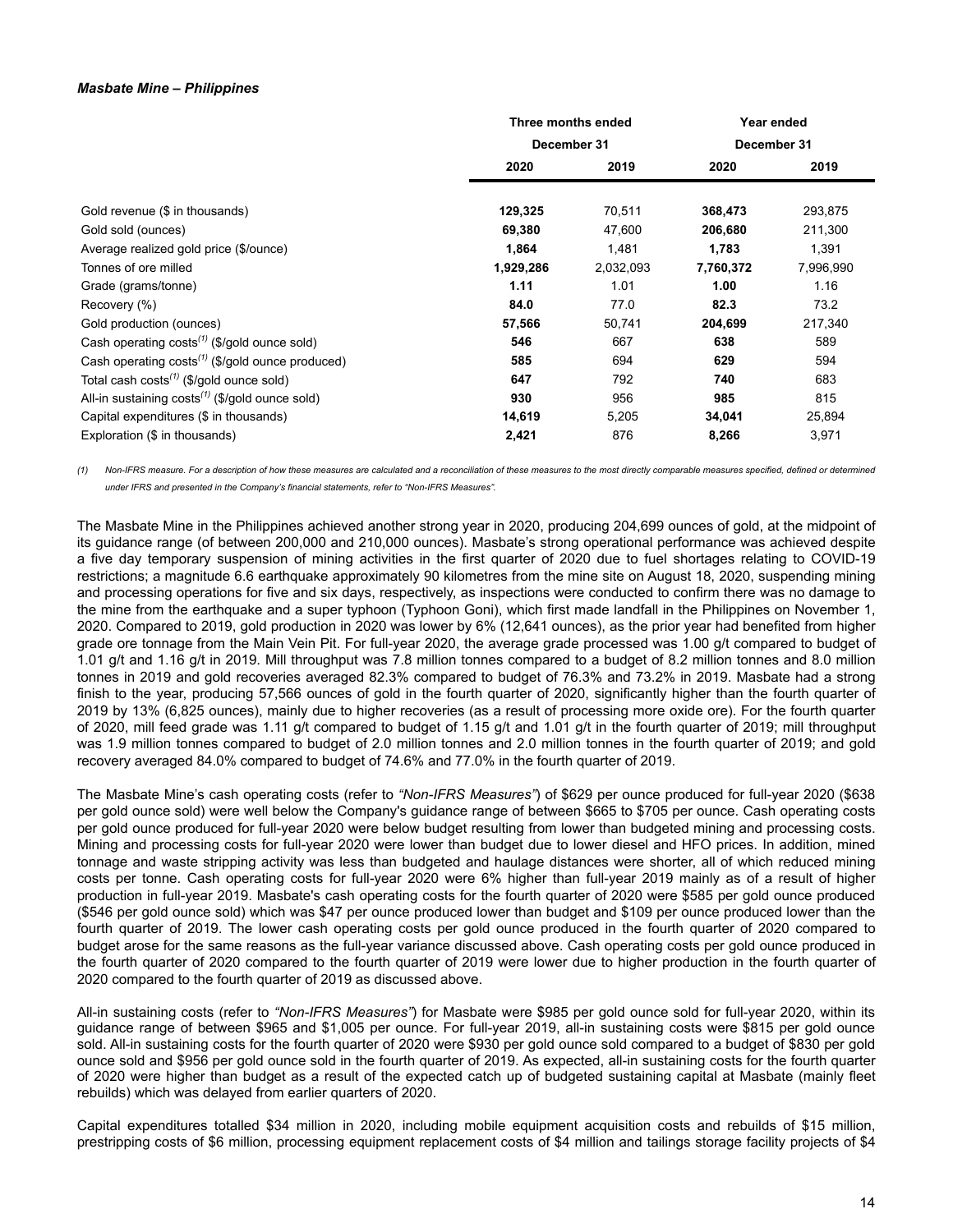million. Capital expenditures for the fourth quarter of 2020 totalled \$15 million consisting primarily of \$7 million of mobile equipment purchases and rebuilds and \$2 million of prestripping.

The Masbate Mine is expected to produce between 200,000 and 210,000 ounces of gold in 2021 at cash operating costs of between \$650 and \$690 per ounce and all-in sustaining costs of between \$955 and \$995 per ounce. For 2021, Masbate is budgeted to process a total of 8.0 million tonnes of ore at an average grade of 1.10 g/t and process gold recovery of 73.4%. Mill feed is budgeted to consist primarily of fresh ore (88%), sourced from the Main Vein Pit (Stage 4 and 6) and the Montana Pit. Masbate's gold production is scheduled to be relatively consistent throughout 2021.

Sustaining capital costs in 2021 at the Masbate Mine are budgeted to total \$29 million, including \$9 million for mobile fleet rebuilds and replacements, \$5 million for a tailings water treatment plant, \$3 million for prestripping and \$3 million for power plant rebuilds. Non-sustaining capital costs are budgeted to total \$9 million.

# *Otjikoto Mine - Namibia*

|                                                          |             | Three months ended | Year ended  |           |
|----------------------------------------------------------|-------------|--------------------|-------------|-----------|
|                                                          | December 31 |                    | December 31 |           |
|                                                          | 2020        | 2019               | 2020        | 2019      |
| Gold revenue (\$ in thousands)                           | 71,465      | 78,993             | 307,167     | 247,251   |
| Gold sold (ounces)                                       | 38,275      | 53,400             | 173,475     | 175,100   |
| Average realized gold price (\$/ounce)                   | 1,867       | 1,479              | 1,771       | 1,412     |
| Tonnes of ore milled                                     | 898,503     | 903,630            | 3,505,569   | 3,415,475 |
| Grade (grams/tonne)                                      | 1.41        | 2.04               | 1.52        | 1.64      |
| Recovery (%)                                             | 98.4        | 98.8               | 98.4        | 98.7      |
| Gold production (ounces)                                 | 40,205      | 58,422             | 168,041     | 177,966   |
| Cash operating costs <sup>(1)</sup> (\$/gold ounce sold) | 501         | 392                | 437         | 468       |
| Cash operating $costs^{(1)}$ (\$/gold ounce produced)    | 520         | 379                | 453         | 461       |
| Total cash $costs^{(1)}$ (\$/gold ounce sold)            | 576         | 451                | 508         | 525       |
| All-in sustaining $costs^{(1)}$ (\$/gold ounce sold)     | 1,200       | 897                | 920         | 895       |
| Capital expenditures (\$ in thousands)                   | 25,119      | 21,633             | 66,815      | 56,085    |
| Exploration (\$ in thousands)                            | 1,462       | 788                | 3,183       | 2,455     |

*(1) Non-IFRS measure. For a description of how these measures are calculated and a reconciliation of these measures to the most directly comparable measures specified, defined or determined under IFRS and presented in the Company's financial statements, refer to "Non-IFRS Measures".*

The Otjikoto Mine in Namibia, in which the Company holds a 90% interest, had another solid year in 2020, producing 168,041 ounces of gold, near the midpoint of its guidance range (of between 165,000 and 175,000 ounces). Compared to 2019, gold production was lower by 6% (9,925 ounces) in 2020, as the prior year had benefited from more high-grade ore tonnes being mined from Phase 2 of the Wolfshag Pit. For full-year 2020, mill feed grade was 1.52 g/t compared to budget of 1.55 g/t and 1.64 g/t in 2019; mill throughput was 3.51 million tonnes compared to budget of 3.41 million tonnes and 3.42 million tonnes in 2019; and gold recovery averaged 98.4% compared to budget of 98.0% and 98.7% in 2019. In the fourth quarter of 2020, the Otjikoto Mine produced 40,205 ounces of gold, 5% lower than budget (fourth quarter of 2019 – 58,422 ounces). For the fourth quarter of 2020, mill feed grade was 1.41 g/t compared to budget of 1.57 g/t and 2.04 g/t in the fourth quarter of 2019; mill throughput was 0.9 million tonnes compared to budget of 0.9 million tonnes and 0.9 million tonnes in the fourth quarter of 2019; and gold recovery averaged 98.4% compared to budget of 98.0% and 98.8% in the fourth quarter of 2019.

In December 2019, the Board approved the development of the Wolfshag underground mine (the initial underground Mineral Reserve estimate for the down-plunge extension of the Wolfshag orebody included 210,000 ounces of gold in 1.2 million tonnes of ore at 5.57 g/t gold). Development of the Wolfshag underground mine continues to progress well and on schedule. This project is expected to bring forward production of high-grade ore from the Wolfshag deposit and reduce production costs. The mine development will also provide access for down-plunge and parallel exploration and has been designed to support future expansions. Project spending is currently estimated to total \$57 million (of which \$26 million is budgeted to be incurred in 2021) from completion of the internal study to production of stope ore. Portal development was completed in 2020, and activities in 2021 will focus on horizontal and vertical development to produce stope ore in the first quarter of 2022.

The Otjikoto Mine's cash operating costs (refer to *"Non-IFRS Measures"*) for full-year 2020 were \$453 per gold ounce produced (\$437 per gold ounce sold), below its guidance range of between \$480 to \$520 per ounce. Full-year 2020 cash operating costs per ounce were lower than budgeted due to higher than budgeted gold ounces produced, lower than budgeted fuel prices and a weaker Namibian dollar compared to the US dollar. Full-year 2020 cash operating costs were in-line with full-year 2019 cash operating costs of \$461 per gold ounce produced. For the fourth quarter of 2020, the Otjikoto Mine's cash operating costs were \$520 per gold ounce produced (\$501 per ounce gold sold) in-line with budget (lower operating costs were offset by lower ounces produced as a result of lower grade processed) and \$141 per ounce produced higher than the fourth quarter of 2019. Fourth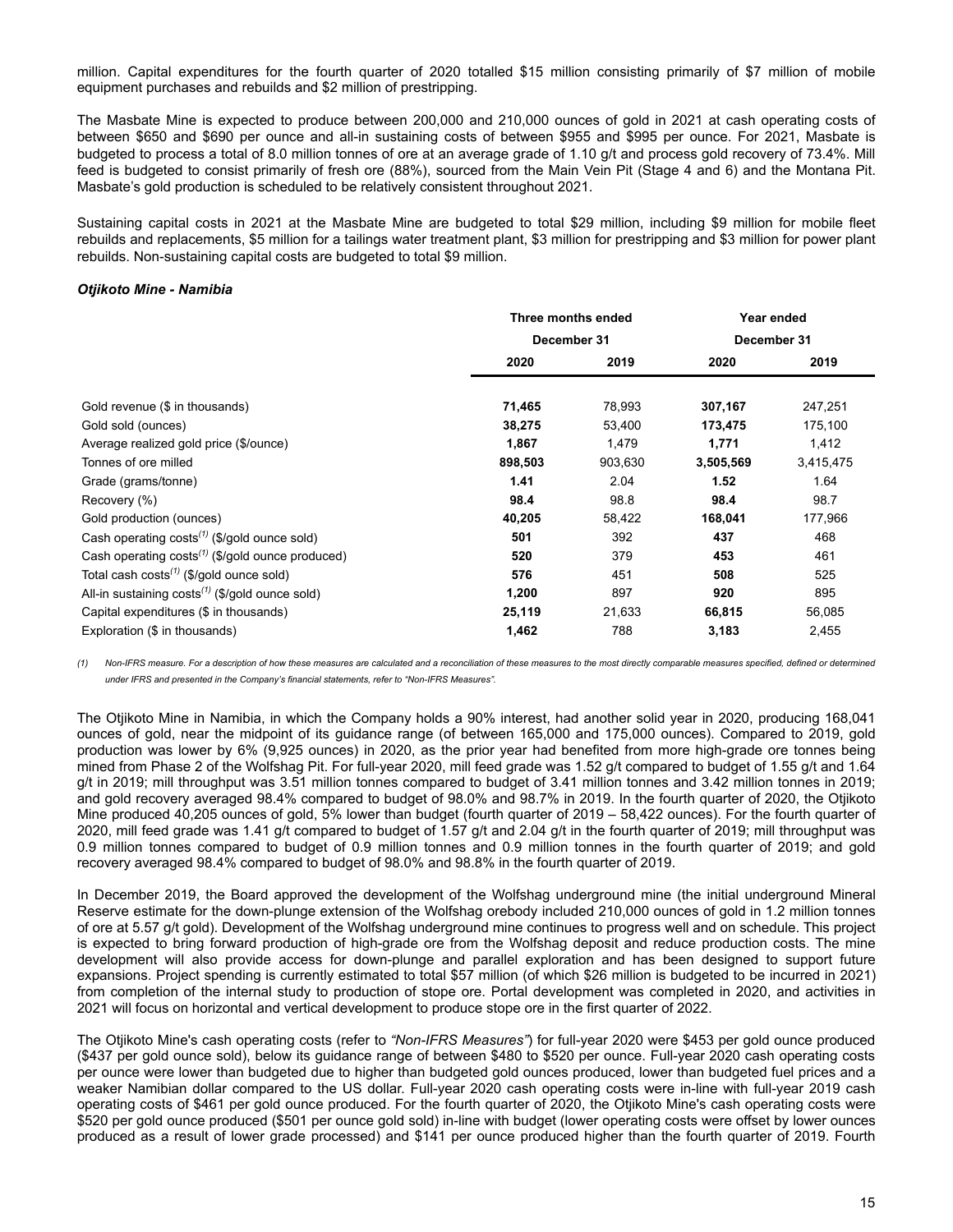quarter of 2019 cash operating costs per gold ounce produced were lower than fourth quarter of 2020 cash operating costs per gold ounce produced as fourth quarter 2019 production was higher due to grade as discussed above.

All-in sustaining costs (refer to *"Non-IFRS Measures"*) for Otjikoto for full-year 2020 were \$920 per gold ounce sold, which was well below the low end of its guidance range of between \$1,010 and \$1,050 per ounce and were higher than \$895 per gold ounce sold in 2019. All-in sustaining costs for the full-year 2020 were lower than budget as a result of lower than budgeted cash operating costs as discussed above, higher than budgeted gold ounces sold and sustaining capital expenditures which were \$11 million lower than budgeted, mainly due to lower than budgeted prestripping. All-in sustaining costs for the fourth quarter of 2020 were \$1,200 per gold ounce sold compared to a budget of \$1,056 per gold ounce sold and \$897 per gold ounce sold in the fourth quarter of 2019. In the fourth quarter of 2020, all in-sustaining costs were higher than budget primarily due to lower than budgeted gold ounces sold and the expected catch up of budgeted sustaining capital which was delayed from earlier quarters of 2020.

Capital expenditures totalled \$67 million in 2020, primarily consisting of \$47 million for prestripping for the Otjikoto Pit Phases 3 and 4 and Wolfshag Pit Phase 3, \$10 million in mobile equipment rebuilds and replacements and \$7 million for Wolfshag underground development. For full-year 2020, Wolfshag underground development costs were \$11 million less than budgeted and power grid connection costs were \$6 million less than budgeted. Capital expenditures for the fourth quarter of 2020 totalled \$25 million primarily consisting of \$16 million for prestripping, \$4 million in mobile equipment rebuilds and replacements and \$4 million for Wolfshag underground development.

The Otjikoto Mine is expected to produce between 190,000 and 200,000 ounces of gold in 2021, a significant increase of approximately 16% (compared to 168,041 ounces produced in 2020), and is in the range of Otjikoto's annual production record (of 191,534 ounces achieved in 2017), as high-grade ore is scheduled to be sourced from Phase 3 of the Wolfshag Pit in the second half of 2021. Otjikoto's cash operating costs are forecast to be between \$480 and \$520 per ounce and all-in sustaining costs are expected to be between \$830 and \$870 per ounce. Otjikoto's all-in sustaining costs per ounce are expected to decrease in 2021 (compared to 2020 guidance of between \$1,010 and \$1,050 per ounce), mainly due to higher production and lower capitalized prestripping costs forecast at Otjikoto in 2021, partially offset by the cost of ore stockpiles drawn in the year.

For 2021, Otjikoto is budgeted to process a total of 3.4 million tonnes of ore at an average grade of 1.77 g/t with process gold recovery of 98%. Mining activities are scheduled to focus on waste stripping in Phase 3 of the Wolfshag Pit and Phase 3 of the Otjikoto Pit in the first half of 2021 when ore is scheduled to be sourced mainly from medium grade stockpiles, resulting in an average head grade of approximately 0.87 g/t in the first half of 2021, compared to a head grade of approximately 2.67 g/t in the second half of 2021 when high grade ore from Phase 3 of the Wolfshag Pit is available.

The Wolfshag ore zone is narrow and high grade, with pit and phase strip ratios that result in a highly variable gold production profile. Approximately 70% of the gold produced in 2021 is expected to be mined from Phase 3 of the Wolfshag Pit, with material ore production starting early in the third quarter of 2021 following the waste stripping campaign. As a result of the timing of this high-grade ore mining, Otjikoto's production is expected to be significantly weighted to the second half of 2021. For the first half of 2021, Otjikoto's gold production is expected to be between 45,000 and 50,000 ounces, which is expected to increase significantly to between 145,000 and 150,000 ounces during the second half of 2021. Based mainly on the weighting of the planned production and timing of higher waste stripping, Otjikoto's cash operating costs are expected to be between \$940 and \$980 per ounce in the first half of 2021, before significantly improving to between \$330 and \$370 per ounce during the second half of 2021. In addition, Otjikoto's all-in sustaining costs are expected to be between \$1,600 and \$1,640 per ounce in the first half of 2021, before significantly improving to between \$580 and \$620 per ounce during the second half of 2021. In the first quarter of 2021, forecast gold production at Otjikoto is lower and forecast costs are higher than the second quarter of 2021, due to the significant amount of waste stripping and lower stockpile grades which will be processed early in 2021.

Otjikoto's higher 2021 gold production level of between 190,000 and 200,000 ounces is expected to continue through to 2024, as production from Wolfshag underground is expected to commence in early 2022 and will supplement ore from the Otjikoto Pit as well as existing medium and low-grade stockpiles for approximately three years based on current estimates.

Sustaining capital costs in 2021 at the Otjikoto Mine are budgeted to total \$44 million, including \$36 million for capitalized prestripping and \$7 million for mobile equipment rebuilds and equipment purchases. Non-sustaining capital costs are budgeted to total \$33 million, including \$26 million for development of the Wolfshag underground project and \$7 million for a connection to the national power grid, originally planned for 2020, and delayed due to COVID-19. The delay in connecting to the national power grid to 2021 is not expected to impact the targeted commissioning date of the Wolfshag underground mine.

### *Investment in Calibre*

On October 15, 2019, B2Gold completed the sale of the Nicaraguan Assets to Calibre. Prior to closing, B2Gold accounted for the Nicaraguan Assets as discontinued operations for financial reporting purposes in accordance with *IFRS 5, Non-current assets held for sale and discontinued operations*. Commencing October 15, 2019, the Company no longer consolidates the results of its Nicaraguan operations in its consolidated financial statements, but rather equity accounts for its 33% ownership interest in Calibre. The results of the Nicaraguan Assets for the three and twelve months ended December 31, 2019 have been presented as discontinued operations for all periods in the Consolidated Statement of Operations and the Consolidated Statements of Cash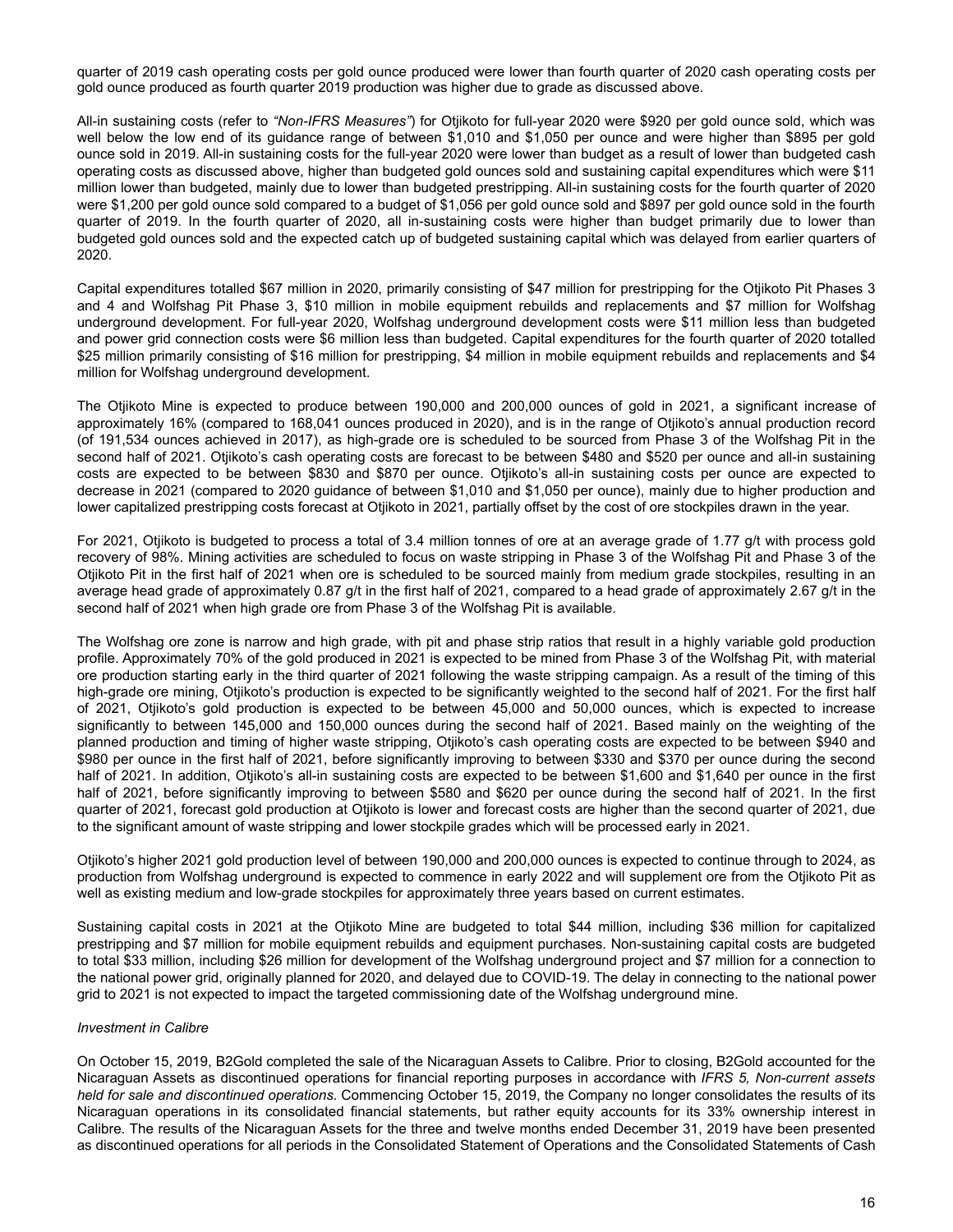Flows. Following completion of the Calibre Transaction and conversion of the convertible debenture, B2Gold currently holds approximately 33% of the total issued and outstanding Calibre common shares. The market value of the Company's 33% common shareholding of Calibre at December 31, 2020 was \$211 million. For full-year 2020, the Company's estimate of its share of Calibre's net income based on publicly available information was approximately \$22 million. For the fourth quarter of 2020, the Company's estimate of its share of Calibre's net income based on publicly available information was approximately \$9 million. Calibre will report its fourth quarter and full year 2020 financial results on February 24, 2021. The Company will update any differences in the first quarter of 2021.

### *Attributable share of Calibre production and costs*

Based on Calibre's production press release dated January 12, 2021, consolidated production of Calibre from the El Limon and La Libertad mines for full-year 2020 was 136,009 ounces (exceeding the high end of Calibre's production guidance range) of which the Company's attributable share was 45,479 ounces. For the fourth quarter of 2020, consolidated production of Calibre was 42,573 ounces of which the Company's attributable share was 14,150 ounces. Consolidated production of Calibre from October 15, 2019 to December 31, 2019 was 33,506 ounces of which the Company's attributable share was 10,724 ounces.

The Company has assumed that the consolidated cash operating costs per ounce produced and all-in sustaining costs for Calibre for full-year 2020 will be in-line with the revised guidance of approximately \$820 per ounce and \$1,090 per ounce respectively. Consolidated cash operating costs per ounce produced and all-in sustaining costs for Calibre for the fourth quarter of 2020 reflect the adjustment for actual third quarter of 2020 results.

In 2021, Calibre operations are forecast to produce between 170,000 and 180,000 ounces of gold from the El Limon and La Libertad mines. The Company's expected share (33%) of attributable ounces produced projected from Calibre is between 50,000 and 60,000 ounces. Calibre's cash operating costs are forecast to be between \$920 and \$1,020 per ounce and all-in sustaining costs are forecast to be between \$1,040 and \$1,140 per ounce.

# *Discontinued Operations - El Limon and La Libertad Mines – Nicaragua*

El Limon Mine in Nicaragua produced 47,288 ounces of gold from January 1, 2019 to October 14, 2019. For that period, El Limon's cash operating costs (refer to *"Non-IFRS Measures"*) were \$768 per gold ounce produced (\$815 per gold ounce sold). All-in sustaining costs (refer to *"Non-IFRS Measures"*) for the period ended October 14, 2019 were \$1,257 per gold ounce sold. Capital expenditures to October 14, 2019 totalled \$32 million and consisted mainly of Limon Central prestripping and Santa Pancha and Veta Nueva underground development costs.

La Libertad Mine in Nicaragua produced 71,091 ounces of gold from January 1, 2019 to October 14, 2019. For that period, La Libertad's cash operating costs were \$1,055 per gold ounce produced (\$1,058 per gold ounce sold). All-in sustaining costs for the period ended October 14, 2019 were \$1,389 per gold ounce sold. Capital expenditures to October 14, 2019 totalled \$18 million, primarily consisting of expenditures for tailings storage facility construction, land purchase and resettlement related to the Jabali Antenna open-pit and underground development costs.

# *Gramalote Project - Colombia*

Following amendments to the Gramalote Project shareholders agreement in December 2019, B2Gold was appointed as manager of the project as of January 1, 2020. In the first half of 2020, the Company sole-funded \$12.5 million of expenditures on the Gramalote Project, which resulted in the Company's interest being increased to 50% (AngloGold Ashanti Limited ("AngloGold") - 50%). An additional sole-funded amount of \$1.4 million was completed in July 2020 resulting in the Company having met its total sole-funding obligation of \$13.9 million under the amended shareholders agreement. Each of B2Gold and AngloGold is now funding its respective share of expenditures pro rata. For full-year 2020, the Company's share of Gramalote capital expenditures totalled \$19 million compared to a budget of \$26 million. Full-year 2020 expenditures were \$7 million below budget resulting from COVID-19 delays.

On January 21, 2020, the Company announced positive results from the Gramalote PEA. The Gramalote PEA was prepared by B2Gold and evaluates recovery of gold from an open-pit mining operation that will move up to 143,000 tonnes per day ("tpd") (50.0 Mtpa), with a 30,137 tpd (11.0 Mtpa) processing plant that includes crushing, grinding, flotation, with fine grinding of the flotation concentrate and agitated leaching of both the flotation concentrate and the flotation tails, followed by a carbon-in-pulp recovery process to produce doré bullion. The Gramalote PEA is based solely on production from Gramalote Ridge and does not include potential production from the nearby Trinidad deposit, which has a current Inferred Mineral Resource estimate, and the Monjas West zone. The Mineral Resource estimate for Gramalote Ridge that formed the basis for the Gramalote PEA includes Indicated Mineral Resources of 70,110,000 tonnes grading 0.92 g/t gold for a total of 2,070,000 ounces of gold and Inferred Mineral Resources of 79,030,000 tonnes grading 0.79 g/t gold for a total of 2,010,000 ounces of gold.

The Gramalote PEA is preliminary in nature and includes Inferred Mineral Resources that are considered too speculative geologically to have the economic considerations applied to them that would enable them to be categorized as Mineral Reserves, and there is no certainty that the PEA based on these Mineral Resources will be realized. Mineral Resources that are not Mineral Reserves do not have demonstrated economic viability.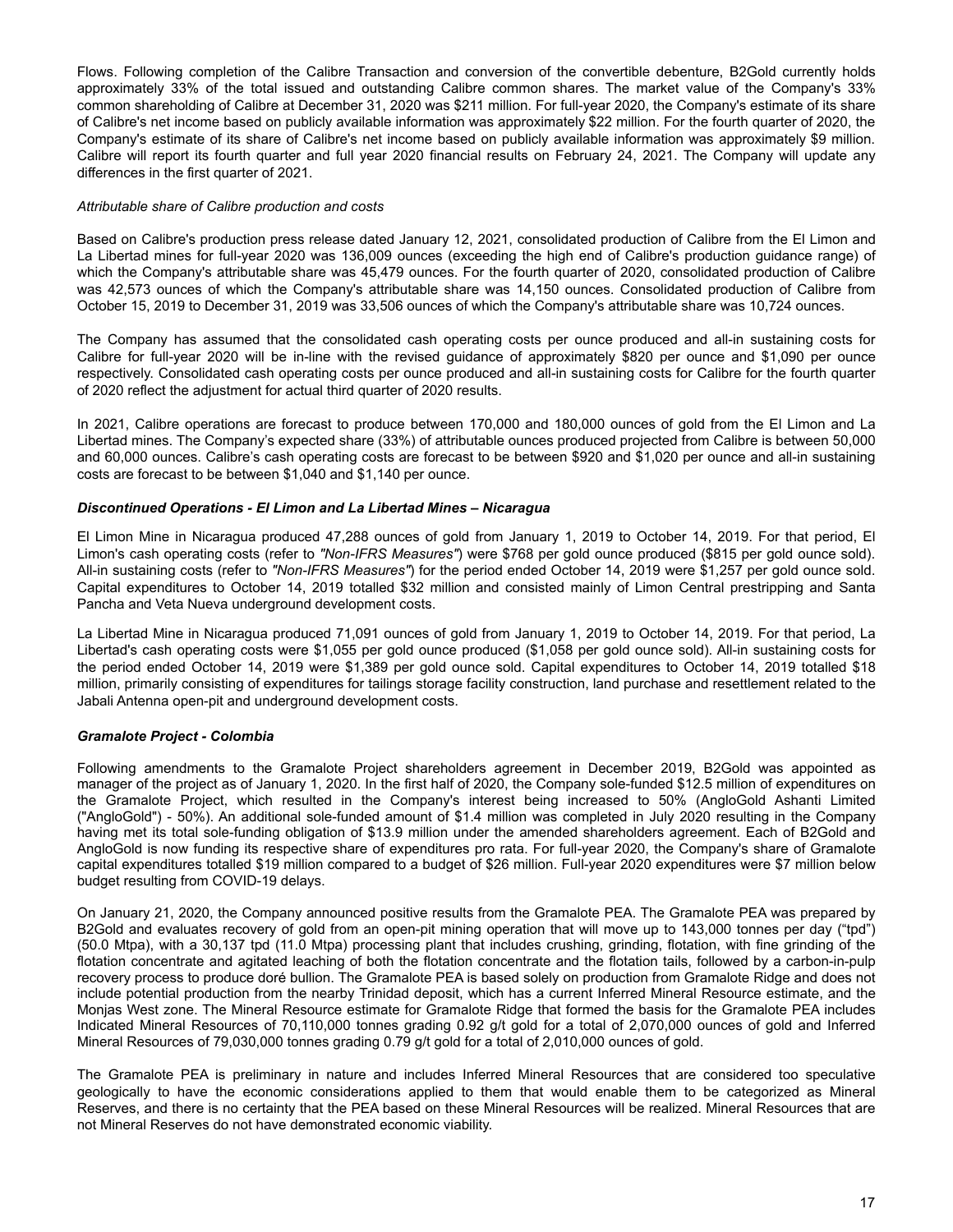Based on the positive results from the Gramalote PEA, the Company believes that the Gramalote Project has the potential to become a large, low-cost open-pit gold mine, subject to the results of the Gramalote Feasibility Study expected in April 2021. The Environmental Impact Study and Project Implementation Plans for the Gramalote Project have been fully approved by the National Authority of Environmental Licenses of Colombia. Due to the desired modifications to the processing plant and infrastructure locations, a Modified Environment Impact Study and a Modified Project Implementation plan were submitted and are currently in the final approval process. If the final economics of the feasibility study are positive and a construction decision is made to develop Gramalote as an open-pit gold mine, B2Gold would utilize its proven internal mine construction team to build the mine and mill facilities and operate the mine on behalf of B2Gold and AngloGold. The Gramalote Project has several key infrastructure advantages, including: reliable water supply - high rainfall region and located next to the Nus River; adjacent to a national highway, which connects directly to Medellin and to a major river with port facilities, capable of bringing supplies by barge to within 70 kilometres of the site; proximity to the national electricity grid with ample low-cost power and a stable record of hydroelectric power; and a skilled labour workforce within Colombia. In addition, B2Gold expects the Gramalote Project to benefit from several key operational advantages, including: excellent metallurgical characteristics of the ore, which results in high recovery rates at low processing costs; relatively low strip ratio in the mine; low power costs and ability to mine and process higher grade ore in the initial years of the mine life resulting in improved project economics.

On March 30, 2020, B2Gold announced a temporary shutdown at the Gramalote Project due to COVID-19. Project operations restarted on May 4, 2020 for Environmental Impact Assessment related field activities, with infill resource drilling recommencing on May 11, 2020 and being completed on August 21, 2020. Feasibility work at the Gramalote Project has continued as planned. During 2020, Gramalote successfully conducted an extensive infill drill program of 42,500 meters that was completed in August 2020. The purpose of the infill drilling was to confirm and upgrade the Inferred Mineral Resources to Indicated status to provide the basis for Gramalote's Feasibility Study. During the fourth quarter of 2020, an updated resource model for Gramalote was completed, providing the information necessary to advance pit design and mining engineering studies. Feasibility stage metallurgical studies and process plant design were completed by year-end and infrastructure design work continues. The results of the Gramalote Feasibility Study are expected to be announced in April 2021, with a construction decision expected to be made shortly thereafter.

Key social initiatives, including resettlement work and artisanal miner formalization/relocation, continued to advance during the fourth quarter of 2020. Gramalote has also requested that the terms of its EIA be modified to allow the resettlement process to occur as construction proceeds, which will assist in accelerating the construction sequence.

The initial 2021 budget for the Gramalote Project is \$52 million (B2Gold's 50% share is \$26 million) for the continued development of the project, along with continued environmental and social activities supporting local communities. The Gramalote budget also includes \$9 million for exploration in 2021, which follows a successful infill drill program in 2020 that supported an updated resource model, providing the basis for Gramalote's Feasibility Study. A total of 18,000 metres of diamond drilling is planned in 2021, including 8,000 metres for further drilling at Gramalote Ridge and 10,000 metres at two satellite deposits (Trinidad and Monjas West), which are proximal to the planned Gramalote infrastructure.

Gramalote's 2021 budget includes project development up to the feasibility completion and construction decision point in the second quarter of 2021, and therefore does not include early works or construction costs, such as mobilization and pioneering. A separate construction budget is expected to be developed for the second half of 2021, based on a positive Gramalote Feasibility Study and construction decision.

# *Kiaka Project - Burkina Faso*

The Company is currently updating the existing feasibility study for the Kiaka Project in Burkina Faso, reflecting the potential for improved economics resulting from lower fuel prices, alternative power options and a higher gold price.

A Mineral Resource model utilizing additional drill results and revised model interpretations was completed in December 2020. An updated feasibility study is underway utilizing the new Mineral Resource and several new concepts to reduce costs, including a liquid natural gas ("LNG") hybrid power plant combined with solar and dual fuel haul trucks that burn a mix of diesel fuel and LNG. A larger processing plant size of 12 Mtpa is being considered for this updated feasibility study. The Company expects to have an internal decision document completed by the end of March 2021, with an updated feasibility study completed by the end of June 2021. The 2021 budget for the Kiaka Project is \$5.4 million.

### *Community Relations Update*

In 2020, the Company incurred a total of \$13 million on its community relations programs, comprised of direct expenditures of \$10 million and related social taxes (mandated to be used for social programs) of \$3 million across the various countries where it operates.

Mining projects provide a unique opportunity for engaging with and contributing to the development of host communities. As part of the Company's approach to generate positive socio-economic impact and legacy, one of B2Gold's goals is to help build sustainable communities, with B2Gold acting as a catalyst and community members playing a lead role in their own development. The Company believes that working through an inclusive process with local stakeholders, government and nongovernment organization ("NGO") partners to identify, select and implement projects is an important factor in the success of the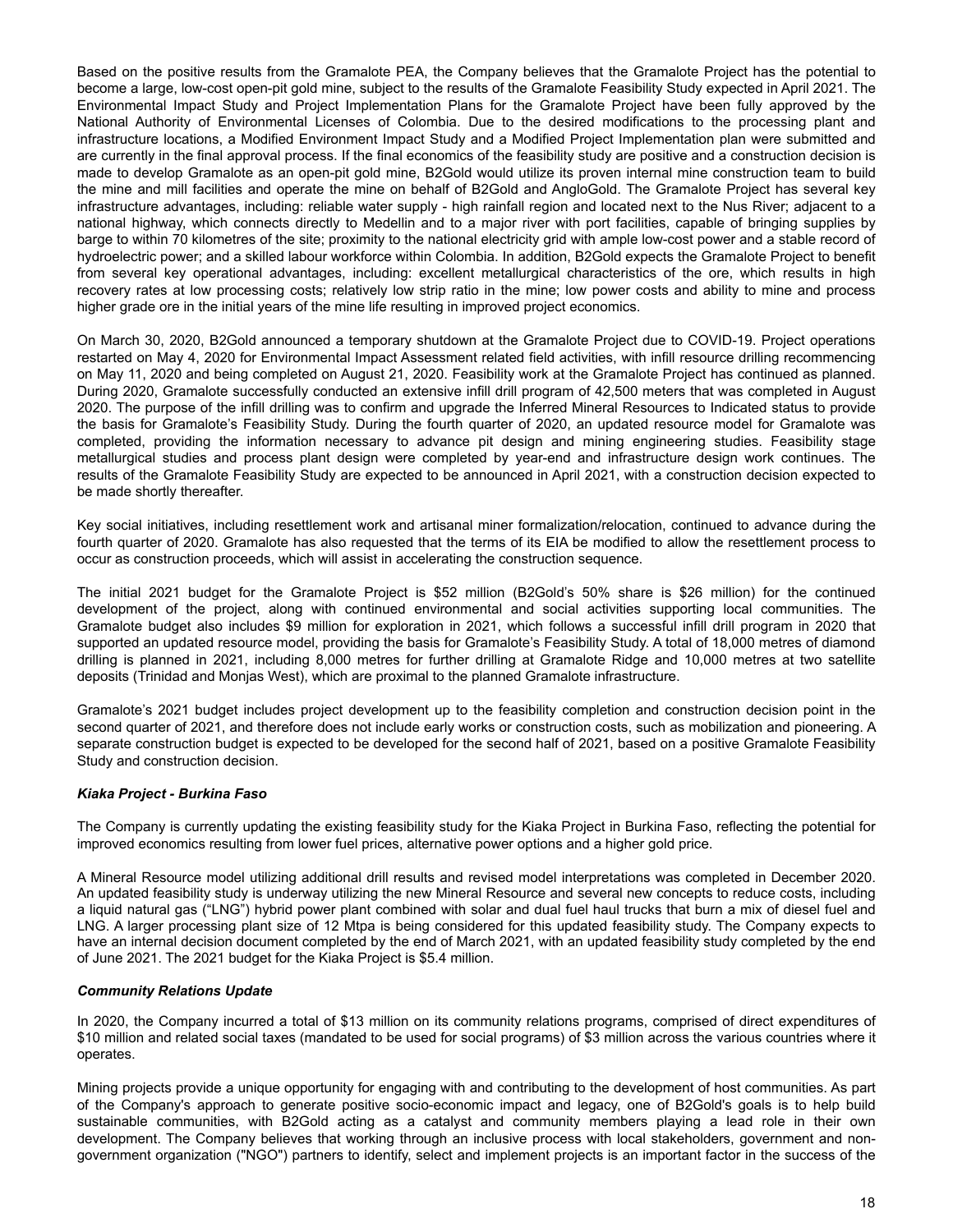community development projects. By putting decision-making in the hands of stakeholders, B2Gold aims for local ownership of projects and outcomes, improved alignment between government and B2Gold efforts, and strengthened local capacity to build prosperous and healthy communities. B2Gold's Community Investment Standard, which aligns with the IFC Performance Standards and International Council on Mining and Metals guidance on community development, defines how the Company focuses on sustainable contributions to the communities where B2Gold operates. In 2020, due to the COVID-19 pandemic and its operational impacts and restrictions, our projects and operations have adapted their strategies to deliver the key planned projects and, at same time, provide emergency support to local and national governments' response plans and to the most pressing needs of local communities. Highlights of the Company's community investment programs and support in response to the COVID-19 pandemic is set out below.

### *Fekola Mine*

Following the impacts caused by the COVID-19 pandemic in 2020, the Company supported both the local communities and national government in Mali with their response to the pandemic. B2Gold committed \$0.5 million towards the government's COVID-19 response plan, which included funds for much needed medical supplies. Local communities surrounding the Fekola Mine received support through the donation of hygiene kits and sensitization campaigns.

During 2020, and despite the restrictions caused by the COVID-19 pandemic, the Fekola Mine was able to continue the implementation of its planned community investment programs. Along with local partners and local communities, projects were developed in the areas of education, health, water and sanitation, child protection and alternative livelihoods.

A multi-year Community Development Plan (CDP) is in place that was developed through a participative approach and includes a governance structure where decision-making is driven by local stakeholders. Under the CDP, 12 projects were presented by communities in 2020 and approved by the CDP steering committee for implementation. Ten projects were completed in 2020 and 2 were still in progress as of December 31, 2020, including the construction of primary and secondary schools and a community health center, installation of community water borehole hand pumps and the implementation of a fish farming project. A total amount of \$0.6 million was invested in the CDP in 2020.

Livelihood initiatives in 2020 included the completion of a detailed feasibility study for the development of a large-scale agribusiness project in the region. The project consists of the agricultural development of approximately 495 hectares of land, will incorporate modern farming practices and technology including irrigation, and will include various options for individual and entrepreneurial involvement and investment. The project aims to improve community resilience, enhance small land holder production, increase income levels, and improve access to finance and agricultural markets.

B2Gold has partnered with UNICEF since 2019 to support and empower girls and young women in artisanal mining communities from the Kenieba District. Children working in artisanal mining, especially girls, are among the most vulnerable in Mali as they can be exposed to violence, abuse and exploitation. In 2020, the project recruited mothers and community leaders to participate in the project and training was delivered in hygiene and gender-based violence ("GBV") risk mitigation. Mobile play and recreational spaces were installed in the communities and children attended the different programs and have received psychosocial support. Project activities are developed in close collaboration with local government and linked to formal education services.

### *Masbate Mine*

Philippines regulations mandate that a social tax equal to 1.5% of operational costs is invested in support of socio-economic development in the areas impacted by a mining operation, resulting in a significant community investment budget managed by the Masbate Mine in coordination with local stakeholders through an annual Social Development Management Plan (SDMP). B2Gold also delivers further community investment where needs arise. For the funding delivered around the Masbate Mine, projects are identified and implemented in coordination with multi-stakeholder committees and town councils and support education, infrastructure, health services, and livelihood development.

In 2020, due to the severe impacts of the COVID-19 in the Philippines, the National Government, through the Mines and Geosciences Bureau (MGB), instructed mining companies to direct SDMP funds to provide emergency assistance to local governments and communities in line with the government's COVID-19 response plan. Provision of medical supplies and donation of two ambulances to local hospitals, food assistance to frontline workers and the donation of food packages to more than 21,000 families was part of the assistance provided by B2Gold with total expenditures of \$0.6 million.

Other community development initiatives continued in 2020 under the regular SDMP implementation. Education initiatives in 2020 included the continued financial assistance to 1,243 high school and 849 college students and to 43 barangay education workers. Livelihood activities included the construction of a food processing centre and related machinery and equipment. Other infrastructure development and support services included the development of 18 water distribution systems in 16 neighboring barangays benefitting 2,518 households.

Significant ongoing environmental programs continued in 2020 including mangrove reforestation, coral reef rehabilitation and resource management activities. More than one million mangroves covering 254 hectares have been planted over the life of the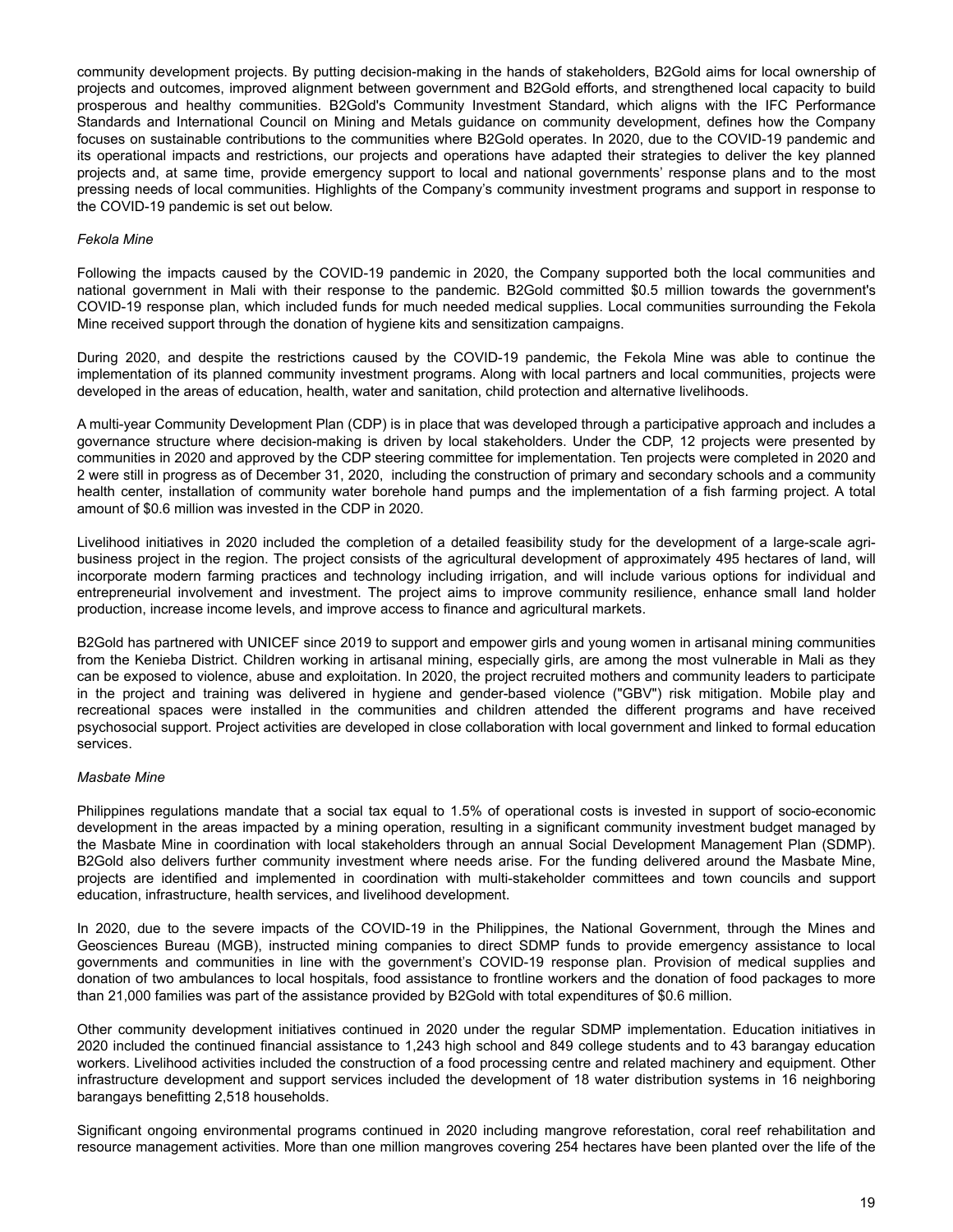program through the end of 2020. The amount of reef balls (i.e., artificial reef structures) deployed within the Colorado Marine Protected Area ("MPA") through the end of 2020 totals 2,200 across four sites and includes the propagation of approximately 10,000 coral transplants. Management planning with the MPA Technical Working Group has been on-going and is helping to improve local resource management capabilities.

### *Otjikoto Mine*

Community investment in Namibia is focused on education, arts and culture, health, environment, and small business development. In 2020, however, and in addition to those key focus areas, the Company significantly supported the national efforts to respond to the COVID-19 pandemic. In April 2020, B2Gold Namibia made an initial contribution of \$0.2 million that supported both targeted government interventions and the Development Workshop of Namibia, a non-governmental organization which operates through the Namibian Chamber of Environment. This contribution helped fund hygiene, sanitation and food security projects in the informal residential areas of urban townships throughout the country, including sensitization and installation of 50,000 simple community hand washing stations that reached 70,000 households. Later in July 2020, the Company made a contribution of \$2 million to assist the Namibian government's COVID-19 relief program. Managed through the Namibia's Disaster Relief Fund, which was established under the Emergency Management Unit of the Office of the Prime Minister, the funds were directed towards the purchase of personal protection equipment, food relief packages and hospital equipment (including ventilators) to assist healthcare and frontline workers dealing with the virus and its impact on local populations.

Included in its environmental programs, B2Gold launched the Rhino Gold Bar philanthropic conservation initiative in early 2020 with the donation of 1,000 ounces of gold (valued at approximately \$2 million) produced from the Company's Otjikoto Mine to support the preservation of the black rhino population in the country and the communities that protect them. A series of limitededition Rhino Gold Bars was produced and sold to investors at the spot price of gold on the date of sale plus a 15% conservation premium. Proceeds from the sale are managed by the Rhino Gold Bar Advisory Committee ("RGBAC") composed of representatives from B2Gold; the Save the Rhino Trust Namibia ("SRT"); the Integrated Rural Development and Nature Conservation ("IRDNC"); the Namibian Chamber of Environment; and the Namibian Ministry of Environment, Forestry and Tourism, and are used to assist conservation actions in the field, including support for patrols, intelligence activities, and to rural communities who live alongside the black rhino population. A portion of the proceeds from the sale of the bars are planned to mint a new series of limited rhino bars and medallions, helping the Rhino Bar initiative to become self-sufficient and sustainable.

In 2020, the Company supported programs in early childhood development, primary and secondary schools, vocational education, and teacher skills development. Support was provided for a partnership between a remote indigenous private school and public schools to share knowledge and experiences via live interactive technologies through satellite uplinks. A primary school was built in the town of Otjiwarongo in 2020 benefiting 320 pupils. Healthcare programs provided mobile services to reach remote communities and informal settlements in the capital city of Windhoek. A total of \$1 million was spent on these social development programs in 2020.

# *Gramalote Project*

The Gramalote Project in Colombia implemented several community investment activities in 2020 in the areas of education, health, livelihoods, arts and culture. With a special focus on livelihood activities, Gramalote continued the implementation of the La Maria pilot project for the formalization of informal artisanal and small-scale miners in line with applicable national policies and regulations. The Company supported the artisanal & small-scale miners in preparing and obtaining environmental permits ("EIA") and complementary work plans as required by law, along with technical training and analysis for best gold processing alternatives. In 2020, 73 small miners from the community of La Maria were formally established as a small company and are authorized to mine in compliance with all legal, social and environmental national requirements.

The Company is in the planning phase of the resettlement of neighborhood communities that will be impacted by the proposed development of the Gramalote Project, and a Resettlement Action Plan (RAP) is being developed through a participatory approach with communities in alignment with international best practice (e.g. International Finance Corporation ("IFC") Performance Standard 5 – Land Acquisition and Resettlement) and in compliance with Colombian legislation. In 2020, several workshops were conducted with the communities to build their capacity on a standard resettlement process in order to ensure their fully informed participation throughout the process.

In response to the impacts of the COVID-19 pandemic, Gramalote supported the local governments and communities in 2020 through the donations of medical equipment and tests to local hospitals and food support to local communities.

### *Kiaka Project*

In 2020, B2Gold continued supporting the nearby villages on agriculture-based livelihood projects targeting women and youth. Specific activities included the construction of an irrigation system for a market garden project and funding the implementation of a chicken farm project.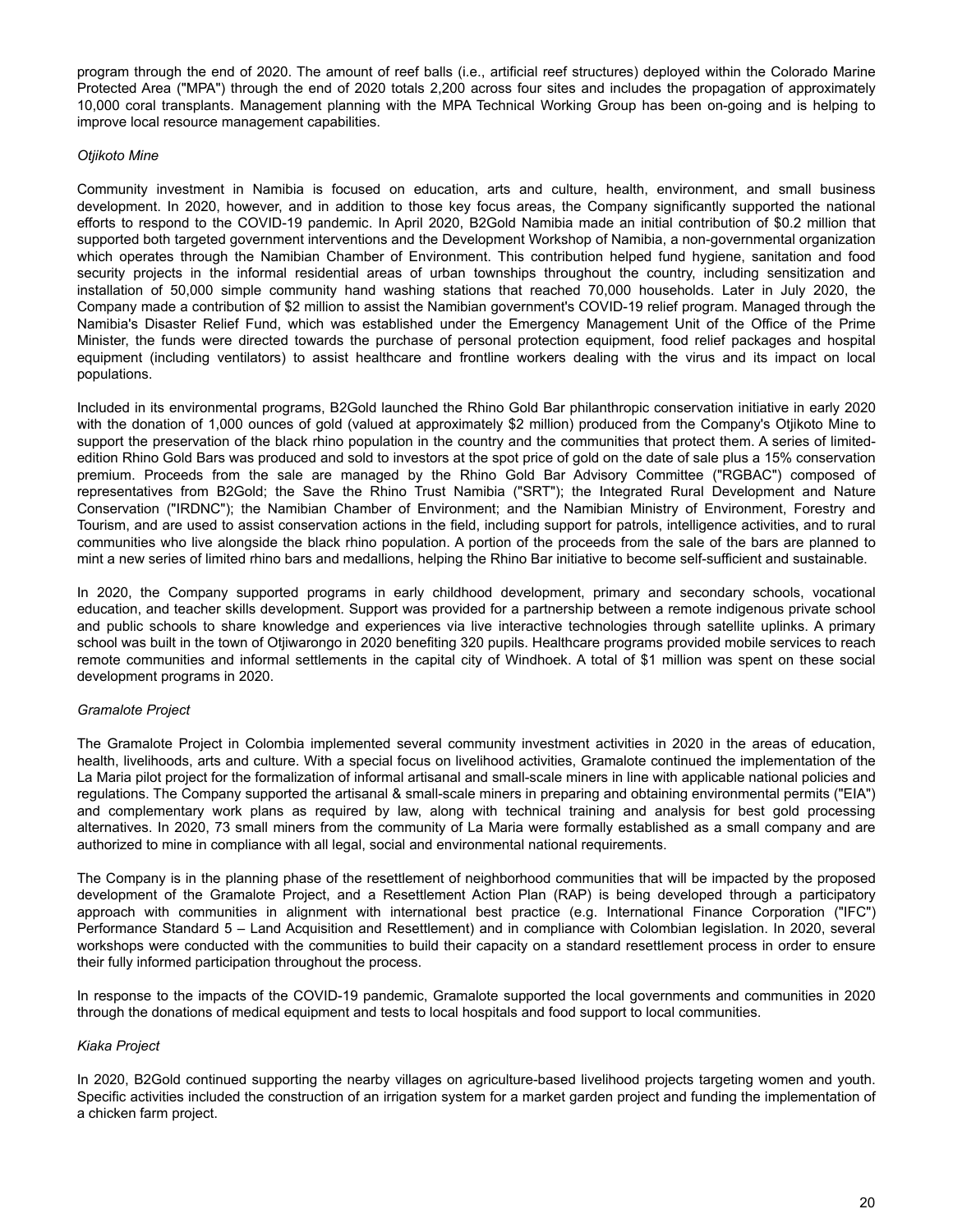### <span id="page-20-0"></span>*Vancouver, Canada, Corporate Office*

B2Gold actively supports sustainable projects in health, education, livelihoods and environmental conservation throughout the world where we operate. As a Canadian company, B2Gold is also committed to supporting CSR initiatives at home through its Canadian CSR Fund. In 2020, the Company provided CDN\$1 million of financial support to community organizations in Metro Vancouver, Canada, which are on the frontline in assisting local communities impacted by the COVID-19 pandemic. B2Gold donated:

- CDN\$375,000 to the Greater Vancouver Food Bank, which provides healthy food to those in need, including over 8,500 clients and approximately 80 Community Agency Partners across Metro Vancouver.
- CDN\$250,000 to PHS Community Services Society and CDN\$125,000 to The Bloom Group Community Services Society, which provide housing, health care, harm reduction and health promotion for some of the most vulnerable and under-served people in Vancouver's Downtown Eastside community.
- CDN\$250,000 to Covenant House Vancouver, which provides food, shelter and medical care to Vancouver's homeless and at-risk street youth.

# **LIQUIDITY AND CAPITAL RESOURCES**

B2Gold continues to maintain a strong financial position and liquidity. On April 8, 2020, as a precautionary measure and given the uncertainty resulting from the COVID-19 pandemic, the Company completed the drawdown of a further \$250 million on its \$600 million RCF. During the third quarter of 2020, the Company fully repaid the outstanding RCF balance of \$425 million with the full amount of the \$600 million RCF now undrawn and available. At December 31, 2020, the Company had cash and cash equivalents of \$480 million compared to cash and cash equivalents of \$141 million at December 31, 2019. Working capital at December 31, 2020 was \$465 million compared to \$242 million at December 31, 2019.

The Company has an RCF with a syndicate of international banks for an aggregate amount of \$600 million. The RCF also allows for an accordion feature whereby upon receipt of additional binding commitments, the facility may be increased to \$800 million any time prior to the maturity date of May 9, 2023. The RCF bears interest on a sliding scale of between LIBOR plus 2.125% to 2.75% based on the Company's consolidated net leverage ratio. Commitment fees for the undrawn portion of the facility are also on a similar sliding scale basis of between 0.48% and 0.62%. The Company has provided security on the RCF in the form of a general security interest over the Company's assets and pledges creating a charge over the shares of certain of the Company's direct and indirect subsidiaries. In connection with the RCF, the Company must also maintain certain ratios for leverage and interest coverage. As at December 31, 2020, the Company was in compliance with these debt covenants.

During 2016, the Company entered into a Euro 71 million term equipment facility with Caterpillar Financial SARL, as Mandated Lead Arranger, and Caterpillar Financial Services Corporation, as original lender. The aggregate principal amount of up to Euro 71 million is available to the Company's majority-owned subsidiary, Fekola SA (the "Borrower") to finance or refinance the mining fleet and other mining equipment at the Fekola Mine and has been fully drawn. Each equipment loan is repayable in 20 equal quarterly installments. The final repayment date shall be five years from the first disbursement under each equipment loan. The interest rate on each loan is a rate per annum equal to EURIBOR plus a margin of 5.10%. A commitment fee of 1.15% per annum on the undrawn balance of each tranche for the first twenty-four months after December 7, 2016 and 0.5% thereafter is also due, each payable quarterly. In each case, from October 1, 2017, 0.4167% per annum on the undrawn balance of each tranche. The Company and its subsidiary, Mali Mining Investments Limited, have guaranteed the equipment facility and security is given over the equipment of the Borrower which has been financed by the equipment facility, related warranty and insurance, and over the debt service reserve account ("DSRA"). The Borrower is required to maintain a deposit in a DSRA equal at all times to the total of the principal, interest and other payments that become payable over the next six months. As at December 31, 2020, the balance in the DSRA account was Euro 8 million (\$10 million equivalent).

On September 29, 2020, the Company entered into a new term equipment facility (the "new equipment facility") with Caterpillar Financial Services Corporation for an aggregate principal amount of up to the Euro equivalent of \$40 million. The new equipment facility is available to the Borrower to finance or refinance up to 75% of the cost of mining fleet and other mining equipment at the Company's Fekola Mine in Mali. The new equipment facility is available from the date of the agreement and ends on the earlier of the day when the new equipment facility is fully drawn and September 29, 2021. The new equipment facility may be drawn in installments of not less than Euro 5 million, and each such installment shall be treated as a separate equipment loan. On October 26, 2020, the Borrower drew down the entire amount under the new equipment facility for proceeds of Euro 36 million.

Each equipment loan is repayable in 20 equal quarterly installments. The final repayment date shall be five years from the first disbursement under each equipment loan. The interest rate on each loan is a rate per annum equal to EURIBOR plus a margin of 4.25%. A commitment fee of 0.85% per annum on the undrawn balance of the new equipment facility for the term of the facility is also due, payable quarterly commencing 12 months from the date of the agreement. The Company and its wholly-owned subsidiary, Mali Mining Investments Limited, have guaranteed the new equipment facility and security is given over the equipment of the Borrower which has been financed by the new equipment facility, related warranty and insurance.

On June 1, 2017, the Company entered into an \$18 million term equipment facility with Caterpillar Financial Services Philippines Inc. The aggregate principal amount is available to the Company's Philippines subsidiaries to finance or refinance the mining fleet and other mining equipment at the Company's Masbate Mine and has been fully drawn. Each equipment loan is repayable in 20 equal quarterly installments. The final repayment date shall be five years from the first disbursement under each equipment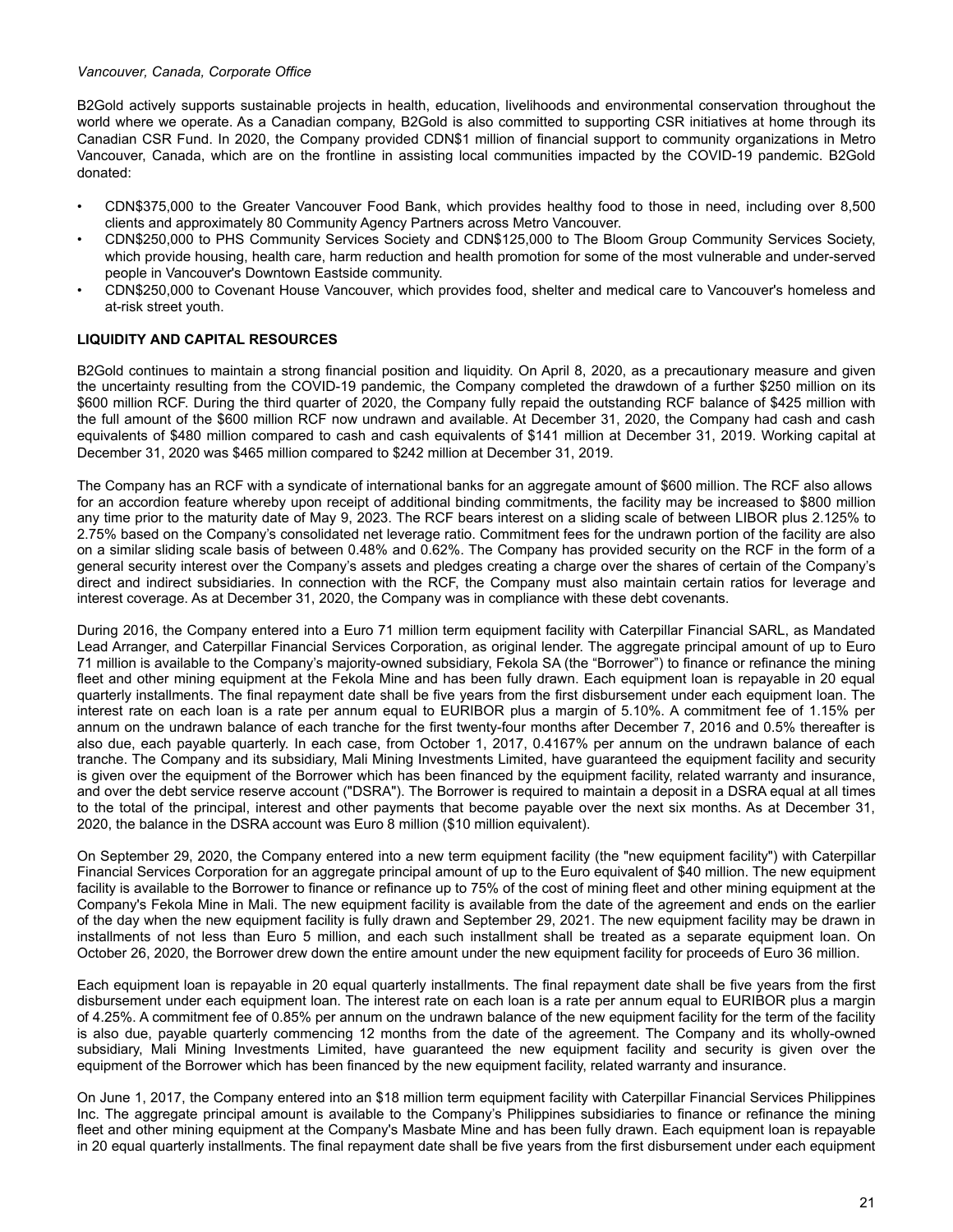loan. The interest rate on each loan is a rate per annum equal to LIBOR plus a margin of 3.85%. The Company has guaranteed the equipment facilities and security is given over the equipment of the Borrower which has been financed by the equipment facilities. At December 31, 2020, the facility had been fully drawn.

On May 30, 2017, the term over which the Otjikoto equipment loans may be advanced under the facility was extended to June 30, 2018 and an additional \$6 million was made available for drawdown. During the year ended December 31, 2017, the Company had drawn down the full \$6 million available under the facility. During the year ended December 31, 2020, the Company repaid the equipment loans in full.

For the year ended December 31, 2020, net resource property expenditures totalled \$338 million. The most significant expenditures were on the Fekola Mine expenditures of \$184 million, the Masbate Mine expenditures of \$34 million and the Otjikoto Mine expenditures of \$67 million. Exploration and development costs for the year ended December 31, 2020 totalled \$48 million while cash paid into reclamation accounts totalled \$12 million.

On April 28, 2020, the Company and its 10% partner GAMS-Mining F&I entered into a definitive agreement with West African for the sale of the Toega project located in Burkina Faso. The initial non-refundable cash payment of \$9 million due to B2Gold was received in the second quarter of 2020.

As at December 31, 2020, and in addition to those commitments disclosed elsewhere in this MD&A, the Company had the following commitments:

- For payments of \$3 million for the solar plant, \$3 million for major overhauls and \$3 million for other capital projects at the Fekola Mine, all of which is expected to be incurred in 2021.
- For payments of \$55 million for the Wolfshag underground project at the Otjikoto Mine, of which \$22 million is expected to be incurred in 2021 and \$33 million is expected to be incurred in 2022.
- For payments of \$1 million for major overhauls of mobile equipment at the Masbate Mine, all of which is expected to be incurred in 2021.
- For payments of \$3 million for the Gramalote Project, all of which is expected to be incurred in 2021.

For 2021, the Company has budgeted total capital expenditures of \$94 million at the Fekola Mine, \$38 million at the Masbate Mine and \$76 million at the Otjikoto Mine. In addition, the Company has budgeted \$26 million for its 50% share of the Gramalote Project expenditures for 2021. The Company's total 2021 exploration budget is approximately \$66 million.

As at December 31, 2020, the Company's significant commitments are disclosed in the table below:

|                                          | 2021    | 2022   | 2023   | 2024   | 2025  | <b>Total</b> |
|------------------------------------------|---------|--------|--------|--------|-------|--------------|
|                                          | \$      | \$     | \$     | \$     | \$    | \$           |
| Accounts payable and accrued liabilities | 89,062  |        |        |        |       | 89,062       |
| Derivative liabilities                   | 2,059   |        |        |        |       | 2,059        |
| Fekola equipment loan facilities:        |         |        |        |        |       |              |
| Principal                                | 26,301  | 19,392 | 11,101 | 8,965  | 7,267 | 73,026       |
| Interest (estimated)                     | 3,230   | 1,953  | 1,143  | 631    | 170   | 7,127        |
| Masbate equipment loan facility:         |         |        |        |        |       |              |
| Principal                                | 3,513   | 3,076  | 766    | 106    |       | 7,461        |
| Interest (estimated)                     | 397     | 167    | 26     | 2      |       | 592          |
| Lease liabilities                        |         |        |        |        |       |              |
| Principal                                | 3,955   | 3,204  | 2,678  | 2,186  | 1,377 | 13,400       |
| Interest (estimated)                     | 29      | 12     |        |        |       | 41           |
| Capital expenditure commitments          | 35,576  | 33,660 |        |        |       | 69,236       |
| Commitment fees on RCF                   | 2,869   | 2,869  | 1,489  |        |       | 7,227        |
| Employee future benefits                 | 179     | 179    | 179    | 179    | 179   | 895          |
| <b>Other liabilities</b>                 | 6,925   |        |        |        |       | 6,925        |
|                                          | 174,095 | 64,512 | 17,382 | 12,069 | 8,993 | 277,051      |

The Company believes that its future cash flows from operations along with the undrawn and available balances on its current facilities will allow it to meet its current obligations as they come due.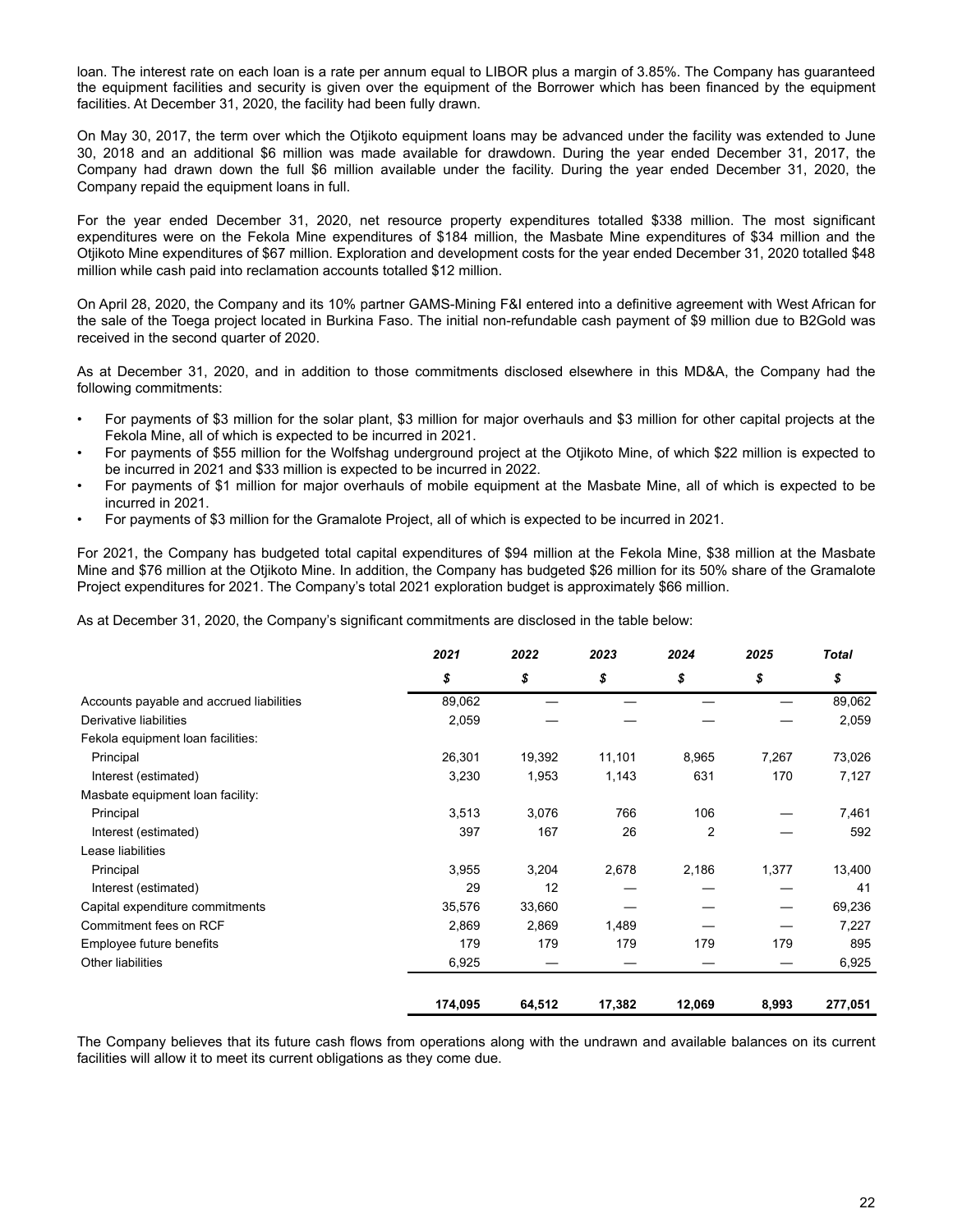### *Derivative financial instruments*

## *Fuel contracts – fuel oil, gas oil, diesel*

The Company uses forward contracts for fuel oil, gas oil and diesel to manage the risk of volatility in the Company's future operating costs. The Company reviews the open positions and the potential for additional forward contracts on an ongoing basis. During the year ended December 31, 2020, the Company entered into additional series of forward contracts for the purchase of 81.1 million litres of gas oil and 97.0 million litres of fuel oil with scheduled settlement between May 2020 and January 2023. These derivative instruments were not designated as hedges by the Company and are being recorded at their fair value at the end of each reporting period with changes in fair value recorded in the Consolidated Statement of Operations.

The following is a summary, by maturity dates, of the Company's fuel derivative contracts outstanding as at December 31, 2020:

|                       | 2021       | 2022       | 2023       | <b>Total</b> |
|-----------------------|------------|------------|------------|--------------|
| Forward - fuel oil:   |            |            |            |              |
| Litres (thousands)    | 46,547     | 29,980     | 2,272      | 78,799       |
| Average strike price  | \$<br>0.25 | \$<br>0.27 | \$<br>0.29 | \$<br>0.26   |
| Forward - gas oil:    |            |            |            |              |
| Litres (thousands)    | 43,274     | 27,842     | 2,146      | 73,262       |
| Average strike price  | \$<br>0.33 | \$<br>0.34 | \$<br>0.37 | \$<br>0.33   |
| Collars - fuel oil    |            |            |            |              |
| Litres (thousand)     | 9,086      |            |            | 9,086        |
| Average ceiling price | \$<br>0.26 | \$         | \$         | \$<br>0.26   |
| Average floor price   | \$<br>0.39 | \$         | \$         | \$<br>0.39   |
| Collars - diesel      |            |            |            |              |
| Litres (thousand)     | 6,439      |            |            | 6,439        |
| Average ceiling price | \$<br>0.40 | \$         | \$         | \$<br>0.40   |
| Average floor price   | \$<br>0.57 | \$         | \$         | \$<br>0.57   |

The unrealized fair value of these contracts at December 31, 2020 was \$5 million.

### *Interest rate swaps*

On January 24, 2019, the Company entered into a series of interest rate swaps with a notional amount of \$125 million with settlements scheduled between April 2019 and July 2021. Under these contracts, the Company receives a floating rate equal to the 3 month United States dollar LIBOR rate and pays a fixed rate of between 2.36% and 2.67%. The new interest rate swaps cancelled the existing contracts and embedded the positive unrealized fair value into the new series of contracts. The Company entered into these interest rate swaps to manage the volatility of the interest related to the RCF. The fair value of these contracts at December 31, 2020 was \$(2) million. These derivative instruments were not designated as hedges by the Company and are being recorded at their fair value at the end of each reporting period with changes in fair value recorded in the Consolidated Statement of Operations.

### *Operating activities*

Cash flow provided by operating activities was \$951 million for the year ended December 31, 2020 compared to \$492 million during 2019, an increase of \$459 million. The increase reflects higher revenues of \$633 million, partially offset by higher production costs and royalties and production taxes of \$34 million and \$42 million, respectively, and higher cash taxes paid in 2020.

### *Financing activities*

The Company's cash from financing activities for the year ended December 31, 2020 was a net outflow of \$279 million. For the year ended December 31, 2020, the Company drew down \$250 million under its RCF, made repayments of \$450 million on the RCF, drew down \$41 million on the new equipment facility, made equipment loan facility repayments of \$28 million, received proceeds from the exercise of stock options of \$46 million, made interest and commitment fees payments of \$12 million, paid dividends to shareholders of \$115 million and made distributions to non-controlling interests of \$9 million.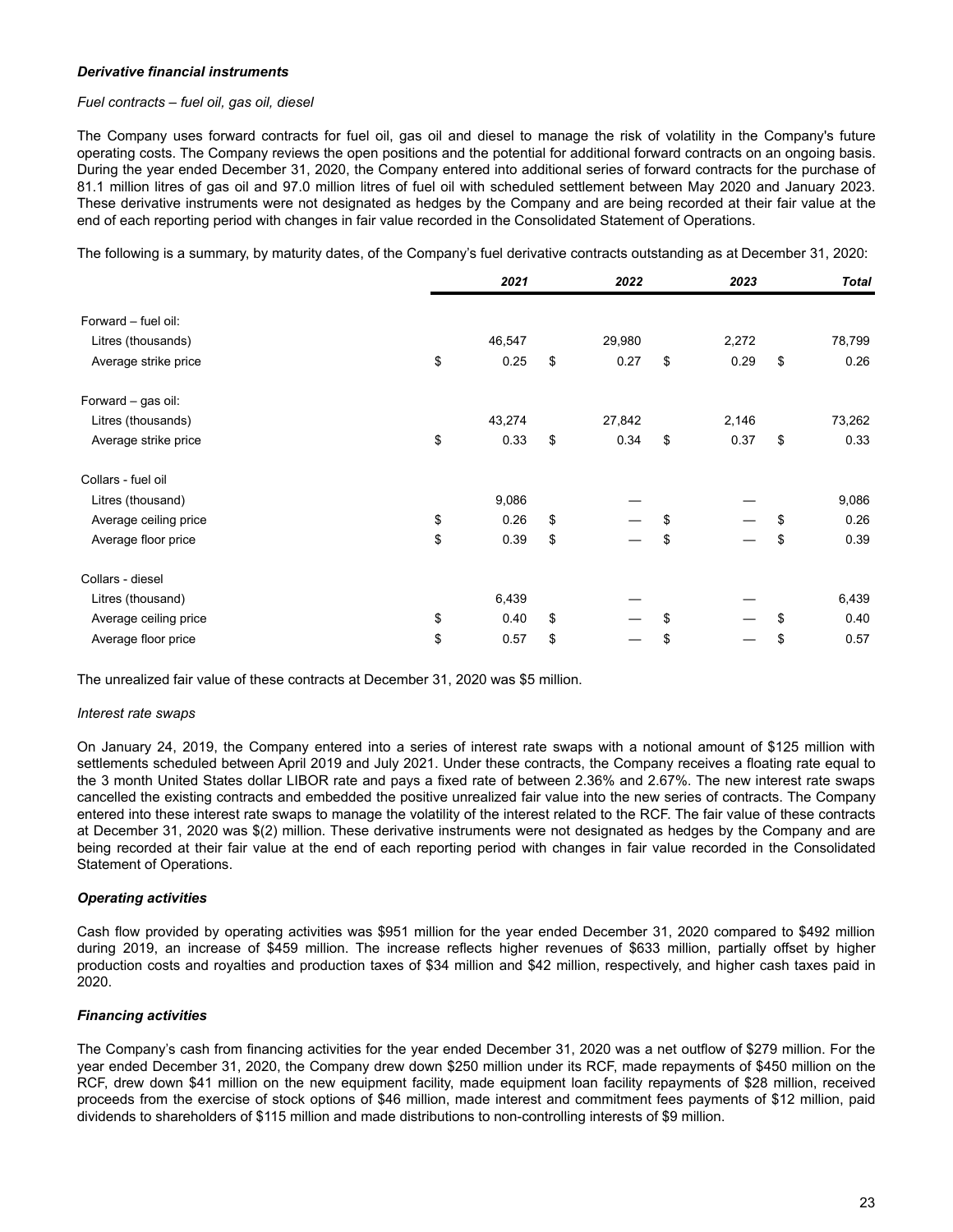On February 27, 2020, the Board declared a quarterly cash dividend of \$0.01 per common share, which was paid on March 23, 2020 to shareholders of record as of March 9, 2020 in the amount of \$10 million. On June 11, 2020, the Board declared a quarterly cash dividend of \$0.02 per common share, paid on July 7, 2020 to shareholders of record as of June 23, 2020 in the amount of \$21 million. On September 10, 2020, the Board declared a quarterly cash dividend of \$0.04 per share, an increase of 100%, paid on September 30, 2020 to shareholders of record as of September 22, 2020 in the amount of \$43 million. On November 25, 2020, the Board declared a quarterly cash dividend of \$0.04 per share, paid on December 18, 2020 to shareholders of record as of December 8, 2020 in the amount of \$42 million.

As part of the long-term strategy to maximize shareholder value, B2Gold expects to declare future quarterly dividends at the same level, which reflects a previously announced increase in the Company's annual dividend from \$0.08 per share to \$0.16 per share. This dividend is designated as an "eligible dividend" for the purposes of the Income Tax Act (Canada). Dividends paid by B2Gold to shareholders outside Canada (non-resident investors) will be subject to Canadian non-resident withholding taxes.

The declaration and payment of future dividends and the amount of any such dividends will be subject to the determination of the Board, in its sole and absolute discretion, taking into account, among other things, economic conditions, business performance, financial condition, growth plans, expected capital requirements, compliance with the Company's constating documents, all applicable laws, including the rules and policies of any applicable stock exchange, as well as any contractual restrictions on such dividends, including any agreements entered into with lenders to the Company, and any other factors that the Board deems appropriate at the relevant time. There can be no assurance that any dividends will be paid at the intended rate or at all in the future.

# *Investing activities*

For the year ended December 31, 2020, net resource property expenditures totalled \$338 million. The most significant expenditures were expenditures on the Fekola Mine of \$184 million, Masbate Mine expenditures of \$34 million, Otjikoto Mine expenditures of \$67 million and Gramalote Project expenditures of \$19 million (refer to *"Review of Mining Operations and Development Projects"* section for additional details of capital expenditures). Exploration and development costs for the year ended December 31, 2020 totalled \$48 million. In addition, for the year ended December 31, 2020, the Company received the remaining \$16 million in proceeds from the sale of the Nicaraguan Assets, received a \$9 million non-refundable deposit for the sale of Toega and paid \$12 million into restricted reclamation accounts.

# *Exploration*

Resource property expenditures on exploration are disclosed in the table below:

|                                | For the three<br>months ended<br>December 31.<br>2020 | For the three<br>months ended<br>December 31,<br>2019 | For the year<br>ended<br>December 31,<br>2020 | For the year<br>ended<br>December 31.<br>2019 |
|--------------------------------|-------------------------------------------------------|-------------------------------------------------------|-----------------------------------------------|-----------------------------------------------|
|                                | \$                                                    | \$                                                    | \$                                            | \$                                            |
|                                | (000's)                                               | (000's)                                               | (000's)                                       | (000's)                                       |
|                                |                                                       |                                                       |                                               |                                               |
| Fekola Mine, exploration       | 5,564                                                 | 3,597                                                 | 14,718                                        | 14,487                                        |
| Masbate Mine, exploration      | 2,421                                                 | 876                                                   | 8,266                                         | 3,971                                         |
| Otjikoto Mine, exploration     | 1,462                                                 | 788                                                   | 3,183                                         | 2,455                                         |
| Anaconda Regional, exploration | 1,051                                                 | 1,049                                                 | 4,489                                         | 2,424                                         |
| Kiaka Project, exploration     | 1,434                                                 | 788                                                   | 4,032                                         | 3,332                                         |
| Ondundu Project, exploration   | 149                                                   | 594                                                   | 922                                           | 1,505                                         |
| Finland, exploration           | 895                                                   | 176                                                   | 2,336                                         | 750                                           |
| Bantako Nord, exploration      | 575                                                   | 982                                                   | 3,199                                         | 1,689                                         |
| Uzbekistan, exploration        | 917                                                   | 563                                                   | 1,967                                         | 2,164                                         |
| Other                          | 1,193                                                 | 1,528                                                 | 5,070                                         | 8,370                                         |
|                                | 15,661                                                | 10,941                                                | 48,182                                        | 41,147                                        |

For the full-year 2020, B2Gold continued to pursue a program of aggressive exploration, incurring \$48 million compared to a total revised exploration budget for 2020 of \$53 million, excluding drilling included in the Gramalote Project budget. Exploration for 2020 at existing properties was once again focused predominantly in West Africa, as well as the other operating mine sites in Namibia and the Philippines, with a total revised budget of \$35 million. The Company also allocated an additional \$18 million for its grassroots exploration programs for 2020.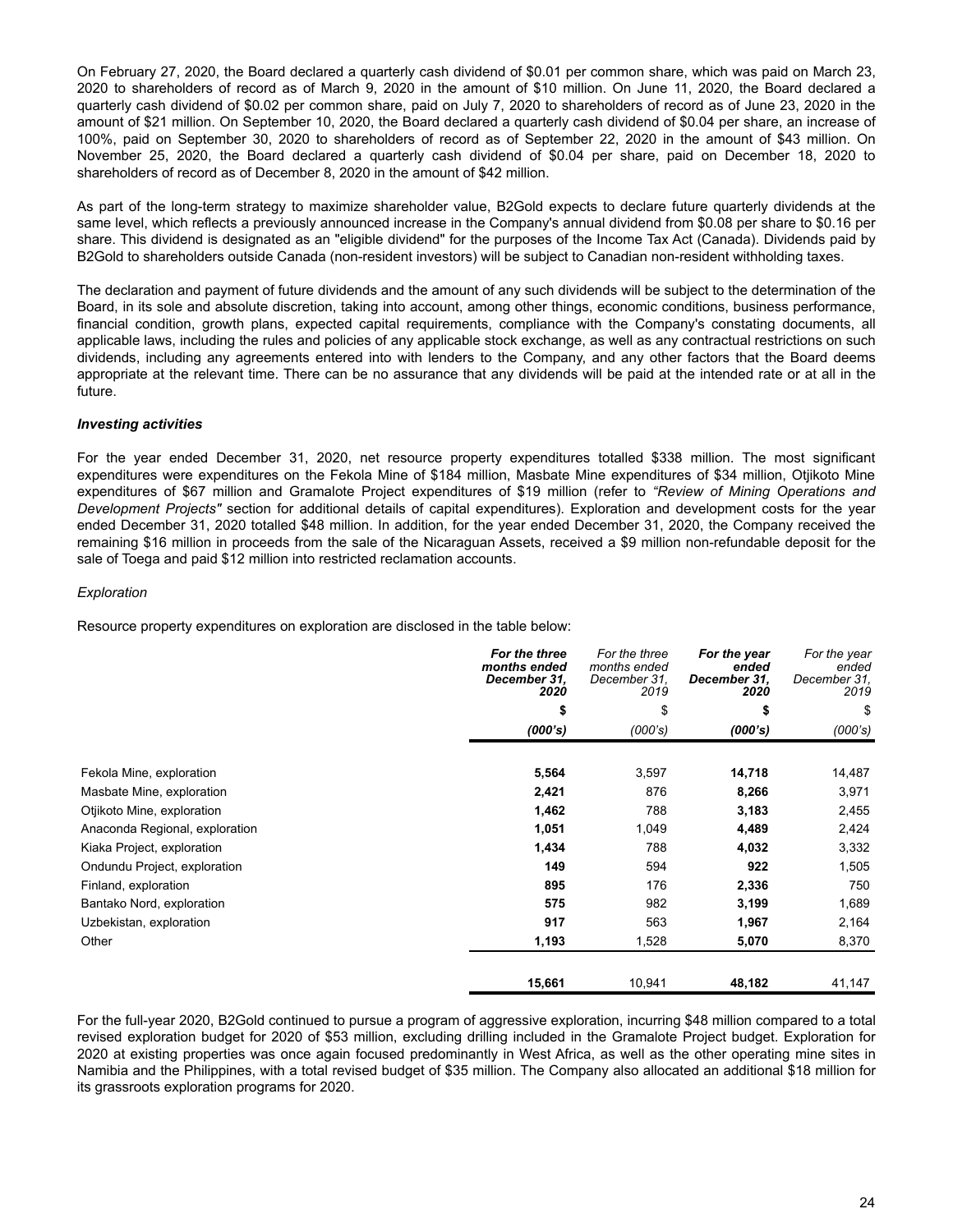Following a very successful year for exploration in 2020, B2Gold is planning another year of aggressive exploration in 2021 with a budget of approximately \$66 million (excludes drilling included in the Gramalote Project budget). Exploration will focus predominantly in Mali, with a total country budget of \$27 million, other operating mine sites in Namibia and the Philippines, as well as expanded focus on grassroots targets around the world. Many years of target generation and pursuing opportunities in prospective gold regions has culminated in the Company allocating a record \$25 million in 2021 to high quality targets for its grassroots exploration programs, including a number of new regions.

### *Fekola Mine*

In 2020, the Company continued exploration drilling near Fekola and the Anaconda area with an \$18 million program in Mali that focused on exploration at the Cardinal and FMZ zones near the Fekola deposit which demonstrate potential for additional gold deposits within 3 kilometres of the Fekola mill, expanding the mineral resources within the Anaconda area, including the Mamba zone and further testing the sulphide zones. In the third quarter of 2020, the Company increased the Mali exploration budget by \$2 million for drilling of new exploration targets. For full-year 2020, the Company ultimately incurred \$20 million on Mali exploration (\$15 million on Fekola Mine exploration and \$5 million on Anaconda area exploration).

Approximately 33,000 metres of combined reverse circulation and diamond drilling was completed on the Cardinal (located less than one kilometre west of the Fekola Mine open pit) and FMZ zones in 2020. The new high-grade drill results now extend the gold mineralization at the Cardinal and FMZ zones to over 3.5 kilometres along strike and intersected up to 350 metres vertically below surface, with the northern portion of the Cardinal zone passing within 500 metres of the current Fekola resource pit. The high gold grade intersections at the Cardinal zone locally define a moderately northeast plunging shoot, which demonstrates good exploration potential down plunge. Mineralization at the Cardinal and FMZ zones remains open at depth and along strike. The Cardinal and FMZ zones comprise multiple, sub-parallel, west-dipping shear zones with an average width of approximately 10 metres for the main Cardinal zone. Within the shears, gold is spatially associated with quartz-carbonate veins and is strongly associated with the coarse grained pyrite. Rare visible gold has been noted within the quartz-carbonate veins. An initial Mineral Resource estimate for Cardinal is expected to be completed in the first quarter of 2021. Grade control drilling is underway at a portion of this deposit to enable it to be mined for processing at the Fekola plant, which is forecast for the second quarter of 2021, subject to obtaining all necessary permits. The potential upside from Cardinal has not been included in the 2021 budget. Ongoing exploration drilling will also focus on infilling the high-grade portions of the Cardinal zone and extend these down plunge. Drilling at Fekola North will also continue to track the main Fekola structure north of the existing open pit.

On January 16, 2020, the Company announced an updated Fekola Mineral Resource estimate based on cumulative 240,000 metres of exploration drilling in 1,124 drill holes (including 120,000 metres in 501 holes drilled by B2Gold since June 2014). The updated Fekola Indicated Mineral Resource estimate as at December 31, 2019 was 110,600,000 tonnes at 1.70 g/t gold for a total of 6,052,000 ounces of gold constrained within a \$1,500 per ounce gold pit shell above a cut-off grade of 0.5 g/t gold.

In 2021, approximately \$8 million is budgeted to be spent on exploration around the Fekola Mine, including Fekola North and Cardinal/FMZ. A total of approximately 49,000 metres of diamond and reverse circulation drilling is planned.

### *Anaconda Area*

In 2020, the Company had budgeted approximately 41,000 metres of diamond drilling and reverse circulation drilling on several zones in the Anaconda Area, located approximately 20 kilometres from Fekola. Much less drilling has been completed as a result of a shift in focus to Cardinal for the majority of 2020. The Company recommenced drilling in the Anaconda area in late September 2020. For full-year 2020, the Company incurred \$5 million on Anaconda Area exploration and \$3 million on the Bantako Nord Area exploration.

For full-year 2020, the Company completed approximately 18,000 metres of combined reverse circulation and diamond drilling on the Anaconda area, focused mainly on the Mamba zone. The Company plans to continue focusing on upgrading and expanding the existing saprolite Mineral Resource estimate of 21.6 million tonnes at 1.11 g/t for 770,000 ounces in the Anaconda area. An updated saprolite Mineral Resource estimate based on the completed 2020 drill program is expected in the first quarter of 2021 and will feed into engineering studies currently underway. This estimate will also include an initial Mineral Resource estimate on the sulphide material below the saprolite. This sulphide mineralization will continue to be followed up in 2021. There are several other prospects in the Anaconda area where possible Fekola-style mineralization has been intersected in fresh rock which will be drilled in 2021.

Exploration drilling on the Mamba zone during the period has focused on increasing the size of the known saprolite resource and further testing the underlying sulphide mineralization. The high-grade intercepts at the Mamba zone demonstrate well mineralized intersections of sulphide-hosted gold over a total strike length of approximately 2.2 kilometres. The good grade and width combinations continue to provide strong support for this interpretation and provide a strong indication of the potential for a second Fekola-style south plunging body of sulphide mineralization, which remains open down plunge. One of the key geological aspects of the Mamba zone is the continuity in the high grade mineralization in the transition from saprolite- to sulphide-hosted zones of mineralization.

The Company also completed additional infill drilling in order to provide sufficient definition for an updated Mineral Resource estimate on the Anaconda area, which the Company expects to be completed by the end of the first quarter of 2021. Geological modeling and the preliminary stages of resource estimation are currently in progress.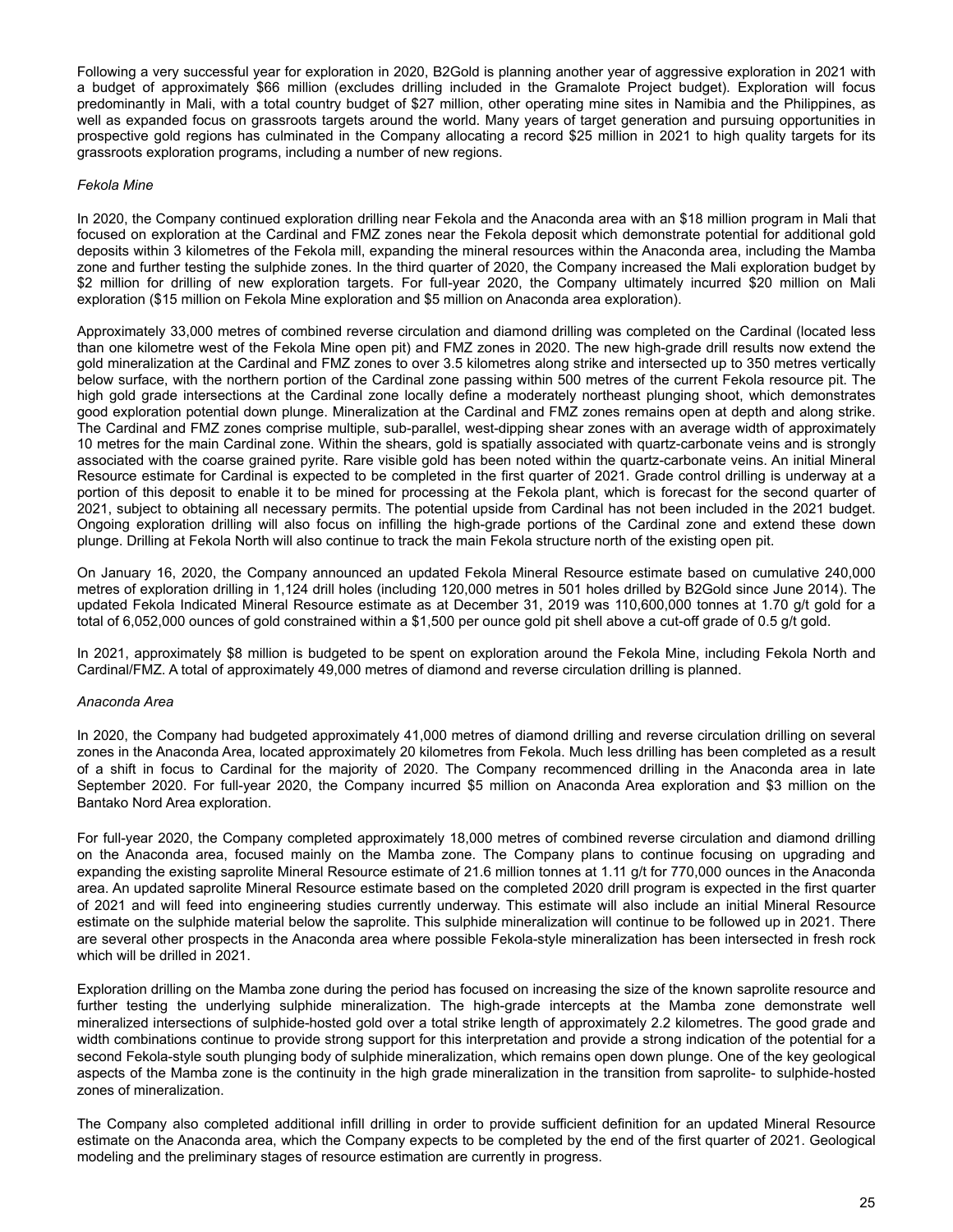<span id="page-25-0"></span>In 2021, approximately \$12 million is budgeted to be spent on exploration in the Anaconda area. A total of approximately 57,000 meters of diamond and reverse circulation drilling is planned.

### *Other West African Exploration*

A total of \$2.5 million is planned in other areas of West Africa, leveraging off the considerable geological experience gained at Fekola. This budget includes establishing an exploration presence and pursuing opportunities in the highly prospective and under-explored country of Cote d'Ivoire.

#### *Masbate Mine*

For full-year 2020, the Company incurred \$8 million for Masbate Mine exploration, which was in-line with the budget of \$8 million (included approximately 25,000 metres of diamond and reverse circulation drilling). The 2020 exploration program focused on drill testing the most prospective Inferred Mineral Resources below existing design pits to determine if existing open pits can be expanded. Several grassroot greenfield targets that have seen variable exploration and drilling was further tested with mapping, trenching and drilling.

The Masbate exploration budget for 2021 is approximately \$6.3 million, including approximately 15,000 metres of drilling. The 2021 exploration program will follow up where 2020 drilling intersected higher grades in previously low-grade areas that had been sparsely drilled. It will also focus on drill testing the most prospective Inferred Mineral Resource areas below existing design pits to determine if existing open pits can be expanded as a result of higher gold prices. Several grassroot greenfield targets will be further tested as well.

#### *Otjikoto Mine and Regional Exploration*

For full-year 2020, the Company incurred \$3 million for Otjikoto Mine exploration and \$1 million for the Ondundu Project exploration in-line with the total exploration budget for Namibia of \$4 million. Exploration in 2020 included 19,500 metres of diamond drilling and 3,300 metres of RAB drilling split between the Otjikoto Mine and the Ondundu joint venture, located approximately 200 kilometres southwest of Otjikoto. Exploration at Otjikoto continued to focus on drilling down plunge on the Wolfshag and Otjikoto deposits which remain open at depth as well as testing stratigraphy east of Wolfshag for new mineralized horizons.

The total exploration budget for Namibia in 2021 is approximately \$4.8 million. Exploration in 2021 will include 25,000 metres of diamond drilling and 3,200 metres of RAB drilling split between the Otjikoto Mine and the Ondundu joint venture. The majority of the diamond drilling will target the extension of the existing Wolfshag underground resource area and a lone drillhole intersection more than 700 metres down plunge. Several new zones located parallel to and east of Wolfshag with the potential to enhance the underground project will also be tested.

### *Other Greenfield Exploration*

Given B2Gold's exploration teams successful discovery history, the Company budgeted \$18 million for greenfield exploration opportunities internationally in 2020, as it continued to pursue early stage exploration discoveries through property acquisitions and joint ventures with junior exploration companies. The actual spend on greenfield exploration for full-year 2020 was approximately \$15 million.

In 2021, B2Gold has allocated approximately \$25 million to high quality targets for its grassroots exploration programs, including Finland, Uzbekistan and a number of new regions.

In Finland, the Company has allocated \$4.8 million to the Central Lapland joint venture with Aurion Resources Ltd. Most significantly, the westward extension of Rupert Resources' Ikkari discovery trends directly onto the joint venture ground. This trend coincides with B2Gold's base-of-till (BOT) drilling and the same interpreted structure as defined by airborne geophysics.

In Uzbekistan, the Company has allocated \$5 million to advance exploration on the ground acquired in proximity to the world class Muruntau super-mine. Exploration in 2020, mapping, RAB drilling and trenching identified multiple targets on structures and lithologies that have the same alteration and geochemical characteristics as Muruntau. Reverse circulation and diamond drilling are planned in 2021.

In addition, the Company has allocated approximately \$15 million for several other greenfield targets currently being pursued.

### **CRITICAL ACCOUNTING ESTIMATES**

Full disclosure of the Company's accounting policies and significant accounting judgments and estimation uncertainties in accordance with IFRS can be found in Notes 3 and 4 of its audited consolidated financial statements for the year ended December 31, 2020. Management considers the following estimates to be the most critical in understanding the judgements involved in preparing the Company's consolidated financial statements and the uncertainties that could impact its results of operations, financial condition and cash flows: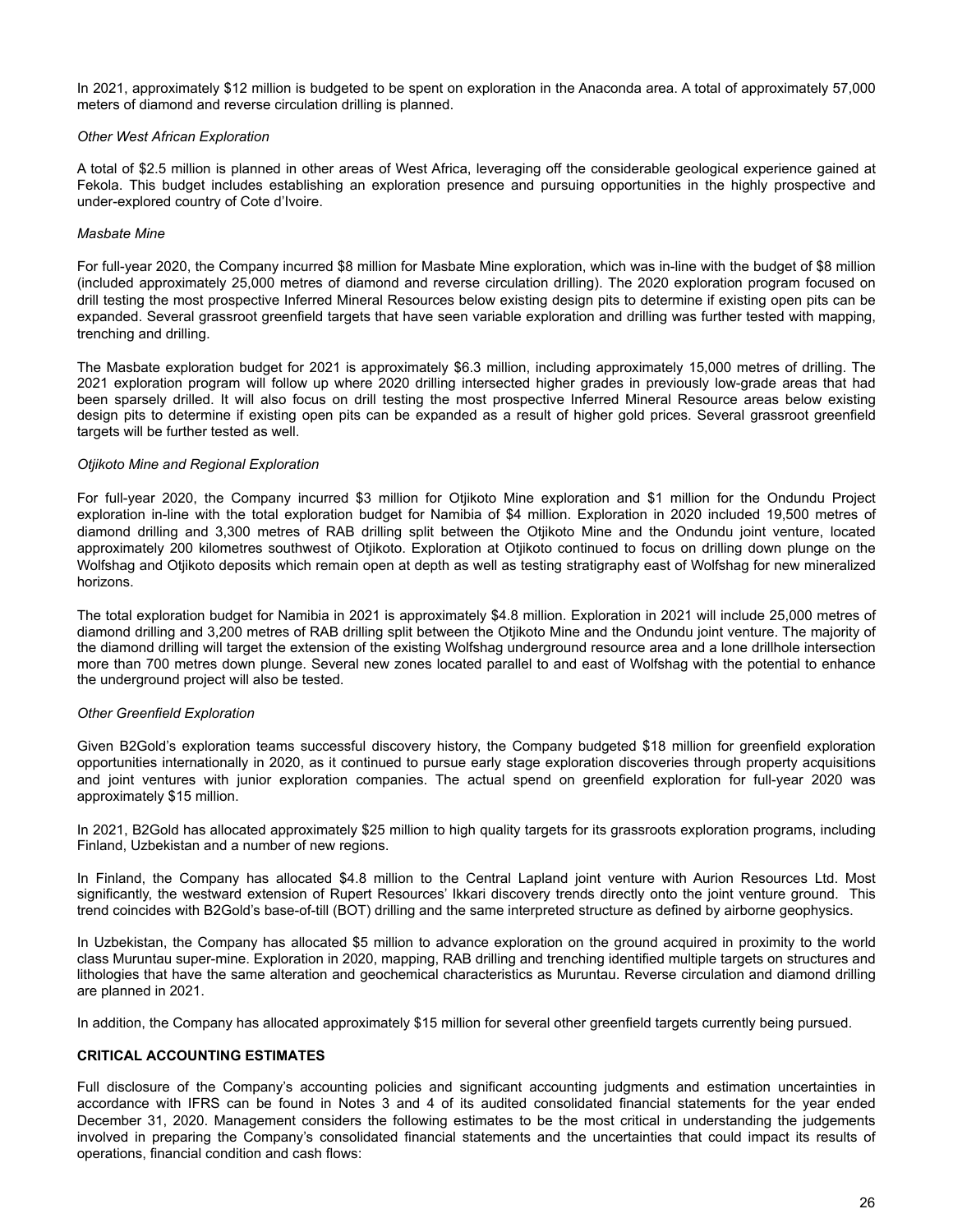#### *COVID-19 estimation uncertainty*

A global pandemic related to COVID-19 was declared in March 2020 by the World Health Organization. The current and expected impacts on global commerce have been and are anticipated to continue to be far-reaching. To date, globally, there has been significant volatility in commodity prices and foreign exchange rates, restrictions on the conduct of business in many jurisdictions, including travel restrictions, and supply chain disruptions. There is significant ongoing global uncertainty surrounding COVID-19 and the extent and duration of the impact that it may have.

The areas of judgement and estimation uncertainty for the Company which may be impacted include estimates used to determine recoverable reserves and resources, estimates used to determine the recoverable amounts of long-lived assets, estimates used to determine the recoverable amounts of value-added tax receivables and estimates regarding deferred income taxes and valuation allowances. The impact of COVID-19 on the global economic environment, and the local jurisdictions in which the Company operates, could result in changes to the way the Company runs its mines. These changes could result in revenues or costs being different from the Company's expectations. This impact could be material.

#### *Mineral reserve and resource estimates*

Mineral reserves are estimates of the amount of ore that can be economically and legally extracted from the Company's mining properties. The Company estimates its mineral reserves and mineral resources based on information compiled by appropriately qualified persons relating to the geological data on the size, depth and shape of the ore body, and requires complex geological judgments to interpret the data. The estimation of recoverable reserves is based upon factors such as estimates of foreign exchange rates, commodity prices, future capital requirements, metallurgical recoveries, permitting and production costs along with geological assumptions and judgments made in estimating the size, and grade of the ore body. Changes in the reserve or resource estimates may impact the carrying value of mining interests, mine restoration provisions, recognition of deferred tax assets, depreciation and amortization charges and royalties receivable.

#### *Impairment of long-lived assets*

Long-lived assets are tested for impairment, or reversal of a previous impairment, if there is an indicator of impairment or a subsequent reversal. Calculating the estimated recoverable amount of cash generating units for long-lived asset requires management to make estimates and assumptions that include such factors as reserves and resources, future production levels, metallurgical recovery estimates, operating and capital costs, future metal prices and discount rates. Changes in any of these assumptions or estimates used in determining the recoverable amount could impact the analysis. Such changes could be material.

#### *Masbate*

During the year ended December 31, 2014, the Company recorded a pre-tax impairment charge of \$436 million on the carrying value of Masbate Mine property, plant and equipment. The net impairment recorded in the statement operations, after taking into account a deferred income tax recovery of \$131 million, was \$305 million. Subsequently, during the year ended December 31, 2019, after reflecting the amount of depreciation that would have been recorded had the assets not been impaired, the Company recorded a pre-tax impairment reversal of \$100 million on the carrying value of Masbate Mine property, plant and equipment. The net impairment reversal recorded in the statement operations in 2019, after taking into account a deferred income tax expense of \$30 million, was \$70 million. During the first nine months of 2020, the long-term consensus gold price continued to be above the long-term gold price assumptions used in the Company's reserve estimations and life-of-mine plans. Consequently, the Company has revised its long-term gold price estimate to \$1,500 per ounce of gold. The increase in the long-term gold price was considered to be an indicator of impairment reversal. The Company performed an impairment reversal test on the Masbate Mine cash-generating unit ("CGU") as at September 30, 2020.

The carrying values of the Masbate Mine property, plant and equipment were compared to the mine's recoverable amount which was determined to be its fair value less cost of disposal ("FVLCD") at September 30, 2020. To estimate the recoverable amount of the Masbate Mine's CGU for impairment reversal, the Company utilized a discounted cash flow model incorporating estimates and assumptions that included such factors as reserves and resources, future production levels, metallurgical recovery estimates, operating and capital costs, future metal prices and the discount rate. Management's estimate of the FVLCD of its CGUs is classified as level 3 in the fair value hierarchy. The Company's estimate of future cash flows is subject to risks and uncertainties and therefore could change in the future if the underlying assumptions change.

Key assumptions used for the impairment test at September 30, 2020 were:

| Long-term gold price               | \$1,500/ounce |
|------------------------------------|---------------|
| Silver price                       | \$17/ounce    |
| Estimated final year of production | 2036          |
| Discount rate                      | 5 %           |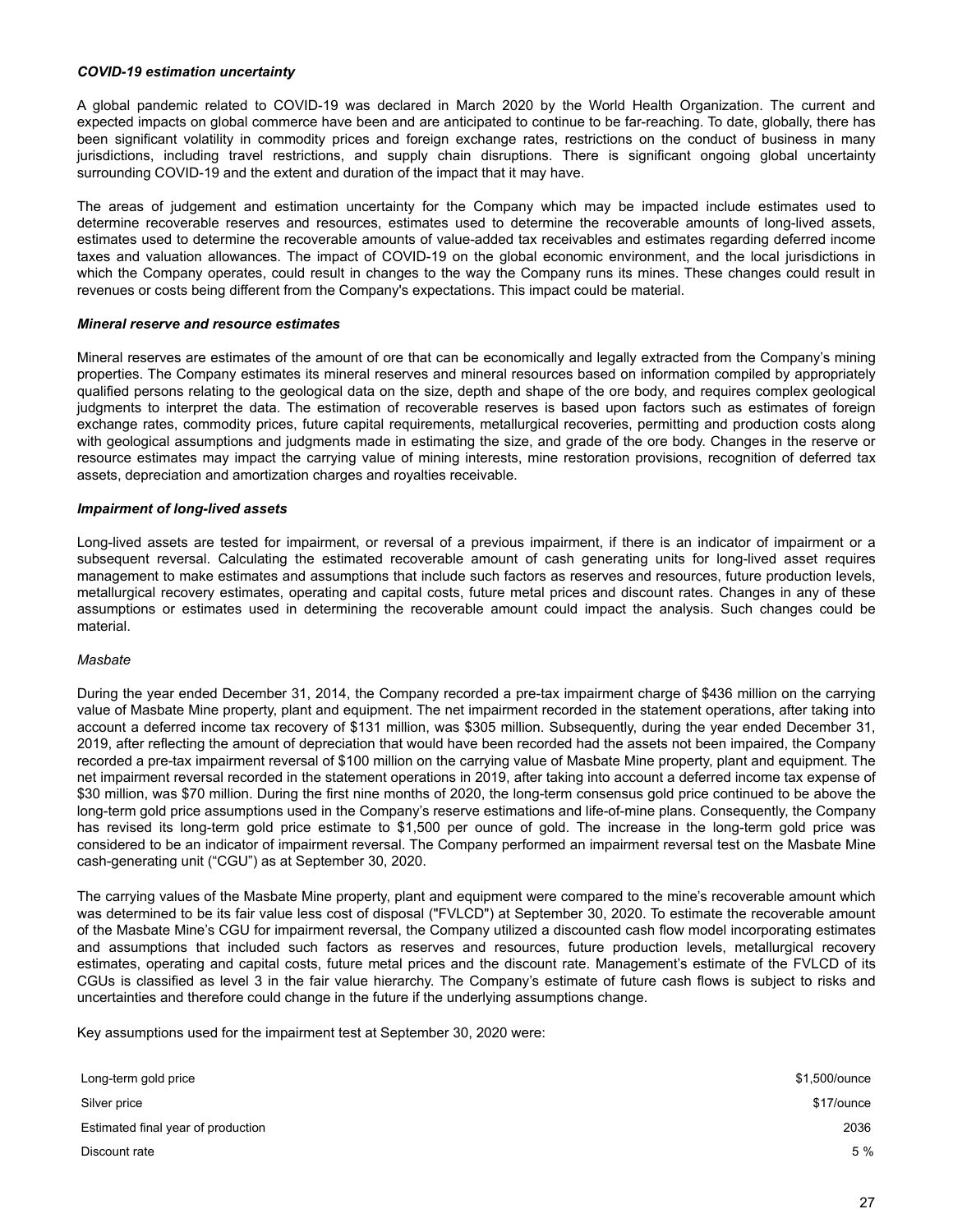The Company concluded that the carrying values of the Masbate Mine property, plant and equipment at September 30, 2020 was lower than the FVLCD and, combined with the previous impairment reversal, resulted in a complete reversal of the remainder of the original impairment loss recorded in 2014. After reflecting the amount of depreciation that would have been recorded had the assets not been impaired, the Company recorded a pre-tax impairment reversal of \$174 million in the Consolidated Statement of Operations for the year. The net impairment reversal recorded in the Consolidated Statement of Operations for the year, after taking into account a deferred income tax expense of \$52 million, was \$122 million.

#### *Sensitivities*

The recoverable amount for the Masbate Mine CGU is most sensitive to changes in the long-term gold price and the discount rate. A decrease in the long-term gold price would result in the Company making amendments to the mine plans that would partially offset the effect of a lower long-term gold price through lower operating and capital costs. Ignoring the impact on the lifeof-mine plans, in isolation, a \$100 per ounce decrease in the long-term gold price assumption would not result in any change in the impairment reversal as there is sufficient headroom in the model to offset the impact of the reduction. A 50 basis point increase in the discount rate would also result in no change to the impairment reversal.

#### *Value-added tax receivables*

The Company incurs indirect taxes, including value-added tax, on purchases of goods and services at its operating mines and development projects. Indirect tax balances are recorded at their estimated recoverable amounts within current or long-term assets, net of provisions, and reflect the Company's best estimate of their recoverability under existing tax rules in the respective jurisdictions in which they arise. Management's assessment of recoverability considers the probable outcomes of claimed deductions and/or disputes. The provisions and balance sheet classifications made to date may be subject to change and such change may be material.

### *Uncertain tax positions*

The Company's operations involve the application of complex tax regulations in multiple international jurisdictions. Determining the tax treatment of a transaction requires the Company to apply judgement in its interpretation of the applicable tax law. These positions are not final until accepted by the relevant tax authority. The tax treatment may change based on the result of assessments or audits by the tax authorities often years after the initial filing.

The Company recognizes and records potential liabilities for uncertain tax positions based on its assessment of the amount, or range of amounts of tax that will be due. The Company adjusts these accruals as new information becomes available. Due to the complexity and uncertainty associated with certain tax treatments, the ultimate resolution could result in a payment that is materially different from the Company's current estimate of the tax liabilities.

Gramalote received notice from the Colombian Tax Office (DIAN) that it disagreed with the Company's tax treatment of certain items in the 2013 and 2014 income tax returns resulting in assessments with additional income taxes and penalty fines. These assessments are currently being appealed by Gramalote and the outcome of these appeals cannot be determined at this time. The Company does not believe that its share of any taxes payable under the assessments are material and no provision for any amounts that may be payable have been recorded at this time, pending the outcome of the appeal process.

#### *Current and deferred income taxes*

The Company is periodically required to estimate the tax basis of assets and liabilities. Where applicable tax laws and regulations are either unclear or subject to varying interpretations, it is possible that changes in these estimates could occur that materially affect the amounts of deferred income tax assets and liabilities recorded in the financial statements. Changes in deferred tax assets and liabilities generally have a direct impact on earnings in the period that the changes occur.

Each period, the Company evaluates the likelihood of whether some portion or all of each deferred tax asset will not be realized. This evaluation is based on historic and future expected levels of taxable income and the associated repatriation of retained earnings, the pattern and timing of reversals of taxable temporary timing differences that give rise to deferred tax liabilities, and tax planning initiatives. Levels of future taxable income are affected by, among other things, market gold prices, production costs, quantities of proven and probable gold reserves, interest rates and foreign currency exchange rates. The availability of retained earnings for distribution depends on future levels of taxable income as well as future reclamation expenditures, capital expenditures, dividends and other uses of available cash flow.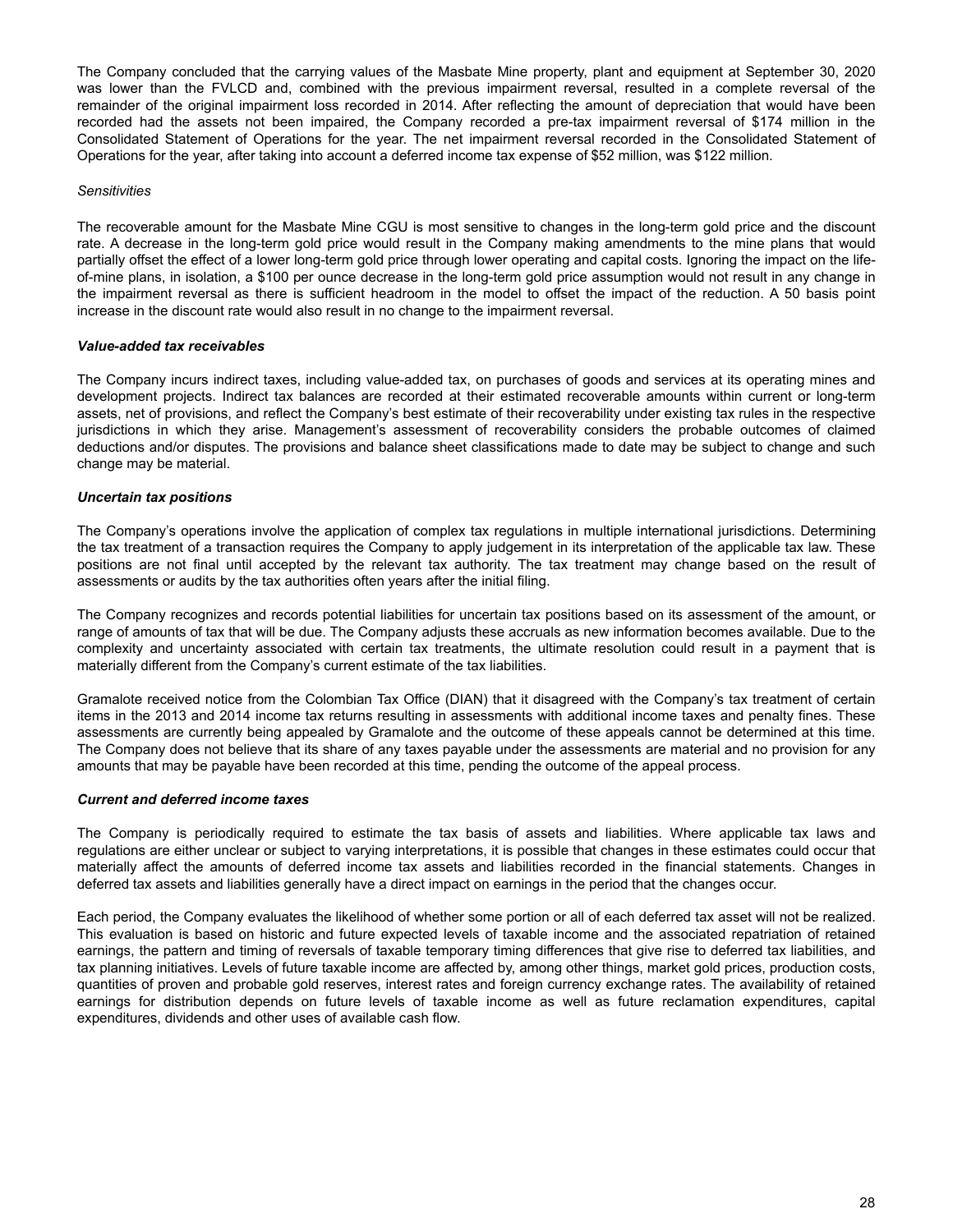### <span id="page-28-0"></span>**RISKS AND UNCERTAINTIES**

The exploration and development of natural resources are highly speculative in nature and the Company's business operations, investments and prospects are subject to significant risks. For details of these risks, please refer to the risk factors set forth in the Company's current Annual Information Form, which can be found under the Company's corporate profile on SEDAR at www.sedar.com, the Company's current Form 40-F Annual Report, which can be found on EDGAR at www.sec.gov, and the Company's other filings and submissions with securities regulators on SEDAR and EDGAR, which could materially affect the Company's business, operations, investments and prospects and could cause actual events to differ materially from those described in forward-looking statements relating to the Company. Additional risks and uncertainties not presently known to the Company or that the Company currently considers immaterial may also impair the business, operations, investments and prospects of the Company. If any of the risks actually occur, the business of the Company may be harmed and its financial condition and results of operations may suffer significantly.

### **DISCLOSURE CONTROLS AND INTERNAL CONTROL OVER FINANCIAL REPORTING**

#### *Disclosure controls and procedures*

Disclosure controls and procedures are designed (a) under Canadian law, to provide reasonable assurance and (b) under U.S. law, to ensure that information required to be disclosed in reports filed or submitted by the Company under Canadian securities legislation and the U.S. Securities and Exchange Act of 1934, as amended (the "Exchange Act") is recorded, processed, summarized and reported within the time periods specified in the applicable rules and forms and include, without limitation, controls and procedures designed to ensure that information required to be disclosed in reports filed or submitted by the Company under Canadian securities legislation and the Exchange Act is accumulated and communicated to management, including the Chief Executive Officer and Chief Financial Officer, as appropriate to allow timely decisions regarding required disclosure.

As at December 31, 2020, management, with the participation of the Chief Executive Officer and Chief Financial Officer, has evaluated the effectiveness of the design and operation of the Company's disclosure controls and procedures, as defined in the rules of the Canadian Securities Administrators and under the Exchange Act. Based upon the results of that evaluation, the Chief Executive Officer and Chief Financial Officer have concluded that as of December 31, 2020, the Company's disclosure controls and procedures were effective.

#### *Management's annual report on internal control over financial reporting*

The Company's management, with the participation of the Chief Executive Officer and Chief Financial Officer is responsible for establishing and maintaining adequate internal control over financial reporting. Any system of internal control over financial reporting, no matter how well designed, has inherent limitations and may not prevent or detect misstatements. Even when the Company's system of internal control over financial reporting is determined to be effective, it can only provide reasonable assurance with respect to financial statement preparation and presentation.

Management has used the criteria established in the Internal Control – Integrated Framework (2013) issued by the Committee of Sponsoring Organizations of the Treadway Commission (COSO) to evaluate the effectiveness of the Company's internal control over financial reporting.

As at December 31, 2020, management, with the participation of the Chief Executive Officer and Chief Financial Officer, assessed the effectiveness of the Company's internal control over financial reporting and concluded that the Company's internal control over financial reporting was effective.

The effectiveness of the Company's internal control over financial reporting has been audited by PricewaterhouseCoopers LLP, an independent registered public accounting firm, who have expressed their opinion in their report included with our annual consolidated financial statements.

### *Changes in internal control over financial reporting*

There has been no change in our internal control over financial reporting during the year ended December 31, 2020 which has materially affected, or is reasonably likely to materially affect, our internal control over financial reporting.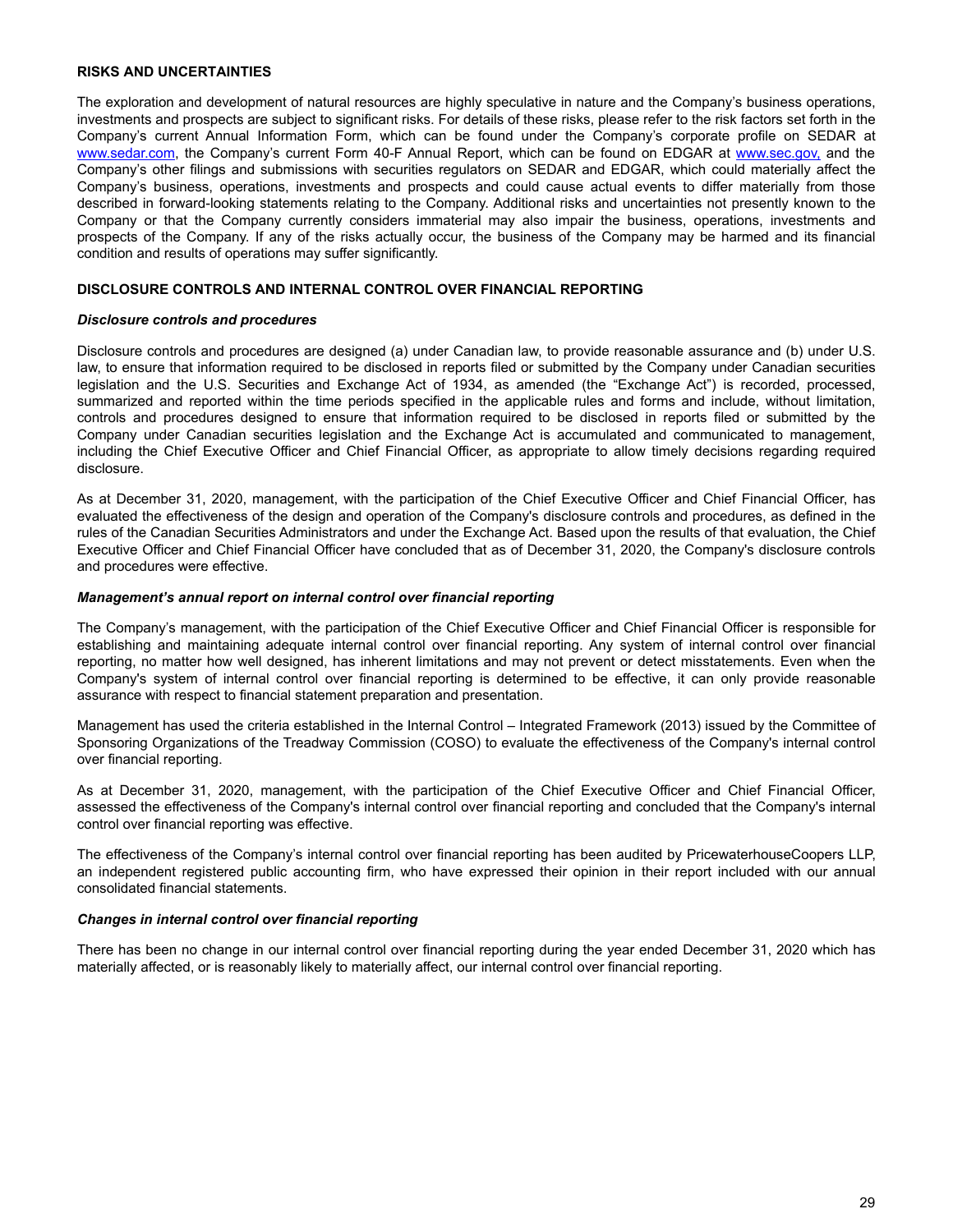#### <span id="page-29-0"></span>*Cash operating costs per gold ounce sold and total cash costs per gold ounce sold*

''Cash operating costs per gold ounce'' and "total cash costs per gold ounce" are common financial performance measures in the gold mining industry but, as non-IFRS measures, they do not have a standardized meaning under IFRS and therefore may not be comparable to similar measures presented by other issuers. Management believes that, in addition to conventional measures prepared in accordance with IFRS, certain investors use this information to evaluate our performance and ability to generate cash flow. Accordingly, these measures are intended to provide additional information and should not be considered in isolation or as a substitute for measures of performance prepared in accordance with IFRS. The measures, along with sales, are considered to be a key indicator of the Company's ability to generate earnings and cash flow from its mining operations.

Cash cost figures are calculated on a sales basis in accordance with a standard developed by The Gold Institute, which was a worldwide association of suppliers of gold and gold products and included leading North American gold producers. The Gold Institute ceased operations in 2002, but the standard is the accepted standard of reporting cash cost of production in North America. Adoption of the standard is voluntary and the cost measures presented may not be comparable to other similarly titled measures of other companies. Other companies may calculate these measures differently. Cash operating costs and total cash costs per gold ounce sold are derived from amounts included in the statement of operations and include mine site operating costs such as mining, processing, smelting, refining, transportation costs, royalties and production taxes, less silver by-product credits. The tables below show a reconciliation of cash operating costs per gold ounce sold and total cash costs per gold ounce sold to production costs as extracted from the annual consolidated financial statements on a consolidated and a mine-by-mine basis:

|                                                     | For the three months ended becember 31, 2020 |                               |                  |         |                                 |                |  |
|-----------------------------------------------------|----------------------------------------------|-------------------------------|------------------|---------|---------------------------------|----------------|--|
|                                                     | Fekola<br>Mine                               | <b>Masbate</b><br><b>Mine</b> | Otjikoto<br>Mine | Total   | Calibre<br>equity<br>investment | Grand<br>Total |  |
|                                                     | \$                                           | \$                            | \$               | \$      | \$                              | \$             |  |
| Production costs                                    | 57,376                                       | 37,871                        | 19,183           | 114,430 | 10,383                          | 124,813        |  |
| Royalties and production taxes                      | 20,867                                       | 7,050                         | 2,858            | 30,775  | 1,003                           | 31,778         |  |
| Total cash costs                                    | 78,243                                       | 44,921                        | 22,041           | 145,205 | 11,386                          | 156,591        |  |
| Gold sold (ounces)                                  | 149,000                                      | 69,380                        | 38,275           | 256,655 | 14,070                          | 270,725        |  |
| Cash operating costs per ounce (\$/gold ounce sold) | 385                                          | 546                           | 501              | 446     | 738                             | 461            |  |
| Total cash costs per ounce (\$/gold ounce sold)     | 525                                          | 647                           | 576              | 566     | 809                             | 578            |  |

|                                |                |                        |                  | For the three months ended December 31, 2019         |                  |                     |                                                 |                                 |                |
|--------------------------------|----------------|------------------------|------------------|------------------------------------------------------|------------------|---------------------|-------------------------------------------------|---------------------------------|----------------|
|                                | Fekola<br>Mine | <b>Masbate</b><br>Mine | Otjikoto<br>Mine | <b>Total from</b><br>Continuing<br><b>Operations</b> | El Limon<br>Mine | La Libertad<br>Mine | <b>Total from</b><br>Disc.<br><b>Operations</b> | Calibre<br>equity<br>investment | Grand<br>Total |
|                                | \$             | \$                     | \$               | \$                                                   | \$               | \$                  | \$                                              | \$                              | \$             |
|                                |                |                        |                  |                                                      |                  |                     |                                                 |                                 |                |
| Production costs               | 42,790         | 31,761                 | 20,951           | 95,502                                               | 1,507            | 3,506               | 5,013                                           | 10,111                          | 110,626        |
| Royalties and production taxes | 13,062         | 5,942                  | 3,149            | 22,153                                               | 155              | 76                  | 231                                             | 690                             | 23,074         |
|                                |                |                        |                  |                                                      |                  |                     |                                                 |                                 |                |
| Total cash costs               | 55,852         | 37,703                 | 24,100           | 117,655                                              | 1,662            | 3,582               | 5,244                                           | 10,801                          | 133,700        |
|                                |                |                        |                  |                                                      |                  |                     |                                                 |                                 |                |
| Gold sold (ounces)             | 110,800        | 47,600                 | 53,400           | 211,800                                              | 2,162            | 4,475               | 6,637                                           | 12,478                          | 230,915        |
|                                |                |                        |                  |                                                      |                  |                     |                                                 |                                 |                |
| Cash operating costs per       | 386            | 667                    | 392              | 451                                                  | 697              | 783                 | 755                                             | 810                             | 479            |
| ounce (\$/gold ounce sold)     |                |                        |                  |                                                      |                  |                     |                                                 |                                 |                |
| Total cash costs per ounce     |                |                        |                  |                                                      |                  |                     |                                                 |                                 |                |
| (\$/gold ounce sold)           | 504            | 792                    | 451              | 556                                                  | 769              | 800                 | 790                                             | 866                             | 579            |

#### **For the three months ended December 31, 2020**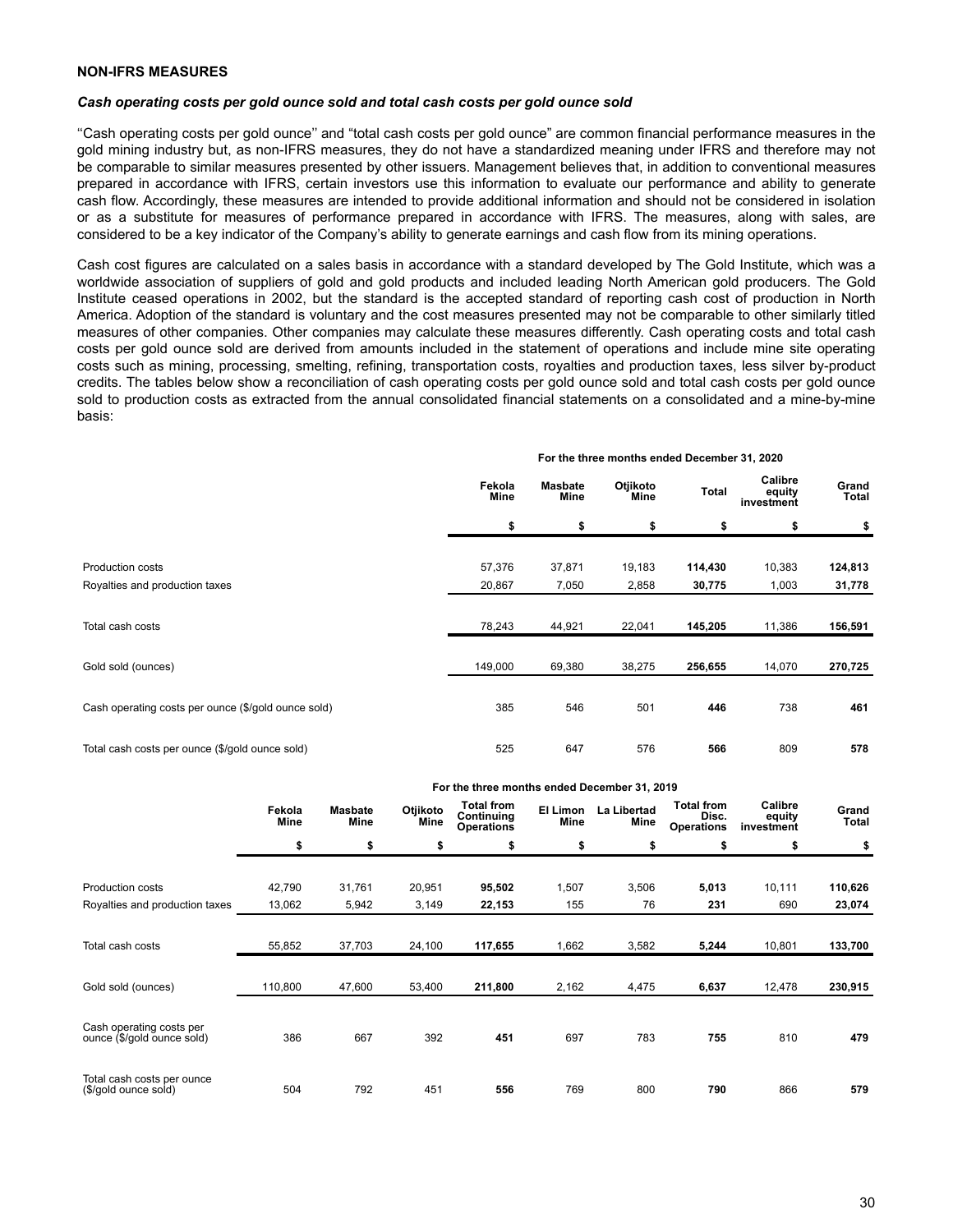|                                                     |                |                        | For the year ended December 31, 2020 |           |                                 |                |
|-----------------------------------------------------|----------------|------------------------|--------------------------------------|-----------|---------------------------------|----------------|
|                                                     | Fekola<br>Mine | <b>Masbate</b><br>Mine | Otjikoto<br>Mine                     | Total     | Calibre<br>equity<br>investment | Grand<br>Total |
|                                                     | \$             | \$                     | \$                                   | \$        | \$                              | \$             |
|                                                     |                |                        |                                      |           |                                 |                |
| Production costs                                    | 200,228        | 131,780                | 75,857                               | 407,865   | 36,028                          | 443,893        |
| Royalties and production taxes                      | 87,790         | 21,183                 | 12,312                               | 121,285   | 3,185                           | 124,470        |
|                                                     |                |                        |                                      |           |                                 |                |
| Total cash costs                                    | 288,018        | 152,963                | 88,169                               | 529,150   | 39,213                          | 568,363        |
|                                                     |                |                        |                                      |           |                                 |                |
| Gold sold (ounces)                                  | 626,300        | 206,680                | 173,475                              | 1,006,455 | 45,261                          | 1,051,716      |
|                                                     |                |                        |                                      |           |                                 |                |
| Cash operating costs per ounce (\$/gold ounce sold) | 320            | 638                    | 437                                  | 405       | 796                             | 422            |
|                                                     |                |                        |                                      |           |                                 |                |
| Total cash costs per ounce (\$/gold ounce sold)     | 460            | 740                    | 508                                  | 526       | 866                             | 540            |

|                                                        |                |                        |                  |                                                      | For the year ended December 31, 2019 |                     |                                                 |                                 |                |
|--------------------------------------------------------|----------------|------------------------|------------------|------------------------------------------------------|--------------------------------------|---------------------|-------------------------------------------------|---------------------------------|----------------|
|                                                        | Fekola<br>Mine | <b>Masbate</b><br>Mine | Otjikoto<br>Mine | <b>Total from</b><br>Continuing<br><b>Operations</b> | El Limon<br><b>Mine</b>              | La Libertad<br>Mine | <b>Total from</b><br>Disc.<br><b>Operations</b> | Calibre<br>equity<br>investment | Grand<br>Total |
|                                                        | \$             | \$                     | \$               | \$                                                   | \$                                   | \$                  | \$                                              | \$                              | \$             |
|                                                        |                |                        |                  |                                                      |                                      |                     |                                                 |                                 |                |
| Production costs                                       | 167,667        | 124,534                | 81,977           | 374,178                                              | 36,860                               | 74,543              | 111,403                                         | 10,111                          | 495,692        |
| Royalties and production taxes                         | 49,941         | 19,884                 | 9,868            | 79,693                                               | 3,724                                | 2,003               | 5,727                                           | 690                             | 86,110         |
| Total cash costs                                       | 217,608        | 144,418                | 91,845           | 453,871                                              | 40,584                               | 76,546              | 117,130                                         | 10,801                          | 581,802        |
| Gold sold (ounces)                                     | 441,400        | 211,300                | 175,100          | 827,800                                              | 45,237                               | 70,428              | 115,665                                         | 12,478                          | 955,943        |
| Cash operating costs per<br>ounce (\$/gold ounce sold) | 380            | 589                    | 468              | 452                                                  | 815                                  | 1,058               | 963                                             | 810                             | 519            |
| Total cash costs per ounce<br>(\$/gold ounce sold)     | 493            | 683                    | 525              | 548                                                  | 897                                  | 1,087               | 1,013                                           | 866                             | 609            |

# *Cash operating costs per gold ounce produced*

In addition to cash operating costs on a per gold ounce sold basis, the Company also presents cash operating costs on a per gold ounce produced basis. Cash operating costs per gold ounce produced is derived from amounts included in the statement of operations and include mine site operating costs such as mining, processing, smelting, refining, transportation costs, less silver by-product credits. The tables below show a reconciliation of cash operating costs per gold ounce produced to production costs as extracted from the annual consolidated financial statements on a consolidated and a mine-by-mine basis:

|                                                         |                |                        | For the three months ended December 31, 2020 |         |                                 |                |
|---------------------------------------------------------|----------------|------------------------|----------------------------------------------|---------|---------------------------------|----------------|
|                                                         | Fekola<br>Mine | <b>Masbate</b><br>Mine | Otjikoto<br>Mine                             | Total   | Calibre<br>equity<br>investment | Grand<br>Total |
|                                                         | \$             | \$                     | \$                                           | \$      |                                 |                |
|                                                         |                |                        |                                              |         |                                 |                |
| Production costs                                        | 57,376         | 37,871                 | 19,183                                       | 114,430 | 10,383                          | 124,813        |
| Inventory sales adjustment                              | 5,506          | (4, 199)               | 1,739                                        | 3,046   |                                 | 3,046          |
| Cash operating costs                                    | 62,882         | 33,672                 | 20,922                                       | 117,476 | 10,383                          | 127,859        |
| Gold produced (ounces)                                  | 158,548        | 57,566                 | 40,205                                       | 256,319 | 14,150                          | 270,469        |
| Cash operating costs per ounce (\$/gold ounce produced) | 397            | 585                    | 520                                          | 458     | 734                             | 473            |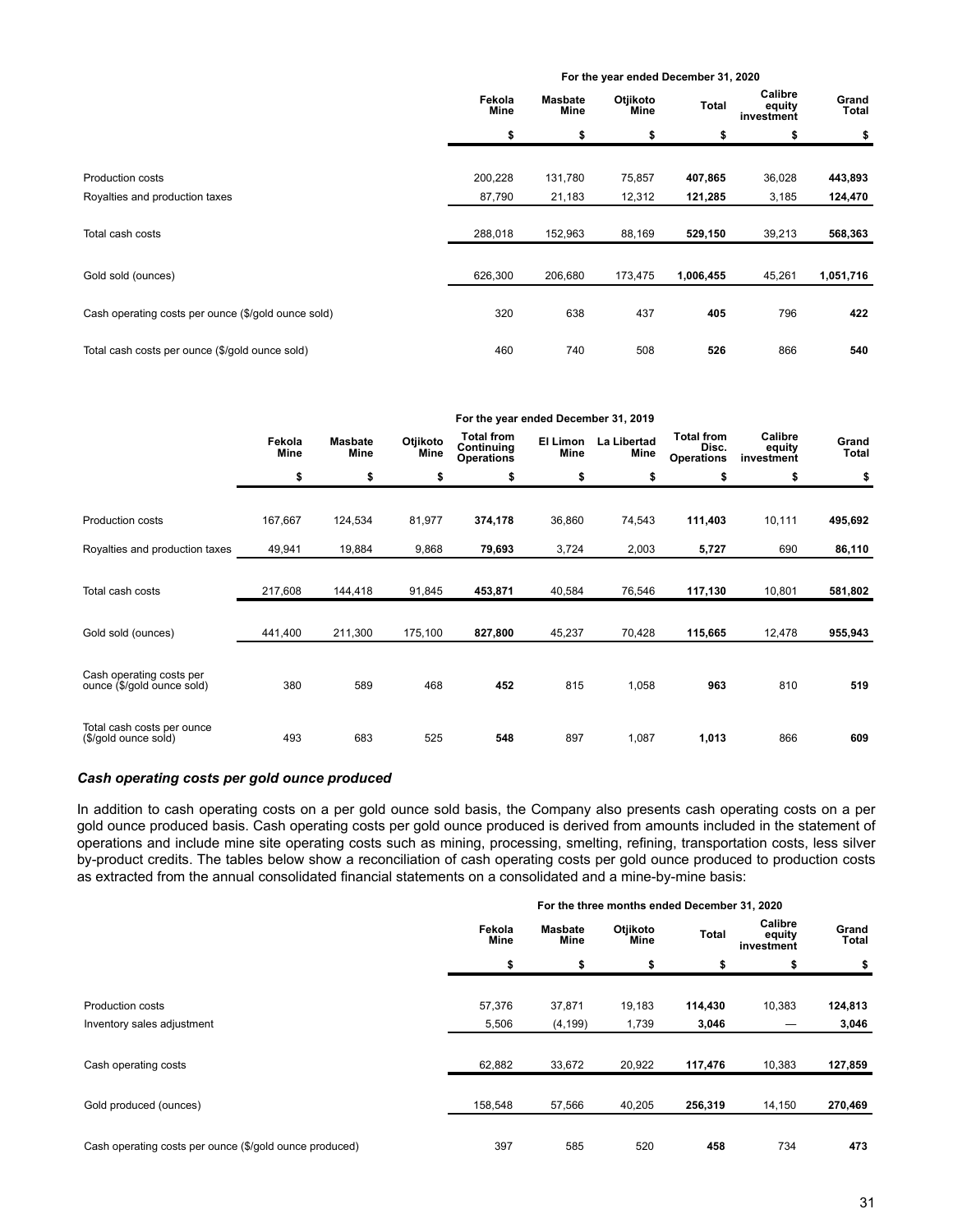|                                                               | Fekola<br><b>Mine</b> | <b>Masbate</b><br>Mine | Otjikoto<br>Mine | <b>Total from</b><br>Continuing<br><b>Operations</b> | El Limon<br>Mine | La Libertad<br>Mine | <b>Total from</b><br>Disc.<br><b>Operations</b> | Calibre<br>equity<br>investment | Grand<br>Total |
|---------------------------------------------------------------|-----------------------|------------------------|------------------|------------------------------------------------------|------------------|---------------------|-------------------------------------------------|---------------------------------|----------------|
|                                                               | \$                    | \$                     | \$               | \$                                                   | \$               | \$                  | \$                                              | \$                              | \$             |
| <b>Production costs</b>                                       | 42,790                | 31,761                 | 20,951           | 95,502                                               | 1,507            | 3,506               | 5,013                                           | 10,111                          | 110,626        |
| Inventory sales adjustment                                    | 840                   | 3,454                  | 1,214            | 5,508                                                | 80               | (484)               | (404)                                           | (1,306)                         | 3,798          |
| Cash operating costs                                          | 43,630                | 35,215                 | 22,165           | 101,010                                              | 1,587            | 3,022               | 4,609                                           | 8,805                           | 114,424        |
| Gold produced (ounces)                                        | 119,243               | 50,741                 | 58,422           | 228,406                                              | 3,096            | 2,914               | 6,010                                           | 10,724                          | 245,140        |
| Cash operating costs per<br>ounce (\$/gold ounce<br>produced) | 366                   | 694                    | 379              | 442                                                  | 513              | 1,037               | 767                                             | 821                             | 467            |

# **For the three months ended December 31, 2019**

|                                                |                    |                               | For the year ended December 31, 2020 |                    |                                 |                       |
|------------------------------------------------|--------------------|-------------------------------|--------------------------------------|--------------------|---------------------------------|-----------------------|
|                                                | Fekola<br>Mine     | <b>Masbate</b><br><b>Mine</b> | Otjikoto<br>Mine                     | <b>Total</b>       | Calibre<br>equity<br>investment | Grand<br><b>Total</b> |
|                                                | \$                 | \$                            | \$                                   | \$                 | \$                              | \$                    |
| Production costs<br>Inventory sales adjustment | 200,228<br>(1,094) | 131,780<br>(3,067)            | 75,857<br>328                        | 407,865<br>(3,833) | 36,028                          | 443,893<br>(3,833)    |
| Cash operating costs                           | 199,134            | 128,713                       | 76,185                               | 404,032            | 36,028                          | 440,060               |
| Gold produced (ounces)                         | 622,518            | 204,699                       | 168,041                              | 995,258            | 45,479                          | 1,040,737             |
|                                                |                    |                               |                                      |                    |                                 |                       |

Cash operating costs per ounce (\$/gold ounce produced) 320 629 453 **406** 792 **423** 

|                                                                |                |                        |                  | For the year ended December 31, 2019                                                            |        |        |                                                 |                                 |                |
|----------------------------------------------------------------|----------------|------------------------|------------------|-------------------------------------------------------------------------------------------------|--------|--------|-------------------------------------------------|---------------------------------|----------------|
|                                                                | Fekola<br>Mine | <b>Masbate</b><br>Mine | Otjikoto<br>Mine | <b>Total from</b><br>El Limon<br>La Libertad<br>Continuing<br>Mine<br>Mine<br><b>Operations</b> |        |        | <b>Total from</b><br>Disc.<br><b>Operations</b> | Calibre<br>equity<br>investment | Grand<br>Total |
|                                                                | \$             | \$                     | \$               | \$                                                                                              | \$     | \$     | \$                                              | \$                              | \$             |
|                                                                |                |                        |                  |                                                                                                 |        |        |                                                 |                                 |                |
| Production costs                                               | 167.667        | 124,534                | 81.977           | 374,178                                                                                         | 36,860 | 74.543 | 111,403                                         | 10,111                          | 495,692        |
| Inventory sales adjustment                                     | 3,048          | 4,662                  | 61               | 7,771                                                                                           | (550)  | 441    | (109)                                           | (1,306)                         | 6,356          |
|                                                                |                |                        |                  |                                                                                                 |        |        |                                                 |                                 |                |
| Cash operating costs                                           | 170,715        | 129,196                | 82,038           | 381,949                                                                                         | 36,310 | 74,984 | 111,294                                         | 8,805                           | 502,048        |
|                                                                |                |                        |                  |                                                                                                 |        |        |                                                 |                                 |                |
| Gold produced (ounces)                                         | 455,810        | 217,340                | 177,966          | 851,116                                                                                         | 47,288 | 71,091 | 118,379                                         | 10,724                          | 980,219        |
| Cash operating costs per<br>ounce (\$/ gold ounce<br>produced) | 375            | 594                    | 461              | 449                                                                                             | 768    | 1,055  | 940                                             | 821                             | 512            |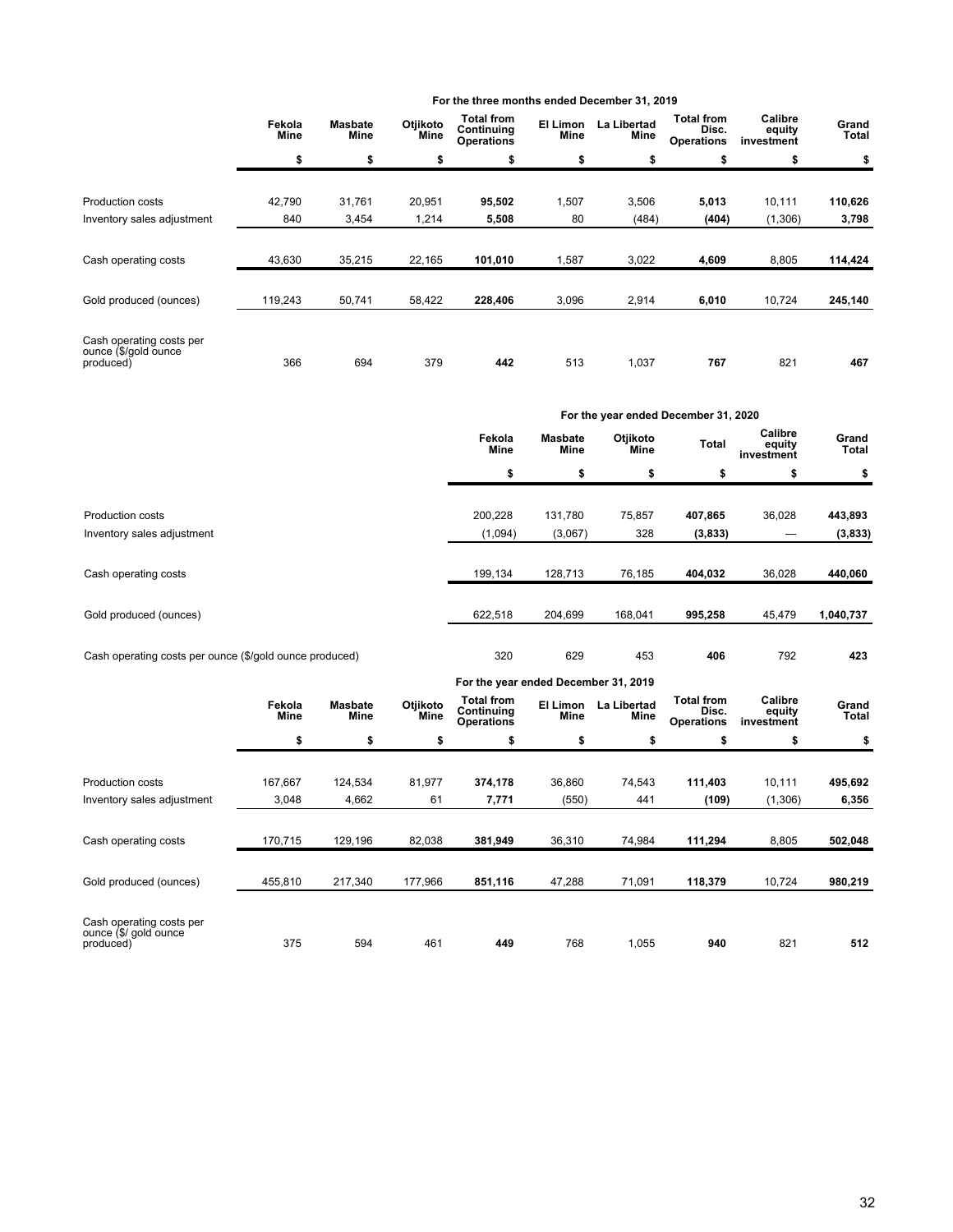#### *All-in sustaining costs per gold ounce*

In June 2013, the World Gold Council, a non-regulatory association of the world's leading gold mining companies established to promote the use of gold to industry, consumers and investors, provided guidance for the calculation of the measure "all-in sustaining costs per gold ounce", but as a non-IFRS measure, it does not have a standardized meaning under IFRS and therefore may not be comparable to similar measures presented by other issuers. The World Gold Council standard became effective January 1, 2014. On November 16, 2018, the World Council announced an update to its Guidance Note on all-in sustaining costs with application effective starting January 1, 2019. This update provides additional transparency about the costs of gold production and support further consistency of application of the Guidance Note. The major updates to the Guidance Note include providing a more specific definition of non-sustaining costs as those costs incurred at 'new operations' and costs related to 'major projects at existing operations' where these projects will materially benefit the operation in the future. The Guidance Note has defined 'material benefit' as an increase of at least 10% in annual or life of mine production, net present value or reserves compared to the remaining life of the operation. In addition, the Guidance Note has been updated to clarify that production phase capitalized stripping only meets the definition of non-sustaining if the stripping is expected to take at least 12 months and the subsequent ore production phase is expected to be more than 5 years. The Company adopted the updates to the Guidance Note, effective January 1, 2019.

Management believes that the all-in sustaining costs per gold ounce measure provides additional insight into the costs of producing gold by capturing all of the expenditures required for the discovery, development and sustaining of gold production and allows the Company to assess its ability to support capital expenditures to sustain future production from the generation of operating cash flows. Management believes that, in addition to conventional measures prepared in accordance with IFRS, certain investors use this information to evaluate the Company's performance and ability to generate cash flow. Accordingly, it is intended to provide additional information and should not be considered in isolation or as a substitute for measures of performance prepared in accordance with IFRS. Adoption of the standard is voluntary and the cost measures presented may not be comparable to other similarly titled measures of other companies. The Company has applied the principles of the World Gold Council recommendations and has reported all-in sustaining costs on a sales basis. Other companies may calculate these measures differently.

B2Gold defines all-in sustaining costs per ounce as the sum of cash operating costs, royalties and production taxes, capital expenditures and exploration costs that are sustaining in nature, sustaining lease expenditures, corporate general and administrative costs, share-based payment expenses related to RSUs/DSUs/PSUs, community relations expenditures, reclamation liability accretion and realized (gains) losses on fuel derivative contracts, all divided by the total gold ounces sold to arrive at a per ounce figure.

The tables below show a reconciliation of all-in sustaining costs per ounce to production costs as extracted from the annual consolidated financial statements on a consolidated and a mine-by-mine basis for the three months ended December 31, 2020:

|                                                       |                |                        |                         | For the three months ended becember 31, 2020 |              |                                 |                |
|-------------------------------------------------------|----------------|------------------------|-------------------------|----------------------------------------------|--------------|---------------------------------|----------------|
|                                                       | Fekola<br>Mine | <b>Masbate</b><br>Mine | Otjikoto<br><b>Mine</b> | Corporate                                    | <b>Total</b> | Calibre<br>equity<br>investment | Grand<br>Total |
|                                                       | \$             | \$                     | \$                      | \$                                           | \$           | \$                              | \$             |
| Production costs                                      | 57,376         | 37,871                 | 19,183                  |                                              | 114,430      | 10,383                          | 124,813        |
| Royalties and production taxes                        | 20,867         | 7,050                  | 2,858                   |                                              | 30,775       | 1,003                           | 31,778         |
| Corporate administration                              | 2,366          | 2,006                  | 1,422                   | 12,791                                       | 18,585       | 684                             | 19,269         |
| Share-based payments - RSUs/DSUs/PSUs <sup>(1)</sup>  |                |                        |                         | 2,267                                        | 2,267        |                                 | 2,267          |
| Community relations                                   | 1,213          | 62                     | 293                     |                                              | 1,568        | —                               | 1,568          |
| Reclamation liability accretion <sup>(2)</sup>        | 58             | 73                     | 45                      |                                              | 176          |                                 | 176            |
| Realized losses on fuel derivative contracts          | 260            | 518                    | 263                     |                                              | 1,041        |                                 | 1,041          |
| Sustaining lease expenditures                         | 168            | 342                    | 38                      | 179                                          | 727          |                                 | 727            |
| Sustaining capital expenditures <sup>(3)</sup>        | 21,853         | 14,238                 | 20,614                  |                                              | 56,705       | 2,566                           | 59,271         |
| Sustaining mine exploration <sup>(3)</sup>            | 5,564          | 2,370                  | 1,199                   |                                              | 9,133        | 700                             | 9,833          |
| Total all-in sustaining costs                         | 109,725        | 64,530                 | 45,915                  | 15,237                                       | 235,407      | 15,336                          | 250,743        |
| Gold sold (ounces)                                    | 149,000        | 69,380                 | 38,275                  |                                              | 256,655      | 14,070                          | 270,725        |
| All-in sustaining cost per ounce (\$/gold ounce sold) | 736            | 930                    | 1,200                   |                                              | 917          | 1,090                           | 926            |

**For the three months ended December 31, 2020**

*(1) Included as a component of Share-based payments on the Consolidated Statement of Operations.* 

*(2) Excludes reclamation accretion relating to Kiaka.* 

*(3) Refer to Sustaining capital expenditures and Sustaining mine exploration reconciliations below.*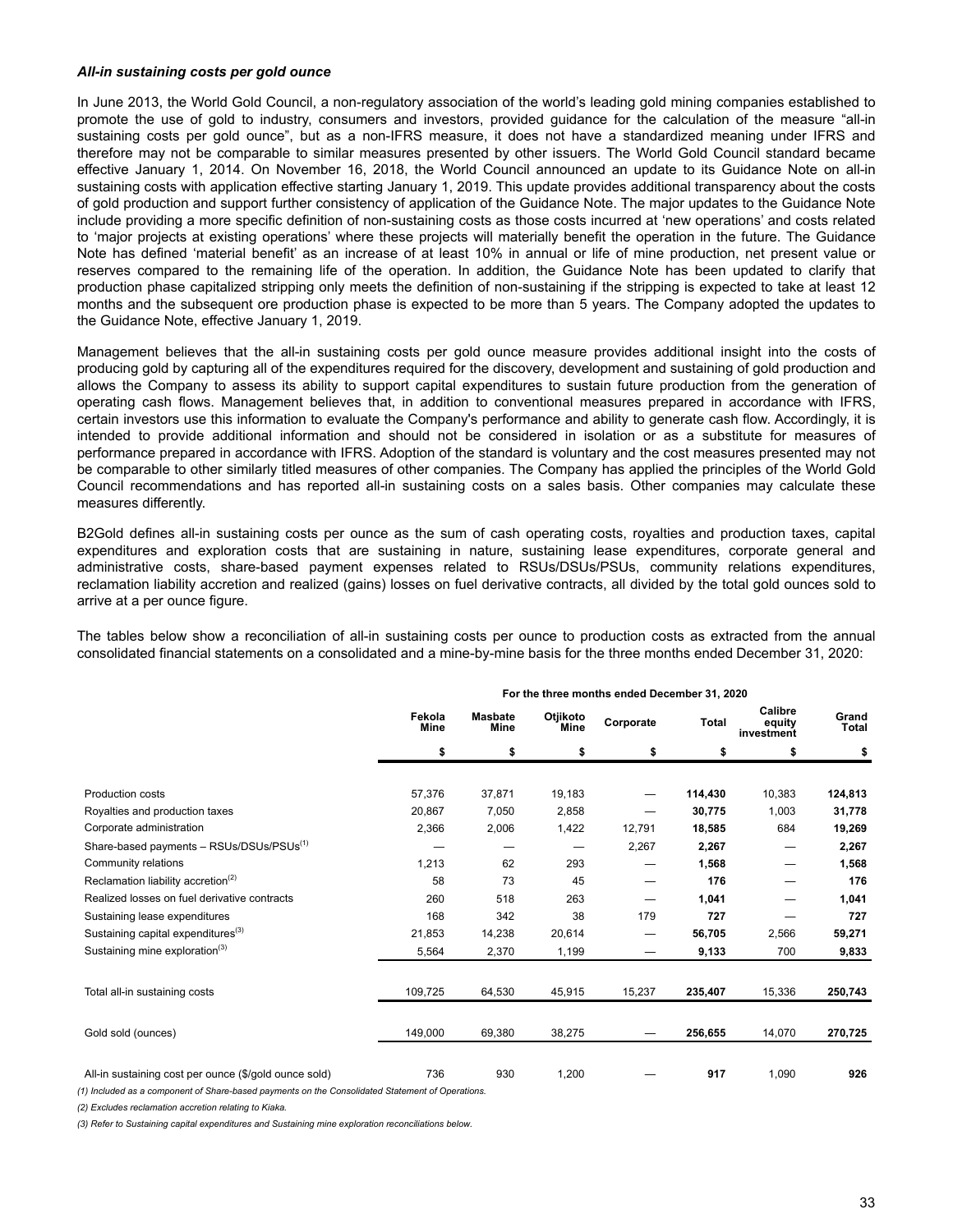The table below shows a reconciliation of sustaining capital expenditures to operating mine capital expenditures as extracted from the annual consolidated financial statements for the three months ended December 31, 2020:

|                                     |                |                               | For the three months ended December 31, 2020 |              |                                 |                |
|-------------------------------------|----------------|-------------------------------|----------------------------------------------|--------------|---------------------------------|----------------|
|                                     | Fekola<br>Mine | <b>Masbate</b><br><b>Mine</b> | Otjikoto<br>Mine                             | <b>Total</b> | Calibre<br>equity<br>investment | Grand<br>Total |
|                                     | \$             | \$                            | \$                                           | \$           | \$                              | \$             |
| Operating mine capital expenditures | 28,378         | 14,619                        | 25,119                                       | 68,116       | 2,566                           | 70,682         |
| Mine expansion equipment            | (2,710)        |                               | —                                            | (2,710)      | —                               | (2,710)        |
| Plant expansion                     | 486            |                               | –                                            | 486          |                                 | 486            |
| Solar plant                         | (3,683)        |                               | $\hspace{0.1mm}-\hspace{0.1mm}$              | (3,683)      | —                               | (3,683)        |
| Other                               | (618)          | (36)                          | (51)                                         | (705)        |                                 | (705)          |
| Land acquisitions                   | –              | (345)                         |                                              | (345)        | –                               | (345)          |
| Underground development             |                |                               | (4, 454)                                     | (4, 454)     |                                 | (4, 454)       |
| Sustaining capital expenditures     | 21,853         | 14,238                        | 20,614                                       | 56,705       | 2,566                           | 59,271         |

The table below shows a reconciliation of sustaining mine exploration to operating mine exploration as extracted from the annual consolidated financial statements for the three months ended December 31, 2020:

|                             |                       |                 | For the three months ended December 31, 2020 |       |                                 |                       |
|-----------------------------|-----------------------|-----------------|----------------------------------------------|-------|---------------------------------|-----------------------|
|                             | Fekola<br><b>Mine</b> | Masbate<br>Mine | Otjikoto<br>Mine                             | Total | Calibre<br>equity<br>investment | Grand<br><b>Total</b> |
|                             | D                     | s               | ъ                                            | \$    | æ                               | \$                    |
| Operating mine exploration  | 5,564                 | 2,421           | 1,462                                        | 9,447 | 700                             | 10,147                |
| Regional exploration        |                       | (51)            | (263)                                        | (314) |                                 | (314)                 |
| Sustaining mine exploration | 5,564                 | 2,370           | 1,199                                        | 9,133 | 700                             | 9,833                 |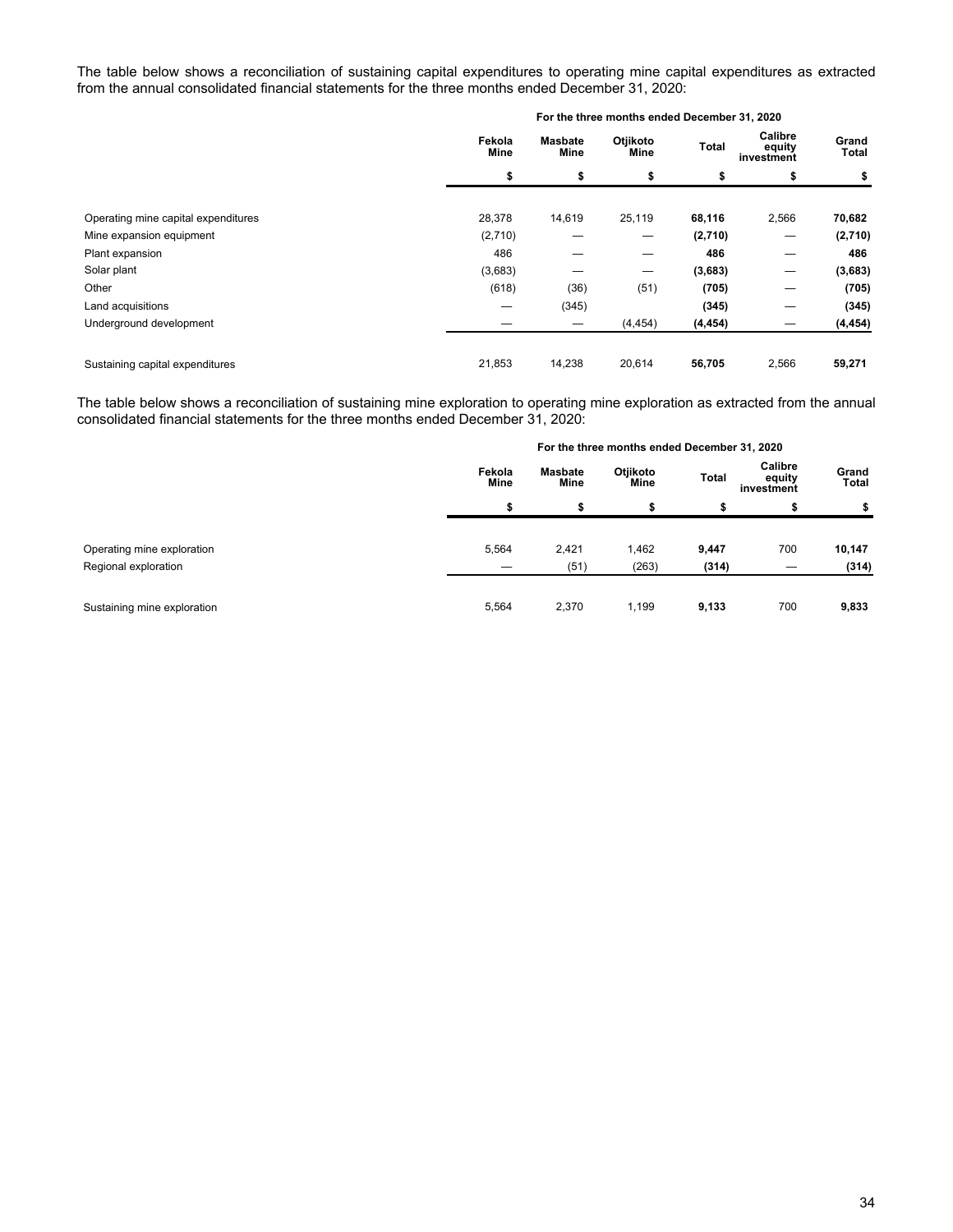The tables below show a reconciliation of all-in sustaining costs per ounce to production costs as extracted from the annual consolidated financial statements on a consolidated and a mine-by-mine basis for the three months ended December 31, 2019:

|                |                        |                  |             | For the three months ended December 31, 2019         |             |       |                                                                                                                                     |                                 |                       |
|----------------|------------------------|------------------|-------------|------------------------------------------------------|-------------|-------|-------------------------------------------------------------------------------------------------------------------------------------|---------------------------------|-----------------------|
| Fekola<br>Mine | <b>Masbate</b><br>Mine | Otjikoto<br>Mine | Corporate   | <b>Total from</b><br>Continuing<br><b>Operations</b> | Mine        | Mine  | <b>Total from</b><br>Disc.<br><b>Operations</b>                                                                                     | Calibre<br>equity<br>investment | Grand<br><b>Total</b> |
| \$             | \$                     | \$               | \$          | \$                                                   | \$          | \$    | \$                                                                                                                                  | \$                              | \$                    |
|                |                        |                  |             |                                                      |             |       |                                                                                                                                     |                                 |                       |
| 42,790         | 31,761                 | 20.951           |             | 95,502                                               | 1.507       | 3,506 | 5,013                                                                                                                               | 10.111                          | 110,626               |
| 13,062         | 5,942                  | 3,149            |             | 22,153                                               | 155         | 76    | 231                                                                                                                                 | 690                             | 23,074                |
| 2,155          | 1,434                  | 863              | 13,107      | 17,559                                               | 108         | 116   | 224                                                                                                                                 | 645                             | 18,428                |
|                |                        | —                | 1,553       | 1,553                                                |             |       | –                                                                                                                                   |                                 | 1,553                 |
| 272            | 78                     | 457              |             | 807                                                  | 52          | 10    | 62                                                                                                                                  |                                 | 869                   |
| 132            | 117                    | 89               |             | 338                                                  |             |       |                                                                                                                                     | 53                              | 391                   |
|                |                        |                  |             |                                                      |             |       |                                                                                                                                     |                                 |                       |
|                |                        |                  |             |                                                      |             |       |                                                                                                                                     |                                 | 24                    |
| 193            | 357                    | 55               | 178         | 783                                                  |             |       |                                                                                                                                     |                                 | 783                   |
| 13,632         | 4,947                  | 21,633           |             | 40,212                                               | 1,175       | 746   | 1,921                                                                                                                               | 295                             | 42,428                |
|                |                        |                  | -           |                                                      |             |       |                                                                                                                                     |                                 | 5,433                 |
|                |                        |                  |             |                                                      |             |       |                                                                                                                                     |                                 |                       |
| 75,873         | 45,515                 | 47,924           | 14,838      | 184,150                                              | 2,997       | 4,496 | 7,493                                                                                                                               | 11,966                          | 203,609               |
|                |                        |                  |             |                                                      |             |       |                                                                                                                                     |                                 |                       |
| 110,800        | 47,600                 | 53,400           |             | 211,800                                              | 2,162       | 4,475 | 6,637                                                                                                                               | 12,478                          | 230,915               |
| 685            | 956                    | 897              |             | 869                                                  | 1,386       | 1,005 | 1,129                                                                                                                               | 959                             | 882                   |
|                | 40<br>3,597            | 3<br>876         | (24)<br>751 |                                                      | 19<br>5,224 |       | El Limon La Libertad<br>5<br>37<br>(1) Included as a component of Share-based payments on the Consolidated Statement of Operations. | 5<br>37                         | 172                   |

*(2) Excludes reclamation accretion relating to Kiaka.* 

*(3) Refer to Sustaining capital expenditures and Sustaining mine exploration reconciliations below.*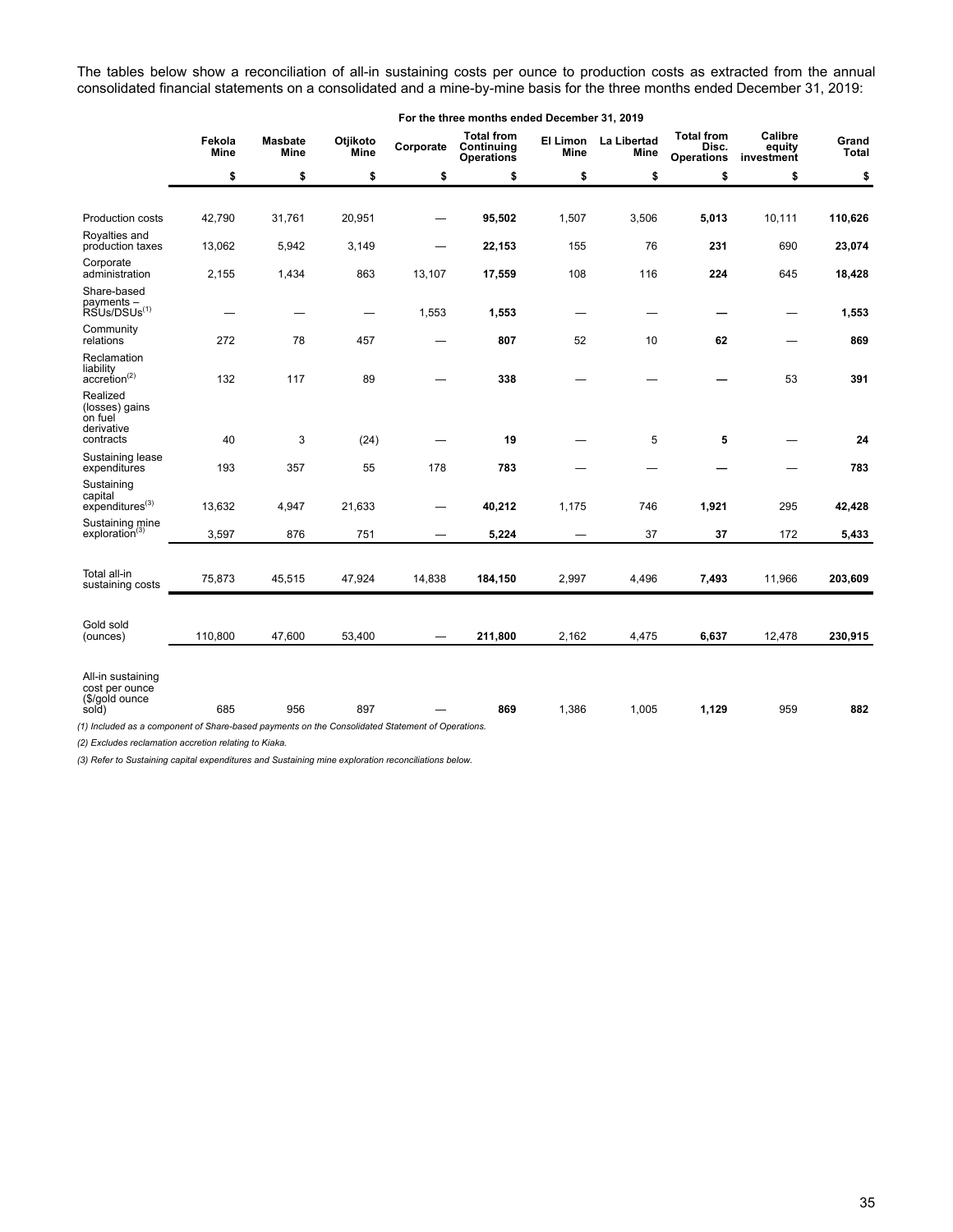The table below shows a reconciliation of sustaining capital expenditures to operating mine capital expenditures as extracted from the annual consolidated financial statements for the three months ended December 31, 2019:

|                                        | Fekola<br><b>Mine</b> | <b>Masbate</b><br>Mine | Otjikoto<br>Mine | <b>Total from</b><br>Continuing<br><b>Operations</b> | El Limon<br>Mine | <b>La Libertad</b><br>Mine | <b>Total from</b><br>Disc.<br><b>Operations</b> | Calibre<br>equity<br>investment | Grand<br>Total |
|----------------------------------------|-----------------------|------------------------|------------------|------------------------------------------------------|------------------|----------------------------|-------------------------------------------------|---------------------------------|----------------|
|                                        | \$                    | \$                     | \$               | \$                                                   | \$               | \$                         | \$                                              | \$                              | \$             |
|                                        |                       |                        |                  |                                                      |                  |                            |                                                 |                                 |                |
| Operating mine capital<br>expenditures | 68,130                | 5,205                  | 21,633           | 94,968                                               | 1,175            | 746                        | 1,921                                           | 3,196                           | 100,085        |
| Mine expansion equipment               | (25, 213)             |                        |                  | (25, 213)                                            |                  |                            |                                                 |                                 | (25, 213)      |
| Plant expansion                        | (15, 372)             |                        |                  | (15, 372)                                            |                  |                            |                                                 |                                 | (15, 372)      |
| Solar plant                            | (13, 913)             |                        | —                | (13, 913)                                            |                  |                            |                                                 |                                 | (13, 913)      |
| Masbate processing plant<br>upgrade    |                       | (19)                   |                  | (19)                                                 |                  |                            |                                                 |                                 | (19)           |
| Other                                  |                       | (239)                  | —                | (239)                                                |                  |                            |                                                 |                                 | (239)          |
| Limon Central                          |                       |                        |                  |                                                      |                  |                            |                                                 | (1,807)                         | (1, 807)       |
| Plant Upgrade                          |                       |                        |                  |                                                      |                  |                            |                                                 | (90)                            | (90)           |
| Other                                  |                       |                        |                  |                                                      |                  |                            |                                                 | (1,004)                         | (1,004)        |
| Sustaining capital<br>expenditures     | 13,632                | 4,947                  | 21,633           | 40,212                                               | 1,175            | 746                        | 1,921                                           | 295                             | 42,428         |

The table below shows a reconciliation of sustaining mine exploration to operating mine exploration as extracted from the annual consolidated financial statements for the three months ended December 31, 2019:

|                             |                |                        |                  | For the three months ended December 31, 2019         |                  |                     |                                                 |                                 |                |    |
|-----------------------------|----------------|------------------------|------------------|------------------------------------------------------|------------------|---------------------|-------------------------------------------------|---------------------------------|----------------|----|
|                             | Fekola<br>Mine | <b>Masbate</b><br>Mine | Otjikoto<br>Mine | <b>Total from</b><br>Continuing<br><b>Operations</b> | El Limon<br>Mine | La Libertad<br>Mine | <b>Total from</b><br>Disc.<br><b>Operations</b> | Calibre<br>equity<br>investment | Grand<br>Total |    |
|                             | \$             |                        | ъ                | \$                                                   |                  | S                   |                                                 |                                 |                | \$ |
| Operating mine exploration  | 3,597          | 876                    | 788              | 5,261                                                | 67               | 80                  | 147                                             | 538                             | 5,946          |    |
| Regional exploration        |                |                        | (37)             | (37)                                                 | (67)             | (43)                | (110)                                           | (366)                           | (513)          |    |
| Sustaining mine exploration | 3.597          | 876                    | 751              | 5.224                                                |                  | 37                  | 37                                              | 172                             | 5,433          |    |

#### **For the three months ended December 31, 2019**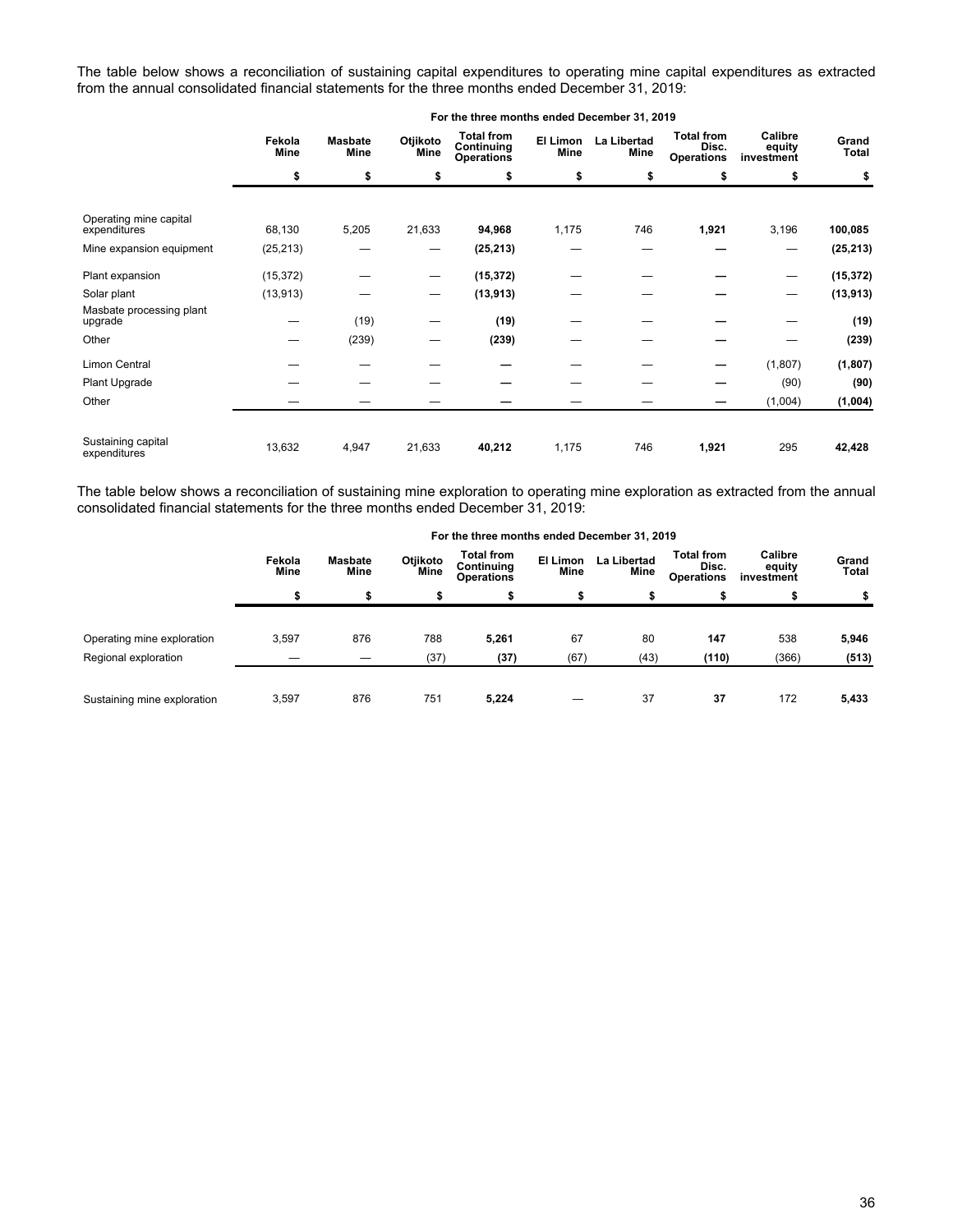The tables below show a reconciliation of all-in sustaining costs per ounce to production costs as extracted from the annual consolidated financial statements on a consolidated and a mine-by-mine basis for the year ended December 31, 2020:

|                                                       |                |                        |                  | For the year ended December 31, 2020 |                                                      |                                 |                |
|-------------------------------------------------------|----------------|------------------------|------------------|--------------------------------------|------------------------------------------------------|---------------------------------|----------------|
|                                                       | Fekola<br>Mine | <b>Masbate</b><br>Mine | Otjikoto<br>Mine | Corporate                            | <b>Total from</b><br>Continuing<br><b>Operations</b> | Calibre<br>equity<br>investment | Grand<br>Total |
|                                                       | \$             | \$                     | \$               | \$                                   | S                                                    | \$                              | \$             |
|                                                       |                |                        |                  |                                      |                                                      |                                 |                |
| Production costs                                      | 200,228        | 131,780                | 75,857           |                                      | 407,865                                              | 36,028                          | 443,893        |
| Royalties and production taxes                        | 87,790         | 21,183                 | 12,312           |                                      | 121,285                                              | 3,185                           | 124,470        |
| Corporate administration                              | 5,942          | 4,391                  | 4,664            | 30,608                               | 45,605                                               | 2,730                           | 48,335         |
| Share-based payments - RSUs/DSUs/PSUs <sup>(1)</sup>  |                |                        |                  | 9,894                                | 9,894                                                |                                 | 9,894          |
| Community relations                                   | 3,346          | 625                    | 2,513            |                                      | 6,484                                                |                                 | 6,484          |
| Reclamation liability accretion <sup>(2)</sup>        | 329            | 339                    | 248              | —                                    | 916                                                  |                                 | 916            |
| Realized losses on fuel derivative contracts          | 2,156          | 2,542                  | 1,280            |                                      | 5,978                                                |                                 | 5,978          |
| Sustaining lease expenditures                         | 721            | 1,407                  | 808              | 701                                  | 3,637                                                |                                 | 3,637          |
| Sustaining capital expenditures <sup>(3)</sup>        | 59,854         | 33,144                 | 59,182           | $\qquad \qquad \longleftarrow$       | 152,180                                              | 5,931                           | 158,111        |
| Sustaining mine exploration <sup>(3)</sup>            | 14,718         | 8,122                  | 2,715            |                                      | 25,555                                               | 1,460                           | 27,015         |
| Total all-in sustaining costs                         | 375,084        | 203,533                | 159,579          | 41,203                               | 779,399                                              | 49,334                          | 828,733        |
| Gold sold (ounces)                                    | 626,300        | 206,680                | 173,475          |                                      | 1,006,455                                            | 45,261                          | 1,051,716      |
| All-in sustaining cost per ounce (\$/gold ounce sold) | 599            | 985                    | 920              |                                      | 774                                                  | 1,090                           | 788            |

*(1) Included as a component of Share-based payments on the Consolidated Statement of Operations.* 

*(2) Excludes reclamation accretion relating to Kiaka.* 

*(3) Refer to Sustaining capital expenditures and Sustaining mine exploration reconciliations below.* 

The table below shows a reconciliation of sustaining capital expenditures to operating mine capital expenditures as extracted from the annual consolidated financial statements for the year ended December 31, 2020:

|                                     | For the year ended December 31, 2020 |                        |                                 |           |                                 |                |  |  |
|-------------------------------------|--------------------------------------|------------------------|---------------------------------|-----------|---------------------------------|----------------|--|--|
|                                     | Fekola<br>Mine                       | <b>Masbate</b><br>Mine | Otjikoto<br>Mine                | Total     | Calibre<br>equity<br>investment | Grand<br>Total |  |  |
|                                     | \$                                   | \$                     | \$                              | \$        | \$                              | \$             |  |  |
|                                     |                                      |                        |                                 |           |                                 |                |  |  |
| Operating mine capital expenditures | 184,037                              | 34,041                 | 66,815                          | 284,893   | 5,931                           | 290,824        |  |  |
| Mine expansion equipment            | (60, 469)                            |                        | $\overline{\phantom{m}}$        | (60, 469) | —                               | (60, 469)      |  |  |
| Plant expansion                     | (38,902)                             |                        | $\hspace{0.1mm}-\hspace{0.1mm}$ | (38, 902) |                                 | (38, 902)      |  |  |
| Solar plant                         | (22, 434)                            |                        |                                 | (22, 434) |                                 | (22, 434)      |  |  |
| Other                               | (2,378)                              | (166)                  | (285)                           | (2,829)   |                                 | (2,829)        |  |  |
| Land acquisitions                   |                                      | (731)                  | —                               | (731)     |                                 | (731)          |  |  |
| Underground development             |                                      |                        | (7, 348)                        | (7, 348)  |                                 | (7, 348)       |  |  |
| Sustaining capital expenditures     | 59,854                               | 33,144                 | 59,182                          | 152,180   | 5,931                           | 158,111        |  |  |

The table below shows a reconciliation of sustaining mine exploration to operating mine exploration as extracted from the annual consolidated financial statements for the year ended December 31, 2020:

|                             | For the year ended December 31, 2020 |                 |                  |        |                                 |                       |  |  |
|-----------------------------|--------------------------------------|-----------------|------------------|--------|---------------------------------|-----------------------|--|--|
|                             | Fekola<br>Mine                       | Masbate<br>Mine | Otjikoto<br>Mine | Total  | Calibre<br>equity<br>investment | Grand<br><b>Total</b> |  |  |
|                             | ъ                                    | S               |                  | э      |                                 | \$                    |  |  |
|                             |                                      |                 |                  |        |                                 |                       |  |  |
| Operating mine exploration  | 14,718                               | 8,266           | 3,183            | 26,167 | 1,460                           | 27,627                |  |  |
| Regional exploration        |                                      | (144)           | (468)            | (612)  |                                 | (612)                 |  |  |
|                             |                                      |                 |                  |        |                                 |                       |  |  |
| Sustaining mine exploration | 14,718                               | 8,122           | 2,715            | 25,555 | 1,460                           | 27,015                |  |  |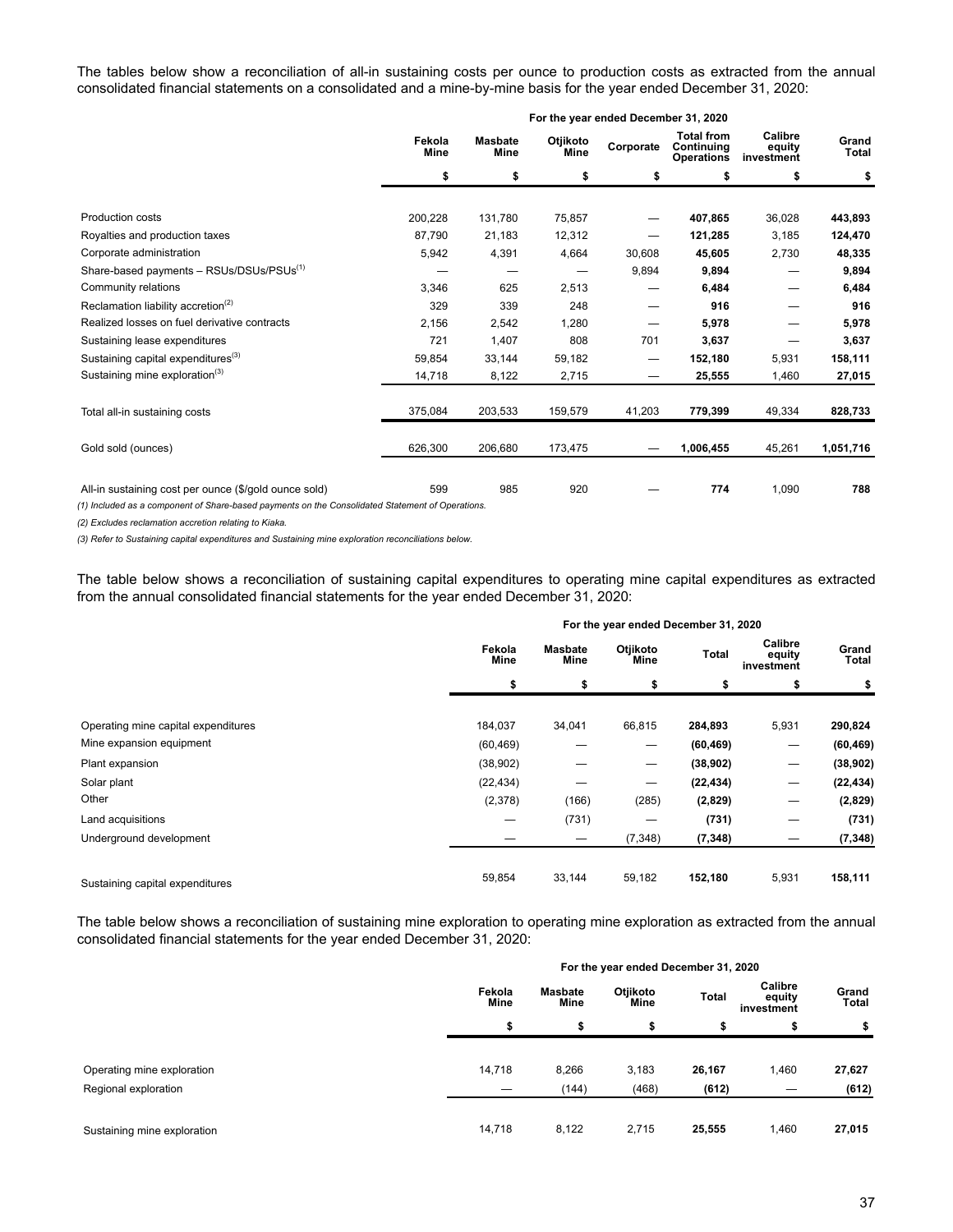The tables below show a reconciliation of all-in sustaining costs per ounce to production costs as extracted from the annual consolidated financial statements on a consolidated and a mine-by-mine basis for the year ended December 31, 2019:

|                                                                                                                                                                    | For the year ended December 31, 2019 |                        |                  |                 |                                                      |        |                              |                                                 |                                 |                |  |  |
|--------------------------------------------------------------------------------------------------------------------------------------------------------------------|--------------------------------------|------------------------|------------------|-----------------|------------------------------------------------------|--------|------------------------------|-------------------------------------------------|---------------------------------|----------------|--|--|
|                                                                                                                                                                    | Fekola<br>Mine                       | <b>Masbate</b><br>Mine | Otjikoto<br>Mine | Corporate       | <b>Total from</b><br>Continuing<br><b>Operations</b> | Mine   | El Limon La Libertad<br>Mine | <b>Total from</b><br>Disc.<br><b>Operations</b> | Calibre<br>equity<br>investment | Grand<br>Total |  |  |
|                                                                                                                                                                    | \$                                   | \$                     | \$               | \$              | \$                                                   | \$     | \$                           | \$                                              | \$                              | \$             |  |  |
|                                                                                                                                                                    |                                      |                        |                  |                 |                                                      |        |                              |                                                 |                                 |                |  |  |
| Production costs                                                                                                                                                   | 167.667                              | 124,534                | 81.977           |                 | 374,178                                              | 36.860 | 74,543                       | 111,403                                         | 10.111                          | 495,692        |  |  |
| Royalties and<br>production taxes                                                                                                                                  | 49,941                               | 19,884                 | 9,868            | —               | 79,693                                               | 3,724  | 2,003                        | 5,727                                           | 690                             | 86,110         |  |  |
| Corporate<br>administration                                                                                                                                        | 6,596                                | 4,405                  | 5,481            | 38,076          | 54,558                                               | 1,809  | 1,428                        | 3,237                                           | 645                             | 58,440         |  |  |
| Share-based<br>payments –<br>RSUs/DSUs <sup>(1)</sup>                                                                                                              | 57                                   |                        |                  | 6,478           | 6,535                                                |        |                              |                                                 |                                 | 6,535          |  |  |
| Community<br>relations                                                                                                                                             | 1,303                                | 672                    | 1,252            |                 | 3,227                                                | 1,214  | 360                          | 1,574                                           |                                 | 4,801          |  |  |
| Reclamation<br>liability<br>$accretion^{(2)}$                                                                                                                      | 625                                  | 531                    | 438              |                 | 1,594                                                | 313    | 552                          | 865                                             | 53                              | 2,512          |  |  |
| Realized gains<br>on fuel<br>derivative<br>contracts                                                                                                               | (1, 199)                             | (1, 217)               | (788)            |                 | (3, 204)                                             |        | 11                           | 11                                              |                                 | (3, 193)       |  |  |
| Sustaining lease<br>expenditures                                                                                                                                   | 772                                  | 1,253                  | 357              | 705             | 3,087                                                |        |                              |                                                 |                                 | 3,087          |  |  |
| Sustaining<br>capital<br>expenditures <sup>(3)</sup>                                                                                                               | 42,739                               | 19,959                 | 56,085           | $\qquad \qquad$ | 118,783                                              | 12,955 | 17,607                       | 30,562                                          | 295                             | 149,640        |  |  |
| Sustaining mine<br>exploration <sup>(3)</sup>                                                                                                                      | 14,487                               | 2,090                  | 2,132            |                 | 18,709                                               |        | 1,294                        | 1,294                                           | 172                             | 20,175         |  |  |
|                                                                                                                                                                    |                                      |                        |                  |                 |                                                      |        |                              |                                                 |                                 |                |  |  |
| Total all-in<br>sustaining costs                                                                                                                                   | 282,988                              | 172,111                | 156,802          | 45,259          | 657,160                                              | 56,875 | 97,798                       | 154,673                                         | 11,966                          | 823,799        |  |  |
| Gold sold                                                                                                                                                          |                                      |                        |                  |                 |                                                      |        |                              |                                                 |                                 |                |  |  |
| (ounces)                                                                                                                                                           | 441,400                              | 211,300                | 175,100          |                 | 827,800                                              | 45,237 | 70,428                       | 115,665                                         | 12,478                          | 955,943        |  |  |
| All-in sustaining<br>cost per ounce<br>(\$/gold ounce<br>sold)<br>(1) Included as a component of Share-based payments on the Consolidated Statement of Operations. | 641                                  | 815                    | 895              |                 | 794                                                  | 1,257  | 1,389                        | 1,337                                           | 959                             | 862            |  |  |

*(2) Excludes reclamation accretion relating to Kiaka.* 

*(3) Refer to Sustaining capital expenditures and Sustaining mine exploration reconciliations below.*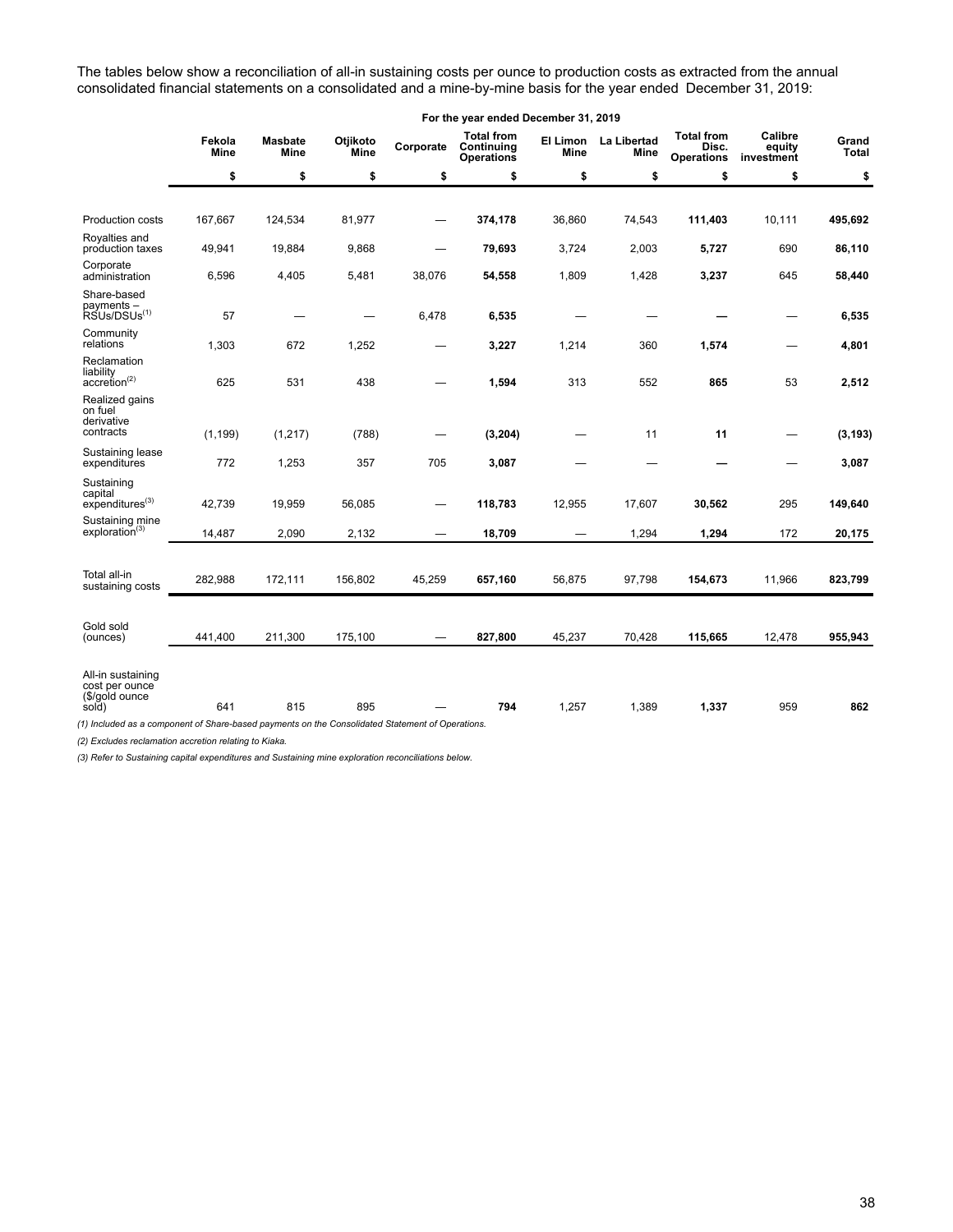The table below shows a reconciliation of sustaining capital expenditures to operating mine capital expenditures as extracted from the annual consolidated financial statements for the year ended December 31, 2019:

|                                        |                       |                               |                  | For the year ended December 31, 2019                 |                         |                            |                                                 |                                 |                |  |
|----------------------------------------|-----------------------|-------------------------------|------------------|------------------------------------------------------|-------------------------|----------------------------|-------------------------------------------------|---------------------------------|----------------|--|
|                                        | Fekola<br><b>Mine</b> | <b>Masbate</b><br><b>Mine</b> | Otjikoto<br>Mine | <b>Total from</b><br>Continuing<br><b>Operations</b> | El Limon<br><b>Mine</b> | La Libertad<br><b>Mine</b> | <b>Total from</b><br>Disc.<br><b>Operations</b> | Calibre<br>equity<br>investment | Grand<br>Total |  |
|                                        | \$                    | \$                            | \$               | \$                                                   | \$                      | \$                         | \$                                              | \$                              | \$             |  |
|                                        |                       |                               |                  |                                                      |                         |                            |                                                 |                                 |                |  |
| Operating mine capital<br>expenditures | 132,847               | 25,894                        | 56,085           | 214,826                                              | 31,541                  | 17,607                     | 49,148                                          | 3,196                           | 267,170        |  |
| Mobile equipment purchases             | (4,880)               |                               |                  | (4,880)                                              |                         |                            |                                                 |                                 | (4,880)        |  |
| Mine expansion equipment               | (38, 362)             |                               | —                | (38, 362)                                            |                         |                            |                                                 |                                 | (38, 362)      |  |
| Fadougou relocation                    | (6, 612)              |                               |                  | (6, 612)                                             |                         |                            |                                                 |                                 | (6, 612)       |  |
| Carryover construction costs           | (1,738)               |                               | —                | (1,738)                                              |                         |                            |                                                 |                                 | (1,738)        |  |
| Plant expansion                        | (24, 116)             |                               | —                | (24, 116)                                            |                         |                            |                                                 |                                 | (24, 116)      |  |
| Solar plant                            | (14, 400)             |                               | —                | (14, 400)                                            |                         |                            |                                                 |                                 | (14, 400)      |  |
| Masbate processing plant<br>upgrade    |                       | (5,571)                       | —                | (5, 571)                                             |                         |                            |                                                 |                                 | (5, 571)       |  |
| Other                                  |                       | (364)                         |                  | (364)                                                |                         |                            |                                                 |                                 | (364)          |  |
| Limon Central                          |                       |                               |                  | —                                                    | (16, 897)               | —                          | (16, 897)                                       | (1,807)                         | (18, 704)      |  |
| Plant Upgrade                          |                       |                               |                  |                                                      | (1, 312)                | —                          | (1, 312)                                        | (90)                            | (1, 402)       |  |
| Limon tailings project                 |                       |                               |                  |                                                      | (377)                   |                            | (377)                                           |                                 | (377)          |  |
| Other                                  |                       |                               |                  |                                                      |                         |                            |                                                 | (1,004)                         | (1,004)        |  |
| Sustaining capital<br>expenditures     | 42,739                | 19,959                        | 56,085           | 118,783                                              | 12,955                  | 17,607                     | 30,562                                          | 295                             | 149,640        |  |

The table below shows a reconciliation of sustaining mine exploration to operating mine exploration as extracted from the annual consolidated financial statements for the year ended December 31, 2019:

|                             | For the year ended December 31, 2019 |                        |                  |                                                      |                  |                     |                                                 |                                 |                |  |
|-----------------------------|--------------------------------------|------------------------|------------------|------------------------------------------------------|------------------|---------------------|-------------------------------------------------|---------------------------------|----------------|--|
|                             | Fekola<br>Mine                       | <b>Masbate</b><br>Mine | Otjikoto<br>Mine | <b>Total from</b><br>Continuina<br><b>Operations</b> | El Limon<br>Mine | La Libertad<br>Mine | <b>Total from</b><br>Disc.<br><b>Operations</b> | Calibre<br>equity<br>investment | Grand<br>Total |  |
|                             | ъ                                    | \$                     |                  | ъ                                                    | æ                | \$                  | S                                               | æ                               |                |  |
| Operating mine exploration  | 14,487                               | 3,971                  | 2.455            | 20,913                                               | 1,980            | 2.783               | 4,763                                           | 538                             | 26,214         |  |
| Regional exploration        |                                      | (1,881)                | (323)            | (2, 204)                                             | (1,980)          | (1, 489)            | (3, 469)                                        | (366)                           | (6,039)        |  |
| Sustaining mine exploration | 14.487                               | 2.090                  | 2.132            | 18.709                                               |                  | 1.294               | 1,294                                           | 172                             | 20,175         |  |

### *Adjusted net income and adjusted earnings per share - basic*

Adjusted net income and adjusted earnings per share – basic are non-IFRS measures that do not have a standardized meaning prescribed by IFRS and therefore may not be comparable to similar measures presented by other issuers. The Company defines adjusted net income as net income attributable to shareholders of the Company adjusted for non-recurring items and also significant recurring non-cash items. The Company defines adjusted earnings per share – basic as adjusted net income divided by the basic weighted number of common shares outstanding.

Management believes that the presentation of adjusted net income and adjusted earnings per share - basic is appropriate to provide additional information to investors regarding items that we do not expect to continue at the same level in the future or that management does not believe to be a reflection of the Company's ongoing operating performance. Management further believes that its presentation of these non-IFRS financial measures provide information that is useful to investors because they are important indicators of the strength of our operations and the performance of our core business. Accordingly, it is intended to provide additional information and should not be considered in isolation as a substitute for measures of performance prepared in accordance with IFRS. Other companies may calculate this measure differently. In order to improve comparability with other senior gold producers, effective September 30, 2020, the Company no longer adjusts for share-based payments expense. Prior periods have been updated to reflect this change.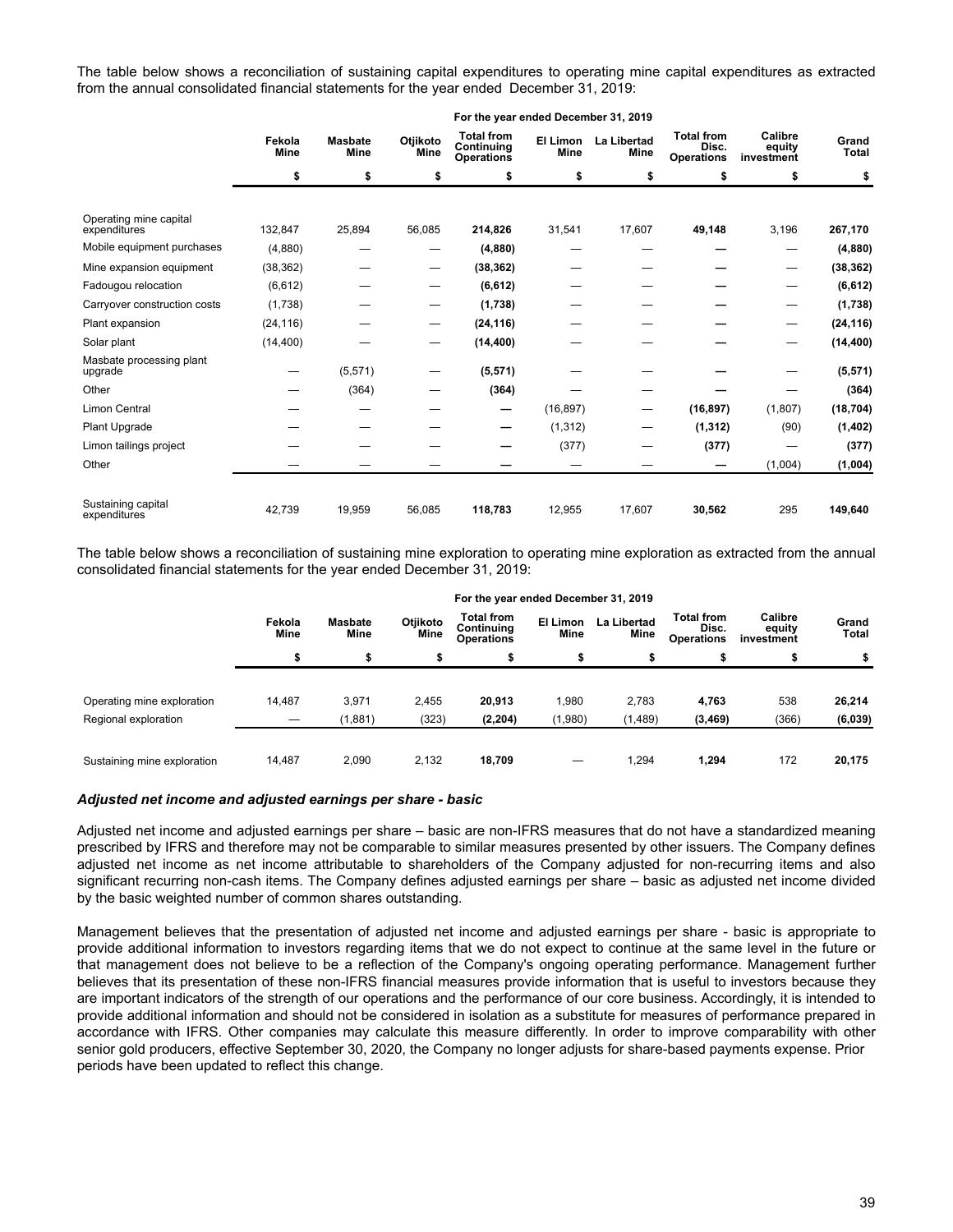A reconciliation of net income (including results from the Nicaraguan Assets) to adjusted net income as extracted from the annual consolidated financial statements is set out in the table below:

|                                                                                                                                                                | Three months ended |            | Year ended   |            |
|----------------------------------------------------------------------------------------------------------------------------------------------------------------|--------------------|------------|--------------|------------|
|                                                                                                                                                                | December 31.       |            | December 31. |            |
|                                                                                                                                                                | 2020               | 2019       | 2020         | 2019       |
|                                                                                                                                                                | \$                 | \$         | \$           | \$         |
|                                                                                                                                                                | (000's)            | (000's)    | (000's)      | (000's)    |
| Net income attributable to shareholders of the Company for<br>the period:                                                                                      | 168,462            | 177.414    | 628,063      | 293,382    |
| Adjustments for non-recurring items and significant recurring<br>non-cash items:                                                                               |                    |            |              |            |
| Reversal of long-lived assets                                                                                                                                  |                    | (100, 477) | (174, 309)   | (100, 477) |
| Write-down of mineral property interests                                                                                                                       | (98)               | 4,742      | 10,895       | 6,923      |
| Gain on sale of Nicaraguan Assets                                                                                                                              |                    | (40, 129)  |              | (40, 129)  |
| COVID-19 relief donations <sup><math>(1)</math></sup>                                                                                                          |                    |            | 2,752        |            |
| Unrealized (gain) loss on derivative instruments                                                                                                               | (8, 159)           | (2,469)    | (5, 336)     | 1,699      |
| Deferred income tax (recovery) expense                                                                                                                         | (13, 476)          | 26,035     | 52,826       | 57,747     |
| Adjusted net income attributable to shareholders of the<br>Company for the period                                                                              | 146,729            | 65,116     | 514,891      | 219,145    |
| Basic weighted average number of common shares<br>outstanding (in thousands)                                                                                   | 1,050,752          | 1,027,001  | 1,043,385    | 1,014,100  |
| Adjusted net earnings attributable to shareholders of the<br>Company per share-basic (\$/share)                                                                | 0.14               | 0.06       | 0.49         | 0.22       |
| (1) COVID-19 donations were considered to be non-recurring up to June 30, 2020. Subsequently, any COVID-19 donations have been considered to be normal course. |                    |            |              |            |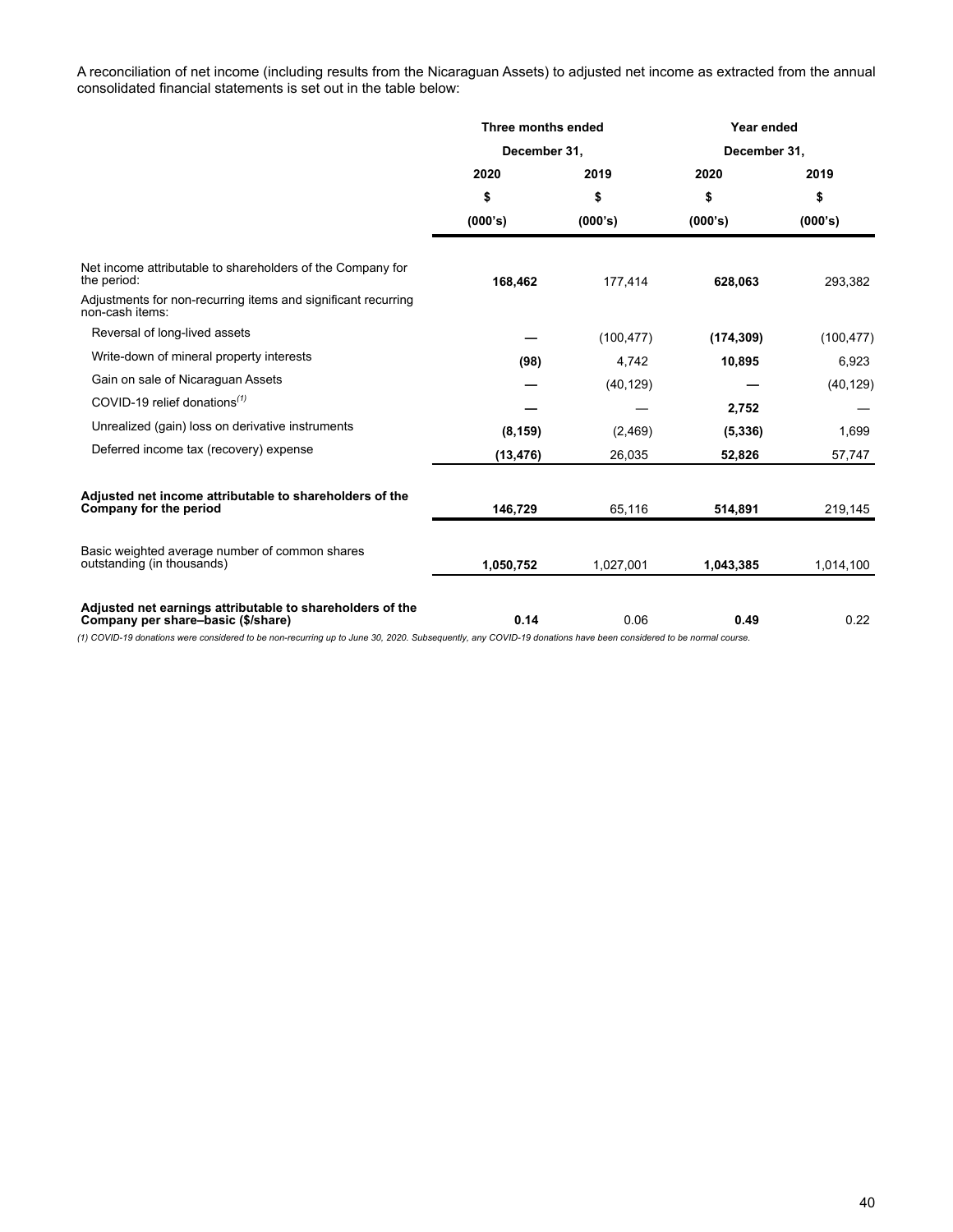#### <span id="page-40-0"></span>**SUMMARY OF QUARTERLY RESULTS**

|                                                                    | Q4      | Q <sub>3</sub> | Q <sub>2</sub> | Q1      | Q4      | Q <sub>3</sub> | Q2      | Q1      |
|--------------------------------------------------------------------|---------|----------------|----------------|---------|---------|----------------|---------|---------|
|                                                                    | 2020    | 2020           | 2020           | 2020    | 2019    | 2019           | 2019    | 2019    |
| Gold revenue (\$ in thousands)                                     | 479.525 | 487,166        | 441,939        | 380,298 | 313.659 | 310.783        | 267,213 | 263,982 |
| Net income for the period (\$ in<br>thousands)                     | 174,405 | 277,039        | 137,961        | 83,008  | 182,413 | 65,583         | 41,322  | 26,523  |
| Earnings per share $(1)$ – basic (\$)                              | 0.16    | 0.25           | 0.12           | 0.07    | 0.17    | 0.05           | 0.04    | 0.02    |
| Earnings per share $(1)$ – diluted (\$)                            | 0.16    | 0.25           | 0.12           | 0.07    | 0.17    | 0.05           | 0.04    | 0.02    |
| Cash flows from operating activities<br>(\$ in thousands)          | 196,690 | 300,762        | 238,089        | 216,213 | 144,905 | 167,834        | 92,816  | 86,419  |
| Gold sold, excluding discontinued<br>operations (ounces)           | 256,655 | 253,200        | 257,100        | 239,500 | 211,800 | 208.900        | 203,700 | 203,400 |
| Average realized gold price (\$/ounce)                             | 1,868   | 1,924          | 1,719          | 1,588   | 1,481   | 1,488          | 1,312   | 1,298   |
| Gold produced, excluding discontinued<br>operations (ounces)       | 256,319 | 248,733        | 239,574        | 250,632 | 228,406 | 213,278        | 208,890 | 200,542 |
| Gold produced, total including<br>discontinued operations (ounces) | 270,469 | 263,813        | 241,593        | 264,862 | 245,140 | 258,200        | 246,020 | 230,859 |
| Cash operating costs <sup>(2)</sup><br>(\$/gold ounce sold)        | 461     | 437            | 383            | 405     | 479     | 507            | 543     | 545     |
| Total cash costs <sup>(2)</sup><br>(\$/gold ounce sold)            | 578     | 567            | 498            | 516     | 579     | 603            | 624     | 629     |
| All-in sustaining costs $(2)$<br>(\$/gold ounce sold)              | 926     | 785            | 712            | 721     | 882     | 807            | 914     | 848     |
| Adjusted net income (1)(2)(3)<br>(\$ in thousands)                 | 146,729 | 161,183        | 111,690        | 95,289  | 65,116  | 85,060         | 42,000  | 26,969  |
| Adjusted earnings per share $(1)(2)(3)$ -<br>basic $(\$)$          | 0.14    | 0.15           | 0.11           | 0.09    | 0.06    | 0.08           | 0.04    | 0.03    |

*(1) Attributable to the shareholders of the Company.*

*(2) Non-IFRS Measure. For a description of how these measures are calculated and a reconciliation of these measures to the most directly comparable measures specified, defined or determined under IFRS and presented in the Company's financial statements, refer to "Non-IFRS Measures".*

*(3) Previous periods have been adjusted to reflect the removal of the adjustment for share-based payments expense, refer to "Non-IFRS Measures"*

Quarterly gold revenue throughout the eight quarters is a function of quarterly production levels, the timing of bullion shipments and changes in average realized gold price while cash flows from operating activities are also impacted by cash operating costs of each quarter and changes in working capital, in addition to the factors noted for gold revenue. The results of the four quarters of 2020 reflect the increased production from the Fekola Mine as result of the mine fleet and milling expansion. The net income in the fourth quarter of 2019 reflects an impairment reversal of \$70 million related to the Masbate Mine, net of deferred income tax expense and the gain on sale of Nicaraguan Assets of \$40 million. The net income in the third quarter of 2020 reflects an impairment reversal of \$122 million related to the Masbate Mine, net of deferred income tax and the recognition of a deferred income tax liability of \$24 million related to future withholding tax expected to be incurred on retained earnings the Company is planning to repatriate from its foreign subsidiaries.

#### **SUMMARY AND OUTLOOK**

B2Gold had another remarkable year of strong growth in 2020, marking the twelfth consecutive year of record annual gold production. The Company's total gold production for 2020 was an annual record of 1,040,737 ounces, and consolidated gold production from the Company's three operating mines was an annual record of 995,258 ounces of gold. Due to the Company's strong net positive cash position, strong operating results and the current higher gold price environment, B2Gold's quarterly dividend rate was increased in the third quarter of 2020 by 100% to \$0.04 per common share (or an annualized rate of \$0.16 per common share), one of the highest dividend yields in the gold sector.

Looking forward to 2021, B2Gold remains well positioned for continued strong operational and financial performance with total gold production guidance of between 970,000 and 1,030,000 ounces in 2021, total consolidated cash operating costs forecast to be between \$500 and \$540 per ounce and total consolidated all-in sustaining costs forecast to be between \$870 and \$910 per ounce. The Company's consolidated gold production from its three operating mines is forecast to be between 920,000 and 970,000 ounces in 2021. The Company's 2021 production guidance does not, however, include the potential upside to increase Fekola's gold production in 2021 from additional mining areas and processing capacity currently being investigated.

In connection with advancing the Company's pipeline of development projects, the Company expects to announce the results of the Feasibility Study for the Gramalote Project in Colombia in April 2021, with a construction decision expected to be made shortly thereafter. Based on the positive results from Gramalote's PEA, B2Gold believes that the Gramalote Project has the potential to become a large, low-cost open-pit gold mine (subject to the results of a final feasibility study). The Company is currently also updating the existing feasibility study for the Kiaka Project in Burkina Faso, due to the potential for improved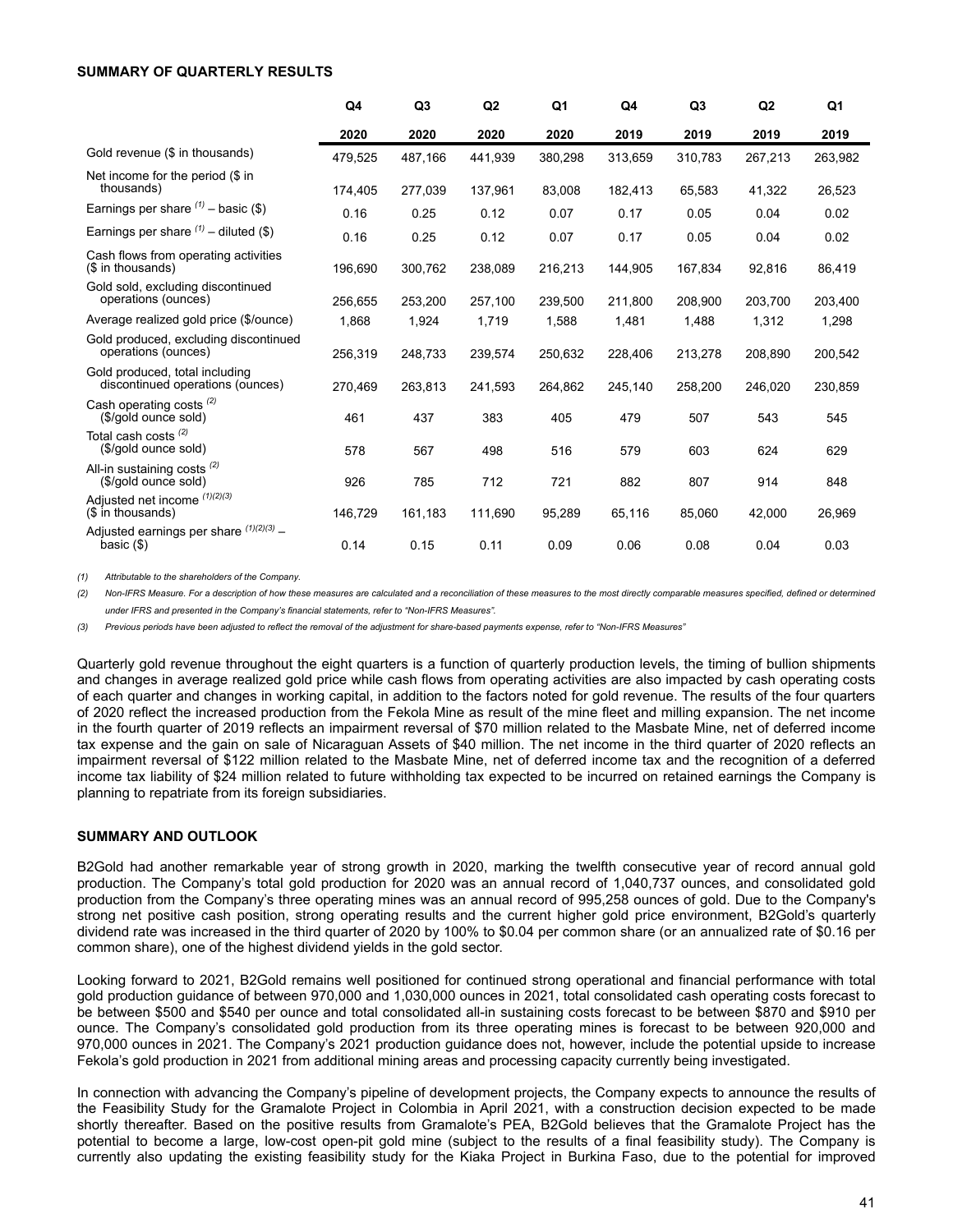<span id="page-41-0"></span>economics resulting from lower fuel prices, alternative power options and a higher gold price. The Company expects to have completed an updated economic assessment of the Kiaka Project by the end of the first quarter of 2021 for internal review, followed by the updated feasibility study by mid-year 2021.

Following a very successful year for exploration in 2020, B2Gold is planning a year of aggressive exploration in 2021 with a budget of approximately \$66 million (excluding Gramalote). Exploration will focus predominantly in Mali, other operating mine sites in Namibia and the Philippines and grassroots exploration programs around the world. Many years of target generation and pursuing opportunities in prospective gold regions have culminated in the Company allocating a record \$25 million in 2021 to high quality targets for its grassroots exploration programs, including a number of new regions.

The Company is focused on upgrading and expanding the existing saprolite resources at the Anaconda area in Mali (located 20 kilometres north of Fekola), with an updated Mineral Resource estimate expected in the first quarter of 2021, which will feed into engineering studies currently underway. This Mineral Resource estimate will also include the initial Mineral Resource estimate on the sulphide material below the saprolite. There are several other prospects in the Anaconda area where possible Fekola-style mineralization has been intersected in fresh rock which will be drilled in 2021.

An initial Mineral Resource estimate is expected to be completed for the Cardinal zone (located within 500 metres of the current Fekola resource pit) in the first quarter of 2021, and grade control drilling is already underway at a portion of this deposit to enable ore to be mined for processing at the Fekola plant in the second quarter of 2021. Ongoing exploration drilling will also focus on infilling the high-grade portions of the Cardinal zone and extend these down plunge. Drilling at Fekola North will also continue to track the main Fekola structure north of the existing open pit.

The Company's ongoing strategy is to continue to maximize profitable production from its mines, further advance its pipeline of development and exploration projects, evaluate opportunities and continue to pay a dividend.

# **OUTSTANDING SHARE DATA**

At February 23, 2021, 1,051,785,528 common shares were outstanding. In addition, there were approximately 16.3 million stock options outstanding with exercise prices ranging between Cdn.\$1.12 to Cdn.\$8.53 per share, approximately 4.7 million RSUs outstanding and approximately 1.76 million PSUs outstanding.

The number of unoptioned shares available for issuance under the Company's stock option plan but not subject to outstanding options was 29.7 million and 18.8 million as at January 1, 2020 and December 31, 2020, respectively.

### **CAUTIONARY STATEMENT ON FORWARD-LOOKING INFORMATION**

Production results and production guidance presented in this MD&A reflect the total production at the mines B2Gold operates on a 100% basis. Please see our most recent Annual Information Form for a discussion of our ownership interest in the mines B2Gold operates. In respect of La Libertad and El Limon mines, production is presented on a 100% basis for the period up until October 14, 2019 and on a 33% basis thereafter (to reflect B2Gold's current approximate interest in Calibre).

This MD&A includes certain "forward-looking information" and "forward-looking statements" (collectively "forward-looking statements") within the meaning of applicable Canadian and United States securities legislation, including: projections; outlook; guidance; forecasts; estimates; and other statements regarding future or estimated financial and operational performance, gold production and sales, revenues and cash flows, and capital costs (sustaining and non-sustaining) and operating costs, including projected cash operating costs and all-in sustaining costs, and budgets on a consolidated and mine by mine basis; the impact of the COVID-19 pandemic on B2Gold's operations, including any restrictions or suspensions with respect to our operations and the effect of any such restrictions or suspensions on our financial and operational results; the ability of the Company to successfully maintain our operations if they are temporarily suspended, and to restart or ramp-up these operations efficiently and economically, the impact of COVID-19 on the Company's workforce, suppliers and other essential resources and what effect those impacts, if they occur, would have on our business, our planned capital and exploration expenditures; future or estimated mine life, metal price assumptions, ore grades or sources, gold recovery rates, stripping ratios, throughput, ore processing; statements regarding anticipated exploration, drilling, development, construction, permitting and other activities or achievements of B2Gold; and including, without limitation: B2Gold remaining well positioned for continued strong operational and financial performance for 2021; projected gold production, cash operating costs and all-in sustaining costs on a consolidated and mine by mine basis in 2021, including production being weighted heavily to the second half of 2021; total consolidated gold production of between 970,000 and 1,030,000 ounces in 2021 with cash operating costs of between \$500 and \$540 per ounce and all-in sustaining costs of between \$870 and \$910 per ounce; the ability of the Fekola mill to run above the annualized throughput rate of 7.5 Mtpa and the potential upside from the Cardinal and Anaconda zones in 2021; the anticipated cost, timing and results for the addition of a solar plant to the Fekola Mine, including the completion of construction by the end of the third quarter of 2021, contingent on receiving replacements for the damaged components; the completion of an updated mineral resource estimate for the Anaconda area in the first quarter of 2021; the completion of an initial mineral resource estimate on the Cardinal zone in the first quarter of 2021; the development of the Wolfshag underground mine at Otjikoto, including the results of such development and the costs and timing thereof; stope ore production at the Wolfshag underground mine at Otjikoto commencing in early 2022; the completion of the Gramalote Feasibility Study in April 2021 and the results therein, and a construction decision to be made shortly thereafter; the completion of an internal economic assessment of the Kiaka project by the end of the first quarter of 2021 and updated feasibility study by mid-year 2021; the settlement in 2021 of the Company's remaining 2020 income tax liabilities of approximately \$78 million (at the time of filing its tax return in April 2021) and for the payment of the 2020 priority dividend to the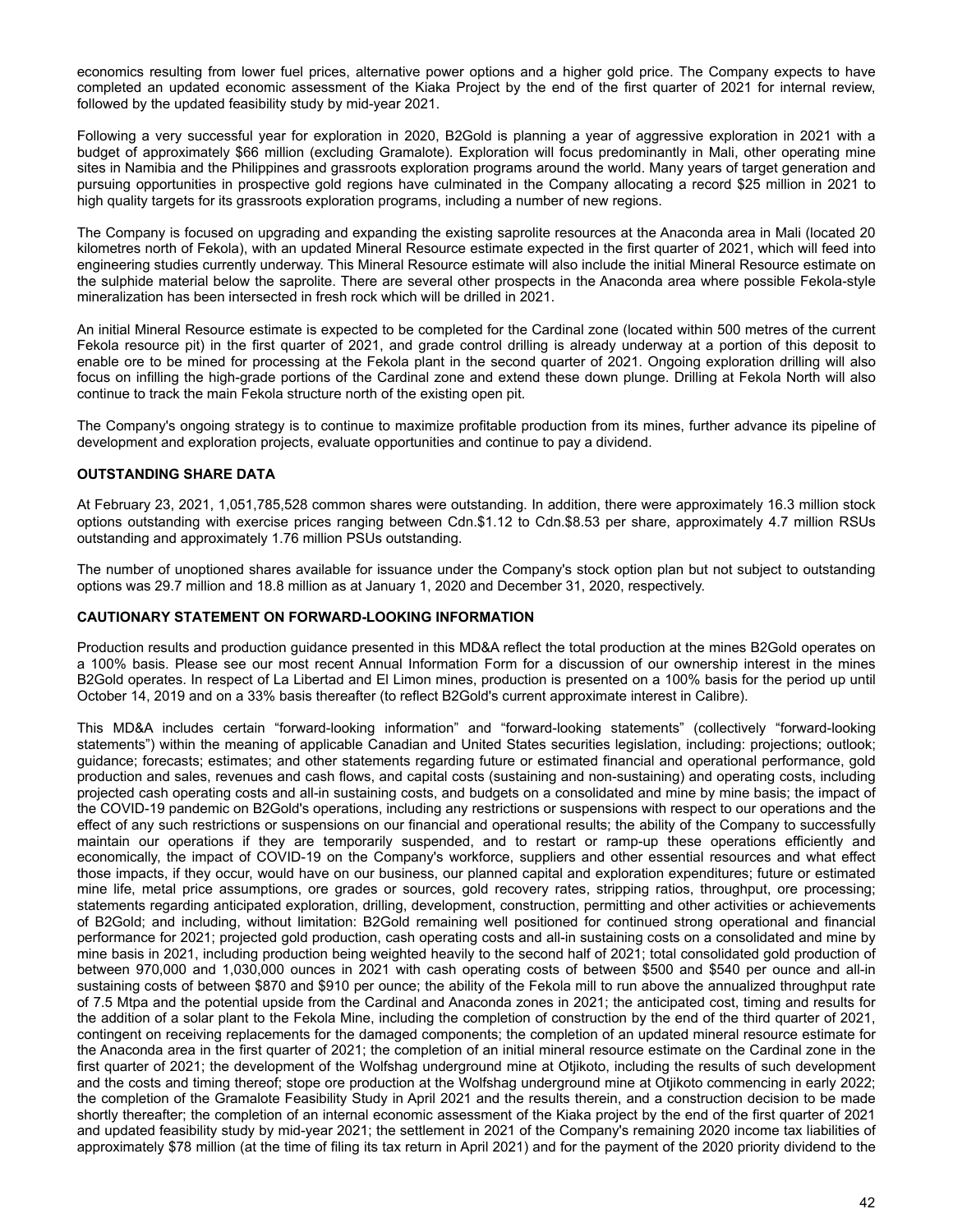Mali government of approximately \$50 million expected in mid-year 2021; the potential payment of future dividends, including the timing and amount of any such dividends, and the expectation that quarterly dividends will be maintained at the same level; the availability of the RCF for future draw downs; and B2Gold's attributable share at El Limon and La Libertad. All statements in this news release that address events or developments that we expect to occur in the future are forward-looking statements. Forward-looking statements are statements that are not historical facts and are generally, although not always, identified by words such as "expect", "plan", "anticipate", "project", "target", "potential", "schedule", "forecast", "budget", "estimate", "intend" or "believe" and similar expressions or their negative connotations, or that events or conditions "will", "would", "may", "could", "should" or "might" occur. All such forward-looking statements are based on the opinions and estimates of management as of the date such statements are made.

Forward-looking statements necessarily involve assumptions, risks and uncertainties, certain of which are beyond B2Gold's control, including risks associated with or related to: the duration and extent of the COVID-19 pandemic, the effectiveness of preventative measures and contingency plans put in place by the Company to respond to the COVID-19 pandemic, including, but not limited to, social distancing, a non-essential travel ban, business continuity plans, and efforts to mitigate supply chain disruptions; escalation of travel restrictions on people or products and reductions in the ability of the Company to transport and refine doré; the volatility of metal prices and B2Gold's common shares; changes in tax laws; the dangers inherent in exploration, development and mining activities; the uncertainty of reserve and resource estimates; not achieving production, cost or other estimates; actual production, development plans and costs differing materially from the estimates in B2Gold's feasibility and other studies; the ability to obtain and maintain any necessary permits, consents or authorizations required for mining activities; environmental regulations or hazards and compliance with complex regulations associated with mining activities; climate change and climate change regulations; the ability to replace mineral reserves and identify acquisition opportunities; the unknown liabilities of companies acquired by B2Gold; the ability to successfully integrate new acquisitions; fluctuations in exchange rates; the availability of financing; financing and debt activities, including potential restrictions imposed on B2Gold's operations as a result thereof and the ability to generate sufficient cash flows; operations in foreign and developing countries and the compliance with foreign laws, including those associated with operations in Mali, Namibia, the Philippines, Colombia and Burkina Faso and including risks related to changes in foreign laws and changing policies related to mining and local ownership requirements or resource nationalization generally, including in response to the COVID-19 outbreak; remote operations and the availability of adequate infrastructure; fluctuations in price and availability of energy and other inputs necessary for mining operations; shortages or cost increases in necessary equipment, supplies and labour; regulatory, political and country risks, including local instability or acts of terrorism and the effects thereof; the reliance upon contractors, third parties and joint venture partners; the lack of sole decision-making authority related to Filminera Resources Corporation, which owns the Masbate Project; challenges to title or surface rights; the dependence on key personnel and the ability to attract and retain skilled personnel; the risk of an uninsurable or uninsured loss; adverse climate and weather conditions; litigation risk; competition with other mining companies; community support for B2Gold's operations, including risks related to strikes and the halting of such operations from time to time; conflicts with small scale miners; failures of information systems or information security threats; the ability to maintain adequate internal controls over financial reporting as required by law, including Section 404 of the Sarbanes-Oxley Act; compliance with anti-corruption laws, and sanctions or other similar measures; social media and B2Gold's reputation; risks affecting Calibre having an impact on the value of the Company's investment in Calibre, and potential dilution of our equity interest in Calibre; as well as other factors identified and as described in more detail under the heading "Risk Factors" in B2Gold's most recent Annual Information Form, B2Gold's current Form 40-F Annual Report and B2Gold's other filings with Canadian securities regulators and the U.S. Securities and Exchange Commission (the "SEC"), which may be viewed at www.sedar.com and www.sec.gov, respectively (the "Websites"). The list is not exhaustive of the factors that may affect B2Gold's forward-looking statements.

B2Gold's forward-looking statements are based on the applicable assumptions and factors management considers reasonable as of the date hereof, based on the information available to management at such time. These assumptions and factors include, but are not limited to, assumptions and factors related to B2Gold's ability to carry on current and future operations, including: the duration and effects of COVID-19 on our operations and workforce; development and exploration activities; the timing, extent, duration and economic viability of such operations, including any mineral resources or reserves identified thereby; the accuracy and reliability of estimates, projections, forecasts, studies and assessments; B2Gold's ability to meet or achieve estimates, projections and forecasts; the availability and cost of inputs; the price and market for outputs, including gold; foreign exchange rates; taxation levels; the timely receipt of necessary approvals or permits; the ability to meet current and future obligations; the ability to obtain timely financing on reasonable terms when required; the current and future social, economic and political conditions; and other assumptions and factors generally associated with the mining industry.

B2Gold's forward-looking statements are based on the opinions and estimates of management and reflect their current expectations regarding future events and operating performance and speak only as of the date hereof. B2Gold does not assume any obligation to update forward-looking statements if circumstances or management's beliefs, expectations or opinions should change other than as required by applicable law. There can be no assurance that forward-looking statements will prove to be accurate, and actual results, performance or achievements could differ materially from those expressed in, or implied by, these forward-looking statements. Accordingly, no assurance can be given that any events anticipated by the forward-looking statements will transpire or occur, or if any of them do, what benefits or liabilities B2Gold will derive therefrom. For the reasons set forth above, undue reliance should not be placed on forward-looking statements.